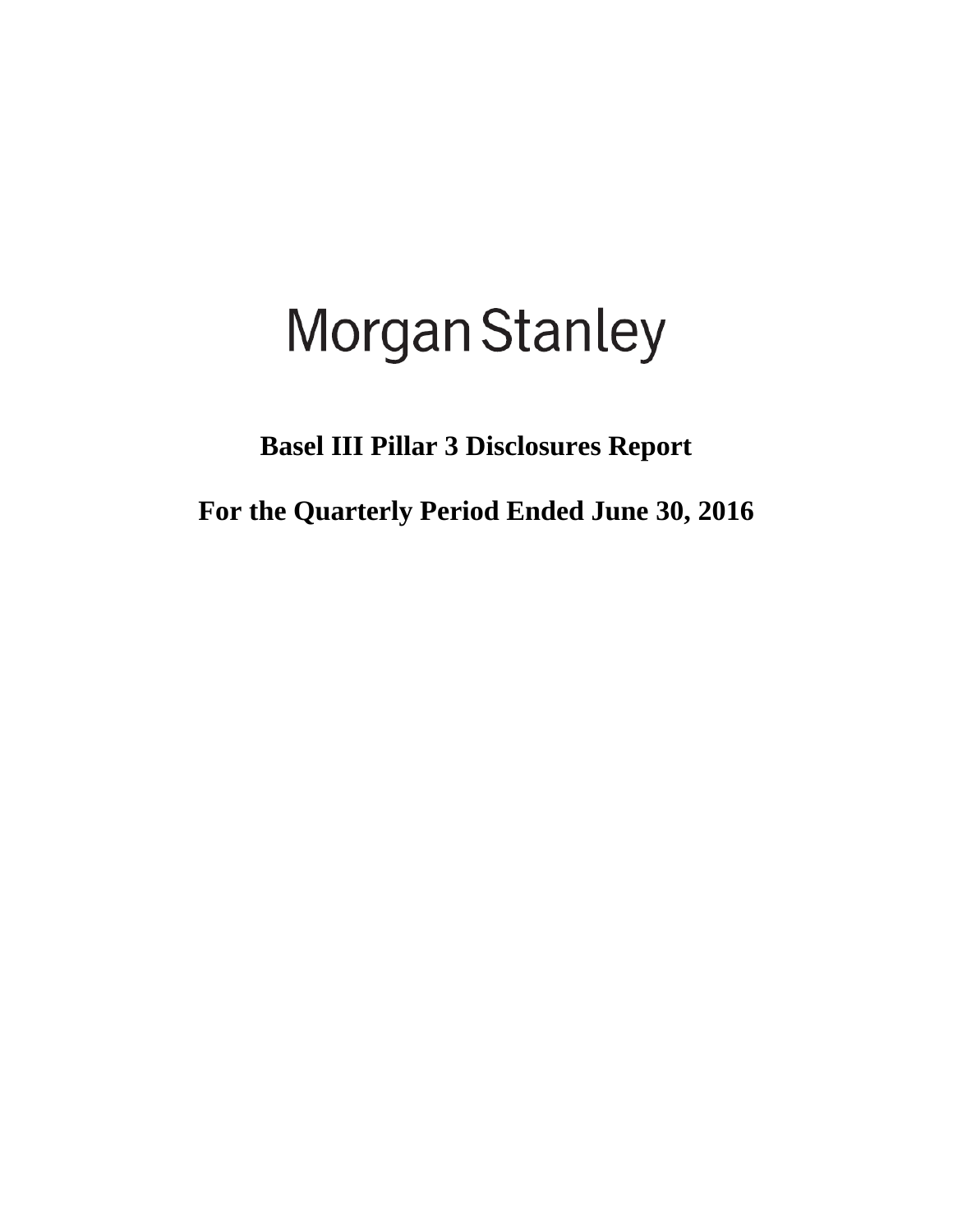# Morgan Stanley

# BASEL III PILLAR 3 DISCLOSURES REPORT

For the quarterly period ended June 30, 2016

|              | Table of Contents                                                                             | Page |
|--------------|-----------------------------------------------------------------------------------------------|------|
| $\mathbf{1}$ |                                                                                               | 1    |
| 2            |                                                                                               | 1    |
| 3            |                                                                                               | 2    |
| 4            |                                                                                               | 2    |
| 5            |                                                                                               | 5    |
| 5.1          |                                                                                               | 5    |
| 5.2          |                                                                                               | 7    |
| 5.3          |                                                                                               | 8    |
| 5.4          | General Disclosure for Wholesale Counterparty Credit Risk of Derivative Contracts, Repo-Style | 11   |
| 5.5          |                                                                                               | 14   |
| 6            |                                                                                               | 15   |
| 7            |                                                                                               | 16   |
| 7.1          |                                                                                               | 17   |
| 7.2          |                                                                                               | 18   |
| 7.3          |                                                                                               | 21   |
| 8            |                                                                                               | 22   |
| 9            |                                                                                               | 22   |
| 9.1          |                                                                                               | 23   |
| 9.2          |                                                                                               | 25   |
| 9.3          |                                                                                               | 26   |
| 9.4          |                                                                                               | 26   |
| 9.5          |                                                                                               | 26   |
| 9.6          |                                                                                               | 27   |
| 10           |                                                                                               | 27   |
| 11           |                                                                                               | 28   |
| 12           |                                                                                               | 31   |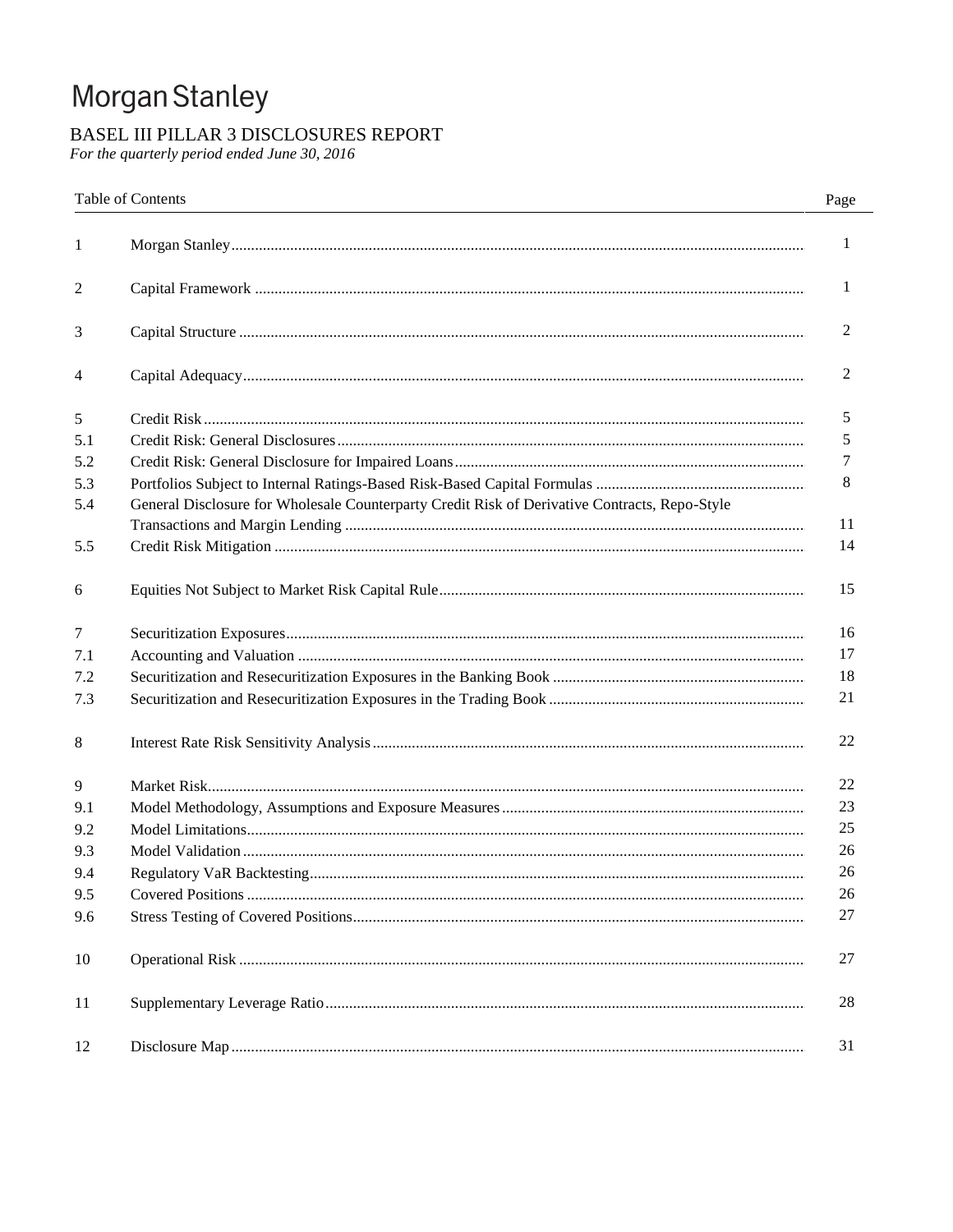#### **1 Morgan Stanley**

Morgan Stanley is a global financial services firm that, through its subsidiaries and affiliates, provides a wide variety of products and services to a large and diversified group of clients and customers, including corporations, governments, financial institutions, and individuals. Unless the context otherwise requires, the terms "Morgan Stanley" or the "Firm" mean Morgan Stanley (the "Parent") together with its consolidated subsidiaries. Morgan Stanley was originally incorporated under the laws of the State of Delaware in 1981, and its predecessor companies date back to 1924. The Firm is a financial holding company under the Bank Holding Company Act of 1956, as amended (the "BHC Act"), and is subject to the regulation and oversight of the Board of Governors of the Federal Reserve System (the "Federal Reserve"). The Firm conducts its business from its headquarters in and around New York City, its regional offices and branches throughout the United States of America ("U.S."), and its principal offices in London, Tokyo, Hong Kong, and other world financial centers. The basis of consolidation for accounting and regulatory purposes is materially the same. The Federal Reserve establishes capital requirements for the Firm, including well-capitalized standards, and evaluates the Firm's compliance with such capital requirements. The Office of the Comptroller of the Currency (the "OCC") establishes similar capital requirements and standards for the Firm's U.S. bank operating subsidiaries Morgan Stanley Bank, N.A. and Morgan Stanley Private Bank, National Association (collectively, "U.S. Bank Subsidiaries"). At June 30, 2016, the Firm's insurance subsidiaries surplus capital included in the total capital of the consolidated group was \$30 million. At June 30, 2016, none of the Firm's subsidiaries had capital less than the minimum required capital amount. For descriptions of the Firm's business, see "Business" in Part I, Item 1 of the Firm's Annual Report on Form 10-K for the year ended December 31, 2015 ("2015 Form  $10-K$ ").

#### **2 Capital Framework**

In December 2010, the Basel Committee on Banking Supervision ("Basel Committee") established a new risk-based capital, leverage ratio, and liquidity framework, known as "Basel III." In July 2013, the U.S. banking regulators issued a final rule to implement many aspects of Basel III ("U.S. Basel III"). Although the Firm and its U.S. Bank Subsidiaries became subject to U.S. Basel III beginning on January 1, 2014, certain requirements of U.S. Basel III will be phased in over several years. On February 21, 2014, the Federal Reserve and the OCC approved the Firm's and its U.S. Bank Subsidiaries' respective use of the U.S. Basel III advanced internal ratings-based approach for determining credit risk capital requirements and advanced measurement approaches for determining operational risk capital requirements to calculate and publicly disclose their riskbased capital ratios beginning with the second quarter of 2014, subject to the "capital floor" discussed below (the "Advanced Approach"). As a U.S. Basel III Advanced Approach banking organization, the Firm is required to compute risk-based capital ratios using both (i) standardized approaches for calculating credit risk weighted assets ("RWAs") and market risk RWAs (the "Standardized Approach"); and (ii) an advanced internal ratings-based approach for calculating credit risk RWAs, an advanced measurement approach for calculating operational risk RWAs, and an advanced approach for market risk RWAs calculated under U.S. Basel III. For a further discussion of the regulatory capital framework applicable to the Firm, see "Management's Discussion and Analysis of Financial Condition and Results of Operations ("MD&A")—Liquidity and Capital Resources—Regulatory Requirements" in Part I, Item 2 of the Firm's Quarterly Report on Form 10-Q for the quarter ended June 30, 2016 ("Form 10-Q").

U.S. Basel III requires banking organizations that calculate risk-based capital ratios using the Advanced Approach, including the Firm, to make qualitative and quantitative disclosures regarding their capital and RWAs on a quarterly basis ("Pillar 3 Disclosures"). This report contains the Firm's Pillar 3 Disclosures for its credit, market and operational risks for the quarter ended June 30, 2016, in accordance with the U.S. Basel III, 12 C.F.R. § 217.171 through 217.173 and 217.212.

The Firm's Pillar 3 Disclosures are not required to be, and have not been, audited by the Firm's independent registered public accounting firm. The Firm's Pillar 3 Disclosures were based on its current understanding of U.S. Basel III and other factors, which may be subject to change as the Firm receives additional clarification and implementation guidance from regulators relating to U.S. Basel III, and as the interpretation of the final rule evolves over time. Some measures of exposures contained in this report may not be consistent with accounting principles generally accepted in the U.S. ("U.S. GAAP"), and may not be comparable with measures reported in the 2015 Form 10-K and the Form 10-Q.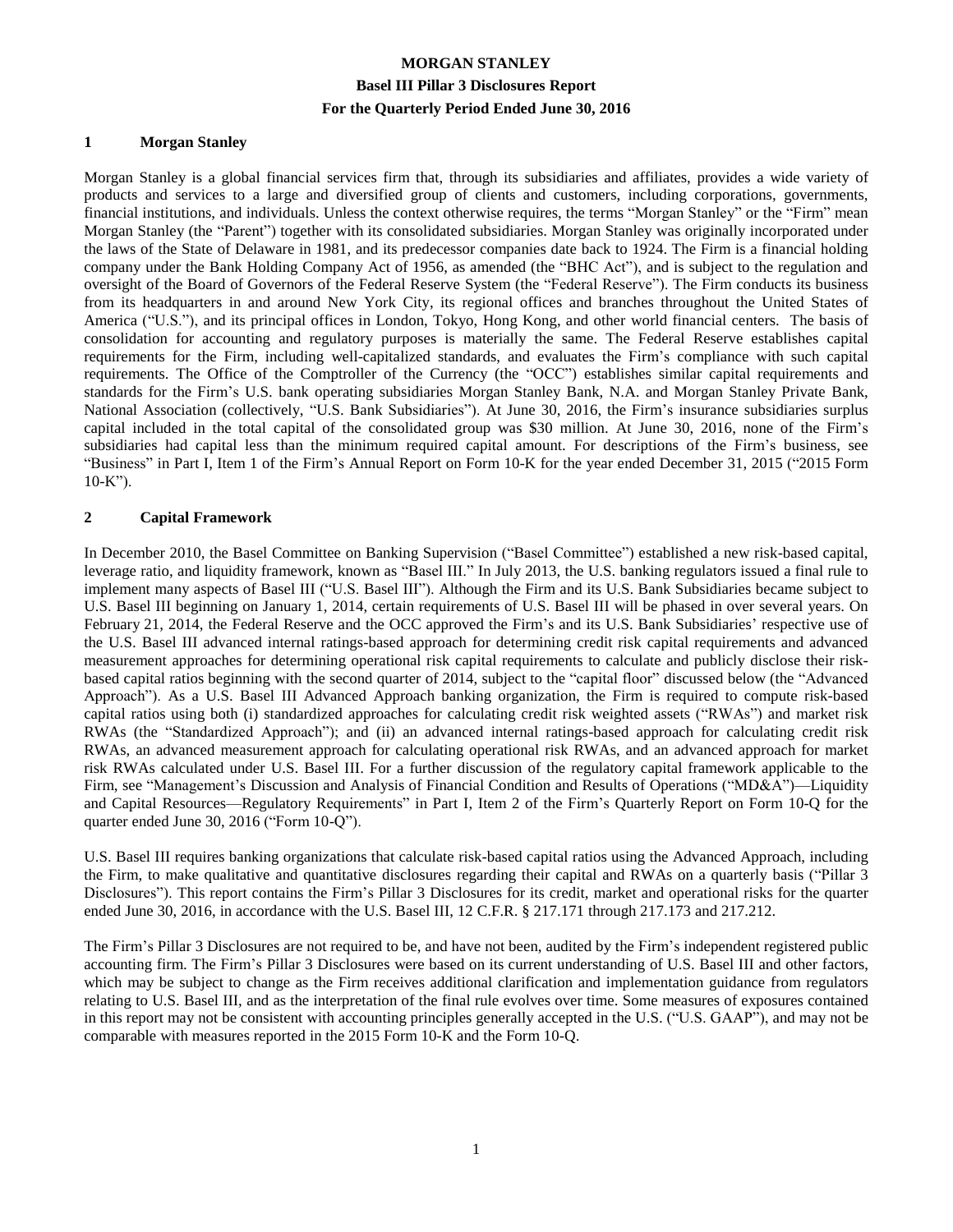#### **3 Capital Structure**

The Firm has issued a variety of capital instruments to meet its regulatory capital requirements and to maintain a strong capital base. These capital instruments include common stock that qualifies as Common Equity Tier 1 capital, noncumulative perpetual preferred stock that qualifies as Additional Tier 1 capital, and subordinated debt that qualifies as Tier 2 capital, each under U.S. Basel III. For a discussion of the Firm's capital instruments, see Note 11 (Borrowings and Other Secured Financings) and Note 15 (Total Equity) to the consolidated financial statements in Part II, Item 8 of the 2015 Form 10-K, and Note 10 (Long-Term Borrowings and Other Secured Financings) and Note 14 (Total Equity) to the consolidated financial statements in Part I, Item 1 as well as "MD&A—Liquidity and Capital Resources—Regulatory Requirements— Regulatory Capital Requirements" in Part I, Item 2 of the Form 10-Q.<sup>1</sup>

#### **4 Capital Adequacy**

 $\overline{a}$ 

Capital strength is fundamental to the Firm's operation as a credible and viable market participant. To assess the amount of capital necessary to support the Firm's current and prospective risk profile, which ultimately informs the Firm's capital distribution capacity, the Firm determines its overall capital requirement under normal and stressed operating environments, both on a current and forward-looking basis. For a further discussion on the Firm's required capital framework, see "MD&A—Liquidity and Capital Resources—Regulatory Requirements—Attribution of Average Common Equity according to the Required Capital Framework" in Part I, Item 2 of the Form 10-Q.

In determining its overall capital requirement, the Firm classifies its exposures as either "banking book" or "trading book." Banking book positions, which may be accounted for at amortized cost, lower of cost or market, fair value or under the equity method, are subject to credit risk capital requirements which are discussed in Section 5 "Credit Risk" included herein. Trading book positions represent positions that the Firm holds as part of its market-making and underwriting businesses. These positions, which reflect assets or liabilities that are accounted for at fair value, and certain banking book positions which are subject to both credit risk and market risk charges, (collectively, "covered positions") as well as certain noncovered positions included in Value-at-Risk ("VaR"), are subject to market risk capital requirements, which are discussed in Section 9 "Market Risk" included herein. Some trading book positions, such as derivatives, are also subject to counterparty credit risk capital requirements. Credit and market risks related to securitization exposures are discussed in Section 7 "Securitization Exposures" included herein.

<sup>&</sup>lt;sup>1</sup>Regulatory requirements, including capital requirements and certain covenants contained in various agreements governing indebtedness of the Firm may restrict the Firm's ability to access capital from its subsidiaries. For discussions of restrictions and other major impediments to transfer of funds or capital, see "Risk Factors— Liquidity and Funding Risk" in Part I, Item 1A, "Quantitative and Qualitative Disclosures about Market Risk—Risk Management—Liquidity and Funding Risk" in Part II, Item 7A, and Note 14 (Regulatory Requirements) to the consolidated financial statements in Part II, Item 8 of the 2015 Form 10-K. For further information on the Firm's capital structure in accordance with U.S. Basel III, see "MD&A—Liquidity and Capital Resources—Regulatory Requirements" in Part I, Item 2 of the Form 10-Q.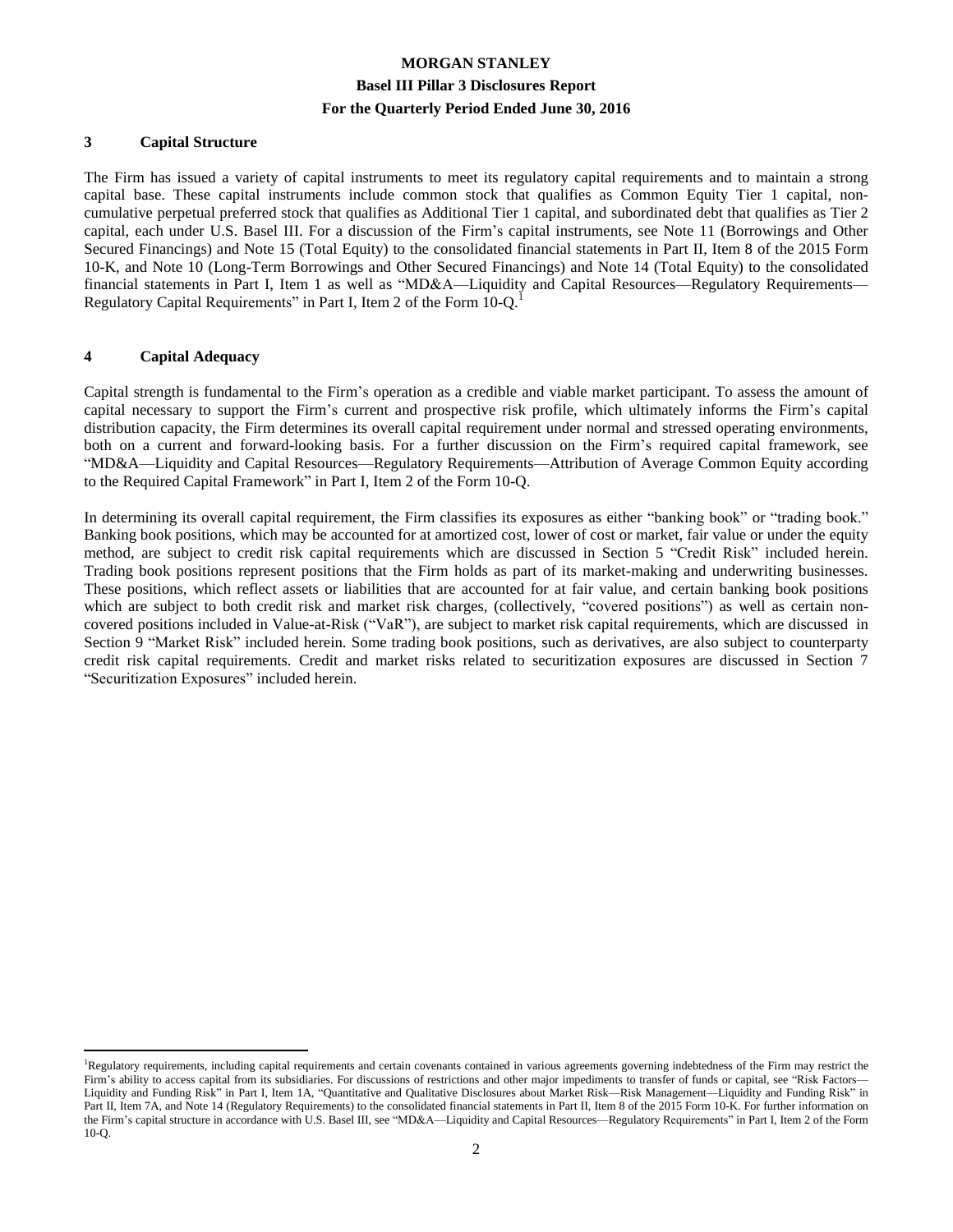#### **Basel III Pillar 3 Disclosures Report**

### For the Quarterly Period Ended June 30, 2016

The following table presents components of the Firm's RWAs in accordance with the Advanced Approach, subject to transitional provisions:

| Risk-weighted assets by U.S. Basel III exposure category | At<br>June 30, 2016(1) |
|----------------------------------------------------------|------------------------|
|                                                          | (dollars in millions)  |
| <b>Credit risk RWAs:</b>                                 |                        |
|                                                          | 94,136                 |
| Retail exposures:                                        |                        |
|                                                          | 1,028                  |
|                                                          | 15                     |
|                                                          | 3,673                  |
| Securitization exposures:                                |                        |
|                                                          | 3,154                  |
|                                                          | 4,660                  |
|                                                          | 217                    |
|                                                          | 2,014                  |
| Equity exposures:                                        |                        |
|                                                          | 14,957                 |
|                                                          | 2,321                  |
|                                                          | 20,865                 |
|                                                          | 21,315                 |
|                                                          | 168,355                |
| <b>Market risk RWAs:</b>                                 |                        |
|                                                          | 6,576                  |
|                                                          | 15,329                 |
|                                                          | 3,784                  |
|                                                          | 7,007                  |
| Specific risk:                                           |                        |
|                                                          | 15,779                 |
|                                                          | 11,113                 |
|                                                          | 59,588                 |
|                                                          | 128,039                |
|                                                          | 355,982                |

For information on the Firm's credit risk RWAs, market risk RWAs and operational risk RWAs roll-forward from December 31, 2015 to June 30, 2016, see<br>
"MD&A—Liquidity and Capital Resources—Regulatory Requirements—Regulatory  $(1)$ 

 $(2)$ million.

In accordance with U.S. Basel III, credit risk RWAs, with the exception of Credit Valuation Adjustment ("CVA"), reflect a 1.06 multiplier.  $(3)$ 

For more information on the Firm's measure for market risk and market risk RWAs, see Section 9 "Market Risk" herein.  $(4)$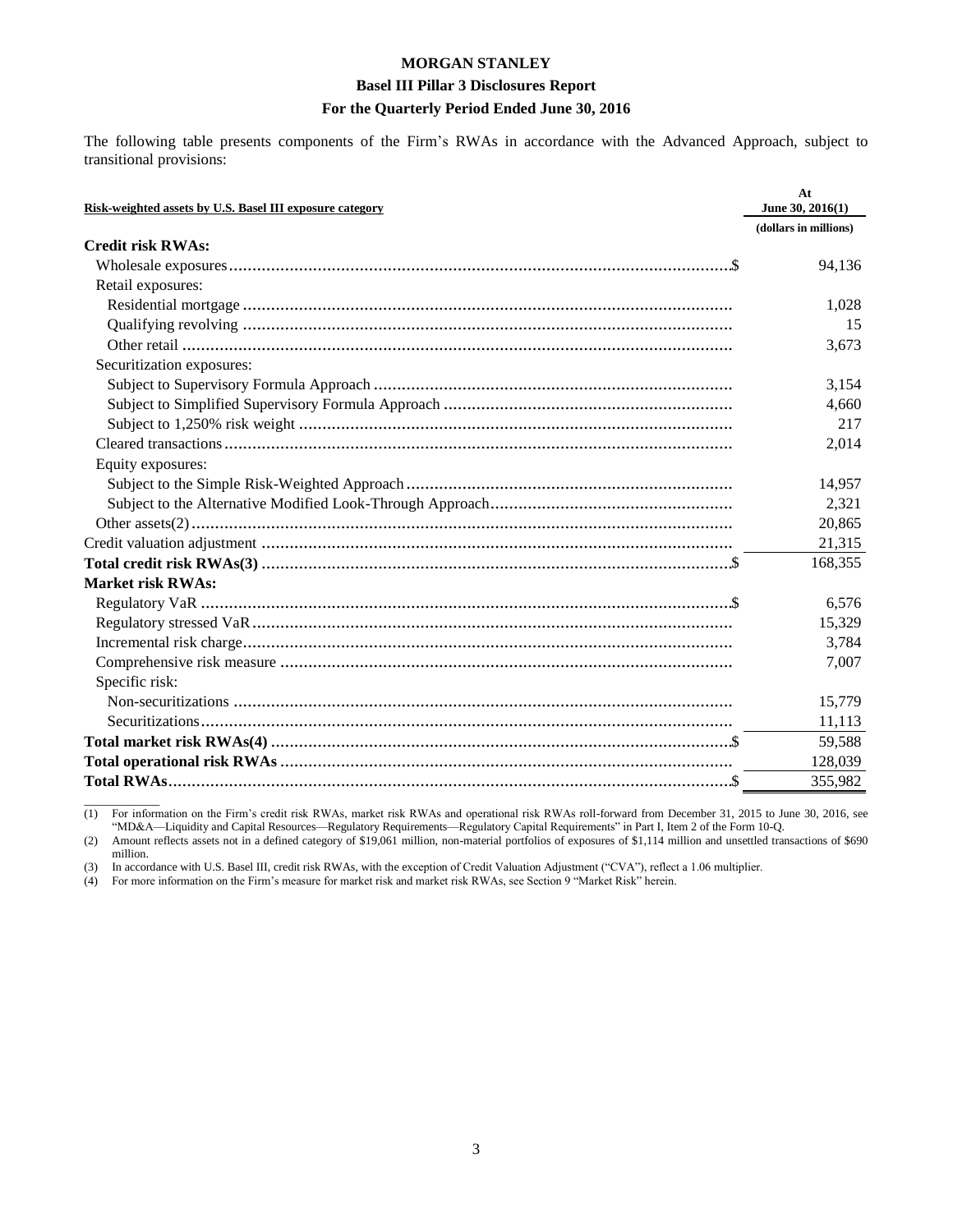#### **Basel III Pillar 3 Disclosures Report**

#### **For the Quarterly Period Ended June 30, 2016**

The following table presents the risk-based capital ratios for the Firm and its U.S. Bank Subsidiaries at June 30, 2016. Each ratio represents the lower of risk-based capital ratios (on a transitional basis) calculated using a U.S. Basel III transitional numerator and RWAs computed under the Standardized Approach or under the Advanced Approach. At June 30, 2016, the Firm's risk-based capital ratios were lower under the Advanced Approach transitional rules; however, the risk-based capital ratios for the Firm's U.S. Bank Subsidiaries were lower under the Standardized Approach transitional rules.

|                                                      |                                              | At June 30, 2016        |                        |
|------------------------------------------------------|----------------------------------------------|-------------------------|------------------------|
| Risk-based capital ratios                            | <b>Common Equity</b><br>Tier 1 capital ratio | Tier 1<br>capital ratio | Total<br>capital ratio |
|                                                      | 16.8%                                        | 18.8%                   | 22.4%                  |
|                                                      | 16.8%                                        | 16.8%                   | 18.9%                  |
| Morgan Stanley Private Bank, National Association(1) | 28.0%                                        | 28.0%                   | 28.2%                  |

 $\overline{\phantom{a}}$  , where  $\overline{\phantom{a}}$ (1) At June 30, 2016, risk-based capital ratios calculated using a U.S. Basel III transitional numerator and RWAs computed under the Advanced Approach were as follows: Morgan Stanley Bank, N.A.: Common Equity Tier 1 capital ratio: 26.0%; Tier 1 capital ratio: 26.0% and Total capital ratio: 29.0%; and Morgan Stanley Private Bank, National Association: Common Equity Tier 1 capital ratio: 43.2%; Tier 1 capital ratio: 43.2% and Total capital ratio: 43.3%.

#### Risk Management Objectives, Structure and Policies

For a discussion of the Firm's risk management objectives, structure and policies, including its risk management strategies and processes, the structure and organization of its risk management function, the scope and nature of its risk reporting and measurement systems, and its policies for hedging and mitigating risk and strategies and processes for monitoring the continuing effectiveness of hedges and mitigants, see "Quantitative and Qualitative Disclosures about Market Risk—Risk Management" in Part II, Item 7A of the 2015 Form 10-K.

#### Capital Conservation Buffer, Countercyclical Capital Buffer and Global Systemically Important Bank Surcharge

Under U.S. Basel III, the Firm and its U.S. Bank Subsidiaries are subject to the capital conservation buffer, the countercyclical capital buffer ("CCyB"), and the global systemically important bank ("G-SIB") surcharge (collectively, the "buffers"). These buffers, which apply above the minimum risk-based capital ratio requirements, will be effective under a phased-in approach commencing in 2016, and will be fully phased in by the beginning of 2019. On a fully phased-in basis, a greater than 2.5% Common Equity Tier 1 capital conservation buffer, up to a 2.5% Common Equity Tier 1 CCyB (currently set by banking regulators at zero), and a Common Equity Tier 1 G-SIB capital buffer (currently at 3%) are required to be maintained. The phase-in amount for 2016 is 25% of each fully phased-in buffer requirement. Failure to maintain the buffers would result in restrictions on the Firm and its U.S. Bank Subsidiaries' ability to make capital distributions, including the payment of dividends and the repurchase of stock, and to pay discretionary bonuses to executive officers.

The aggregate of the minimum buffers is 1.4% under transitional provisions in 2016, and is computed as the sum of 25% of the 2.5% capital conservation buffer plus 25% of the current 3% G-SIB surcharge plus 25% of the CCyB, currently set at zero. At June 30, 2016, on a transitional basis, the Firm's capital conservation buffer of 12.3% exceeds the minimum requirement. Therefore, the Firm is not subject to payout ratio limitations on its eligible retained income of \$4,867 million, which represents the aggregate of the Firm's net income for the previous four quarters net of any distributions and associated tax effects not already reflected in net income.

For further information on the transitional provisions for minimum risk-based capital ratios, see "MD&A—Liquidity and Capital Resources—Regulatory Requirements—Regulatory Capital Requirements—Minimum Risk-Based Capital Ratios: Transitional Provisions" in Part I, Item 2 of the Form 10-Q.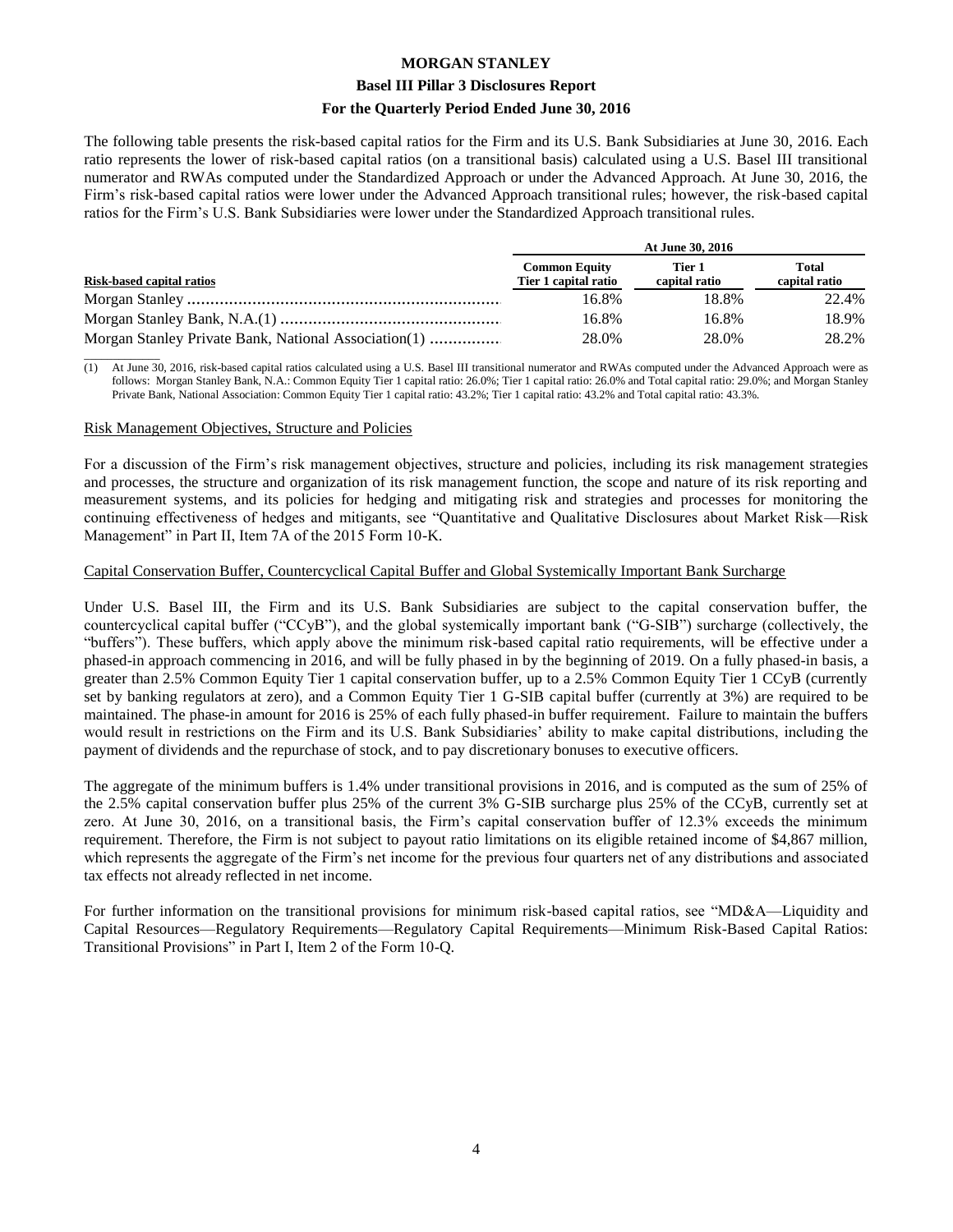#### **5 Credit Risk**

#### **5.1 Credit Risk: General Disclosures**

Credit risk refers to the risk of loss arising when a borrower, counterparty, or issuer does not meet its financial obligations to the Firm. Credit risk includes country risk, which is the risk that events in, or affecting a foreign country might adversely affect the Firm. "Foreign country" means any country other than the U.S.<sup>2</sup> The Firm primarily incurs credit risk exposure to institutions and individual investors through its Institutional Securities and Wealth Management business segments. In order to help protect the Firm from losses, the Credit Risk Management Department establishes Firm-wide practices to evaluate, monitor, and control credit risk exposure at the transaction, obligor, and portfolio levels. The Credit Risk Management Department approves extensions of credit, evaluates the creditworthiness of the Firm's counterparties and borrowers on a regular basis, and ensures that credit exposure is actively monitored and managed. For a further discussion of the Firm's credit risk and credit risk management framework, see "Quantitative and Qualitative Disclosures about Market Risk—Risk Management—Credit Risk" in Part II, Item 7A of the 2015 Form 10-K and in Part I, Item 3 of the Form 10-Q. For a discussion of the Firm's risk governance structure, see "Quantitative and Qualitative Disclosures about Market Risk—Risk Management—Overview—Risk Governance Structure" in Part II, Item 7A of the 2015 Form 10-K.

The following tables present certain of the Firm's on- and off-balance sheet positions for which the Firm is subject to credit risk exposure. These amounts do not include the effects of certain credit risk mitigation techniques (*e.g.*, collateral and netting not permitted under U.S. GAAP), equity investments or liability positions that also would be subject to credit risk capital calculations, and amounts related to items that are deducted from regulatory capital.

The following tables are presented on a U.S. GAAP basis and reflect amounts by product type, region (based on the legal domicile of the counterparty), remaining contractual maturity and counterparty or industry type.

#### *Credit Risk Exposures by Product Type and Geographic Region*

|                                                                       | At June 30, 2016      |                                             |              |                 |              |                                |  |  |  |  |
|-----------------------------------------------------------------------|-----------------------|---------------------------------------------|--------------|-----------------|--------------|--------------------------------|--|--|--|--|
| <b>Product Type</b>                                                   | Americas              | Europe,<br><b>Middle East</b><br>and Africa | Asia-Pacific | <b>Netting</b>  | <b>Total</b> | <b>Ouarterly</b><br>Average(1) |  |  |  |  |
|                                                                       | (dollars in millions) |                                             |              |                 |              |                                |  |  |  |  |
|                                                                       | 32.119 \$             | 14,429 \$                                   | $9,585$ \$   | - \$            | 56,133 \$    | 51,715                         |  |  |  |  |
| Derivative and other contracts(3)                                     | 193,958               | 381,600                                     | 39,036       | (576, 436)      | 38,158       | 35,761                         |  |  |  |  |
| Available for sale debt and held to maturity                          |                       |                                             |              |                 |              |                                |  |  |  |  |
|                                                                       | 79,903                | 206                                         | 28           | $\sim$          | 80,137       | 78,860                         |  |  |  |  |
| Securities financing transactions $(3)(4)$                            | 186,641               | 70,193                                      | 44,415       | (72, 379)       | 228,870      | 239,571                        |  |  |  |  |
|                                                                       | 114,227               | 8,891                                       | 2.708        | $\sim$          | 125,826      | 123,474                        |  |  |  |  |
|                                                                       | 37,625                | 22,223                                      | 20,202       | $\sim$          | 80,050       | 72,512                         |  |  |  |  |
|                                                                       | 644,473 \$            | 497,542 \$                                  | 115,974 \$   | $(648, 815)$ \$ | $609,174$ \$ | 601,893                        |  |  |  |  |
| $Commiments(7) \dots \dots \dots \dots \dots \dots \dots \dots \dots$ | 77,995 \$             | 47,750 \$                                   | 39,178 \$    | - \$            | 164,923 \$   | 156,526                        |  |  |  |  |
|                                                                       | 11,685                | 348                                         |              | $\sim$          | 12,033       | 12,172                         |  |  |  |  |
|                                                                       | 89.680 \$             | 48,098 \$                                   | 39,178 \$    | - \$            | 176.956 \$   | 168.698                        |  |  |  |  |

 $\overline{a}$ 

<sup>2</sup> U.S. includes the District of Columbia, Puerto Rico, and U.S. territories and possessions.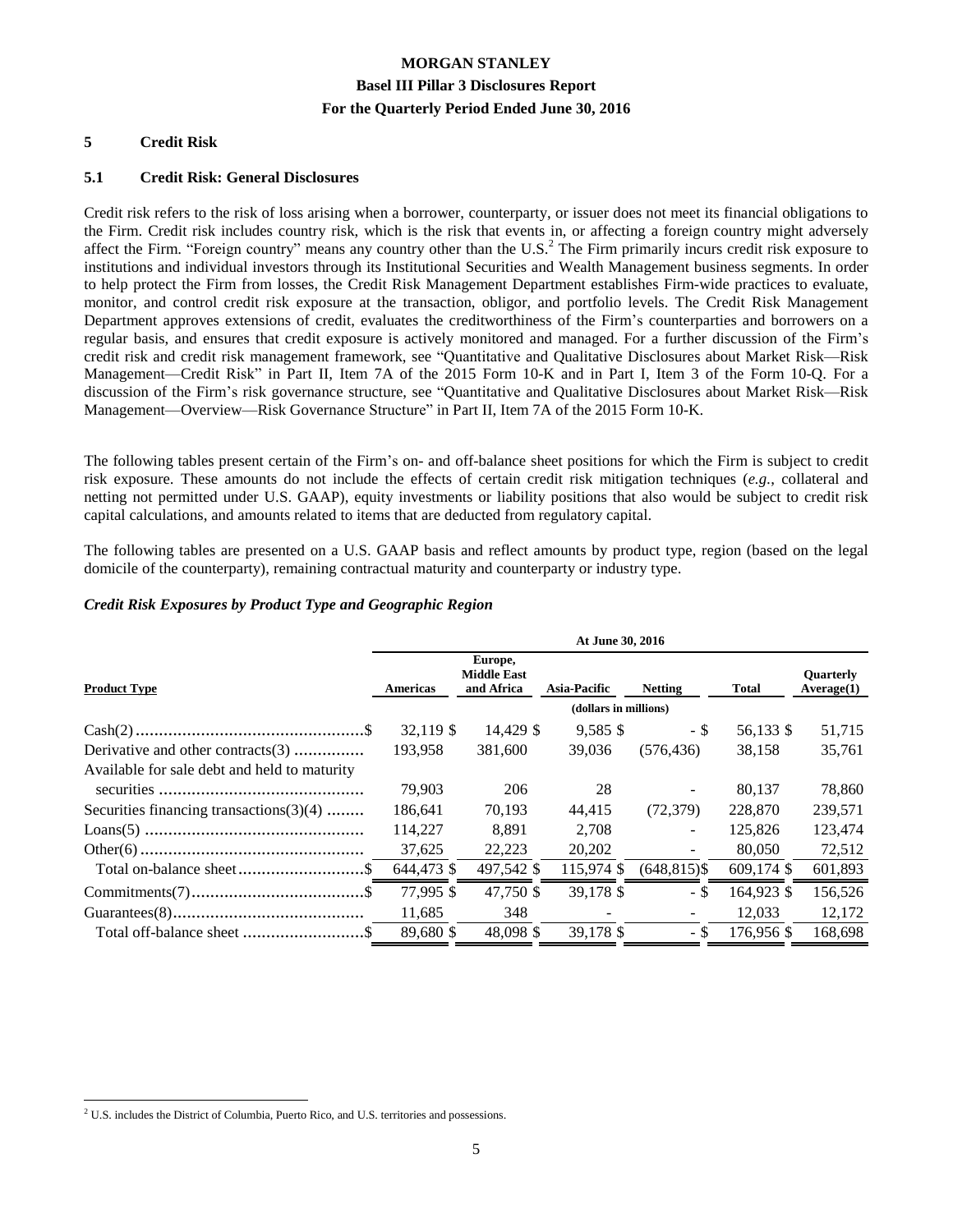#### **Basel III Pillar 3 Disclosures Report**

#### **For the Quarterly Period Ended June 30, 2016**

#### *Remaining Contractual Maturity Breakdown by Product Type*

| At June 30, 2016                                        |                                |                          |            |                 |         |  |  |  |
|---------------------------------------------------------|--------------------------------|--------------------------|------------|-----------------|---------|--|--|--|
|                                                         |                                | <b>Years to Maturity</b> |            |                 |         |  |  |  |
| <b>Product Type</b>                                     | <b>Less</b><br>$1-5$<br>than 1 |                          | Over 5     | <b>Netting</b>  | Total   |  |  |  |
|                                                         | (dollars in millions)          |                          |            |                 |         |  |  |  |
|                                                         | 56,133 \$                      | - \$                     | - \$       | - \$            | 56,133  |  |  |  |
|                                                         | 102.644                        | 140,349                  | 371,601    | (576, 436)      | 38,158  |  |  |  |
| Available for sale debt and held to maturity securities | 3.820                          | 31.426                   | 44,891     |                 | 80.137  |  |  |  |
|                                                         | 300,213                        | 1,036                    | $\sim$     | (72, 379)       | 228,870 |  |  |  |
|                                                         | 61.081                         | 31,928                   | 32,817     |                 | 125,826 |  |  |  |
|                                                         | 66,687                         | 5,720                    | 7,643      |                 | 80,050  |  |  |  |
|                                                         | 590,578 \$                     | 210,459 \$               | 456,952 \$ | $(648, 815)$ \$ | 609,174 |  |  |  |
|                                                         | 91.110 \$                      | 71,983 \$                | 1.830 \$   | - \$            | 164.923 |  |  |  |
|                                                         | 3,804                          | 2,341                    | 5,888      |                 | 12,033  |  |  |  |
|                                                         | 94.914 \$                      | 74.324 \$                | 7.718 \$   | - \$            | 176.956 |  |  |  |

#### *Distribution of Exposures by Product Type and Counterparty or Industry Type*

|                                              | At June 30, 2016                                      |            |            |                |                 |         |  |  |  |
|----------------------------------------------|-------------------------------------------------------|------------|------------|----------------|-----------------|---------|--|--|--|
|                                              | Wholesale                                             |            |            |                |                 |         |  |  |  |
| <b>Product Type</b>                          | Corporate<br>Bank(9)<br>Sovereign<br>and Other $(10)$ |            | Retail     | Total          |                 |         |  |  |  |
|                                              | (dollars in millions)                                 |            |            |                |                 |         |  |  |  |
|                                              | $16,543$ \$                                           | 39,537 \$  | 53 \$      | $-$ \$         | - \$            | 56,133  |  |  |  |
| Derivative and other contracts(3)            | 269,716                                               | 11,321     | 333,557    | $\sim$         | (576, 436)      | 38,158  |  |  |  |
| Available for sale debt and held to maturity |                                                       |            |            |                |                 |         |  |  |  |
|                                              | $\overline{\phantom{a}}$                              | 71,306     | 8,831      |                |                 | 80,137  |  |  |  |
| Securities financing transactions $(3)(4)$   | 32.962                                                | 32,058     | 236,229    | $\blacksquare$ | (72, 379)       | 228,870 |  |  |  |
|                                              | 374                                                   | 389        | 57,393     | 67,670         | ٠               | 125,826 |  |  |  |
|                                              | 18,300                                                | 9,757      | 51,993     |                |                 | 80,050  |  |  |  |
|                                              | 337,895 \$                                            | 164,368 \$ | 688,056 \$ | 67,670 \$      | $(648, 815)$ \$ | 609,174 |  |  |  |
|                                              | 26,610 \$                                             | 1,763 \$   | 130.964 \$ | 5,586 \$       | - \$            | 164,923 |  |  |  |
|                                              | $\mathfrak{D}$                                        |            | 12,031     |                |                 | 12,033  |  |  |  |
| Total off-balance sheet \$                   | 26,612 \$                                             | 1,763 \$   | 142,995 \$ | 5,586 \$       | - \$            | 176,956 |  |  |  |

**At June 30, 2016**

(1) Average balances are calculated based on month-end balances or, where month-end balances are unavailable, quarter-end balances are used.

(2) Amounts include Cash and due from banks as well as Interest bearing deposits with banks.

(3) For further discussions on master netting agreements and collateral agreements, see Note 4 (Derivative Instruments and Hedging Activities) and Note 6 (Collateralized Transactions) to the consolidated financial statements in Part I, Item 2 of the Form 10-Q.

(4) Amounts reflect Securities purchased under agreements to resell and Securities borrowed.

(5) Amounts reflect loans held for investment, loans held for sale, and banking book loans designated at fair value, as well as margin lending and employee loans.

(6) Amounts primarily reflect cash deposited with clearing organizations or segregated under federal and other regulations or requirements (excluding money market funds), Customer and other receivables, Intangible assets, premises, equipment and software costs and banking book U.S. government and agency securities designated at fair value.

(7) Amounts reflect lending commitments, forward-starting reverse repurchase agreements, and securities borrowing agreements. For a further discussion on the Firm's commitments, see Note 11 (Commitments, Guarantees and Contingencies) to the consolidated financial statements in Part I, Item 2 of the Form 10-Q.

(8) Amounts reflect standby letters of credit and other financial guarantees issued, and liquidity facilities. For a further discussion on the Firm's guarantees, see Note 11 (Commitments, Guarantees and Contingencies) to the consolidated financial statements in Part I, Item 2 of the Form 10-Q.

(9) Bank counterparties primarily include banks and depository institutions.

\_\_\_\_\_\_\_\_\_\_\_\_\_

(10) Corporate and Other counterparties include exchanges and clearing houses.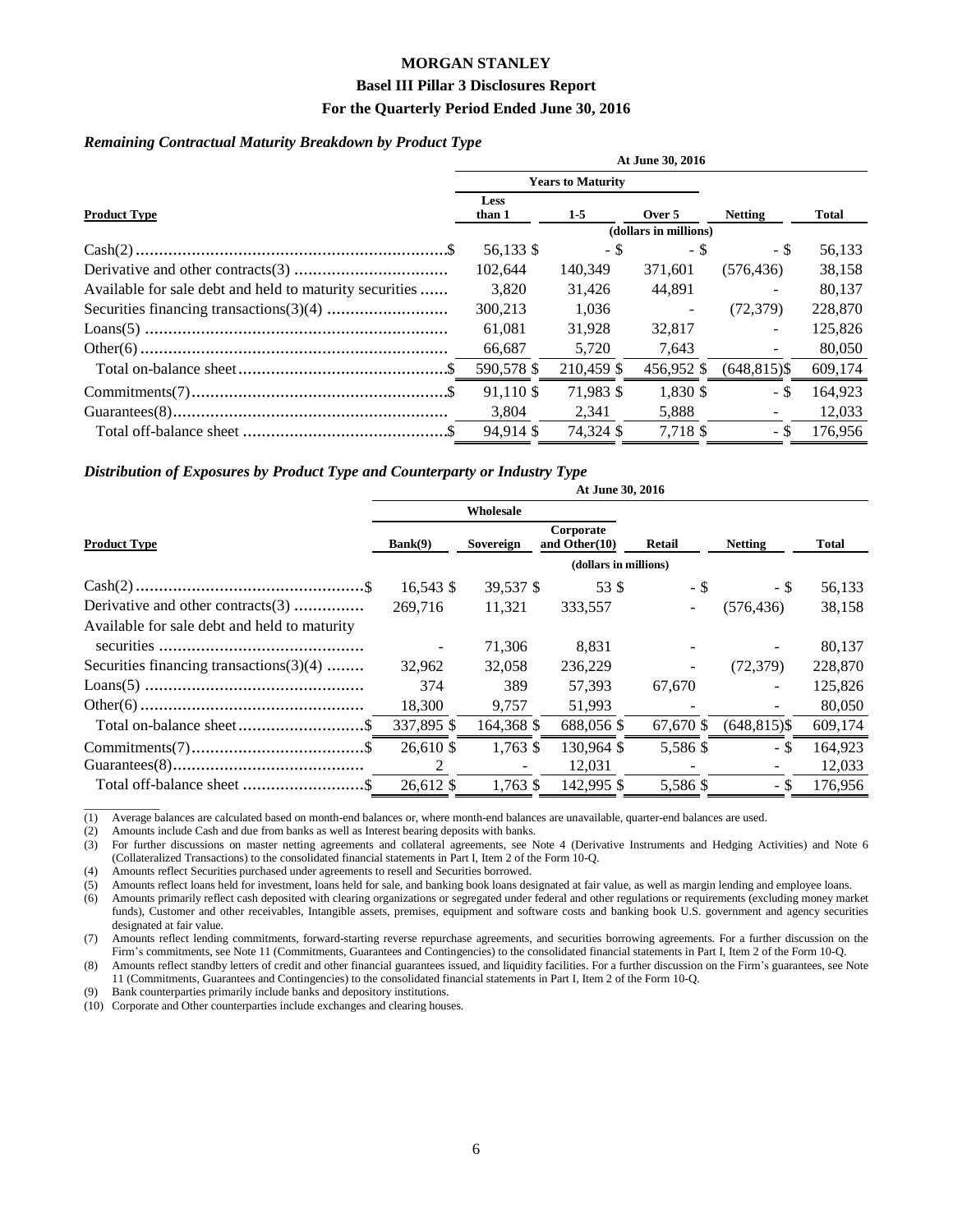#### **Basel III Pillar 3 Disclosures Report**

#### **For the Quarterly Period Ended June 30, 2016**

#### **5.2 Credit Risk: General Disclosure for Impaired Loans**

The Firm provides loans or lending commitments within its Institutional Securities and Wealth Management business segments. The Firm accounts for loans using the following designations: loans held for investment, loans held for sale, and loans at fair value. The allowance for loan losses estimates probable losses inherent in the held for investment portfolio as well as probable losses related to loans specifically identified as impaired.

For a discussion of the Firm's loan disclosures (including current and comparable prior period loan information by product type), such as the allowance for loan losses, impaired loans, reconciliation of changes in allowance for loan losses, and credit quality indicators, see Note 7 (Loans and Allowance for Credit Losses) to the consolidated financial statements in Part II, Item 8 of the 2015 Form 10-K and Note 7 (Loans and Allowance for Credit Losses) to the condensed consolidated financial statements in Part I, Item 1 of the Form 10-Q.

For a discussion of the Firm's determination of past due or delinquency status, placing of loans on nonaccrual status, returning of loans to accrual status, identification of impaired loans for financial accounting purposes, methodology for estimating allowance for loan losses, and charge-offs of uncollectible amounts, see Note 2 (Significant Accounting Policies) to the consolidated financial statements in Part II, Item 8 of the 2015 Form 10-K.

The following tables are presented on a U.S. GAAP basis and reflect details on impaired and past due loans along with allowances and charge-offs for the Firm's loans held for investment. The tables also include loans held for sale and loans held in the banking book designated at fair value.

|                                                     |         | At June 30, 2016 |                              |        |                          |  |  |  |  |
|-----------------------------------------------------|---------|------------------|------------------------------|--------|--------------------------|--|--|--|--|
|                                                     | Bank(1) | Sovereign        | Corporate<br>and Other $(2)$ | Retail | Total                    |  |  |  |  |
|                                                     |         |                  | (dollars in millions)        |        |                          |  |  |  |  |
|                                                     | - \$    | - \$             | 244 \$                       | - \$   | 244                      |  |  |  |  |
|                                                     |         |                  | 332                          | 36     | 368                      |  |  |  |  |
|                                                     |         |                  | 10                           | 20     | 30                       |  |  |  |  |
|                                                     |         |                  | -                            |        |                          |  |  |  |  |
|                                                     |         |                  | 300                          | 22     | 323                      |  |  |  |  |
| Net charge-offs for the quarter ended June 30, 2016 |         |                  | $\overline{\phantom{a}}$     |        | $\overline{\phantom{a}}$ |  |  |  |  |
|                                                     |         |                  |                              |        |                          |  |  |  |  |

(1) Bank counterparties primarily include banks and depository institutions.

(2) Corporate and Other counterparties include exchanges and clearing houses.

(3) At June 30, 2016, no allowance was outstanding for these loans as the present value of the expected future cash flows (or alternatively, the observable market price of the loan or the fair value of the collateral held) exceeded or equaled the carrying value.

| At June 30, 2016 |                               |                       |       |  |  |  |
|------------------|-------------------------------|-----------------------|-------|--|--|--|
|                  | Europe,<br><b>Middle East</b> |                       |       |  |  |  |
| Americas         | and Africa                    | <b>Asia-Pacific</b>   | Total |  |  |  |
|                  |                               | (dollars in millions) |       |  |  |  |
| 589 S            | 23 \$                         | - \$                  | 612   |  |  |  |
| 22               |                               | $\sim$                | 30    |  |  |  |
| 277              |                               |                       | 323   |  |  |  |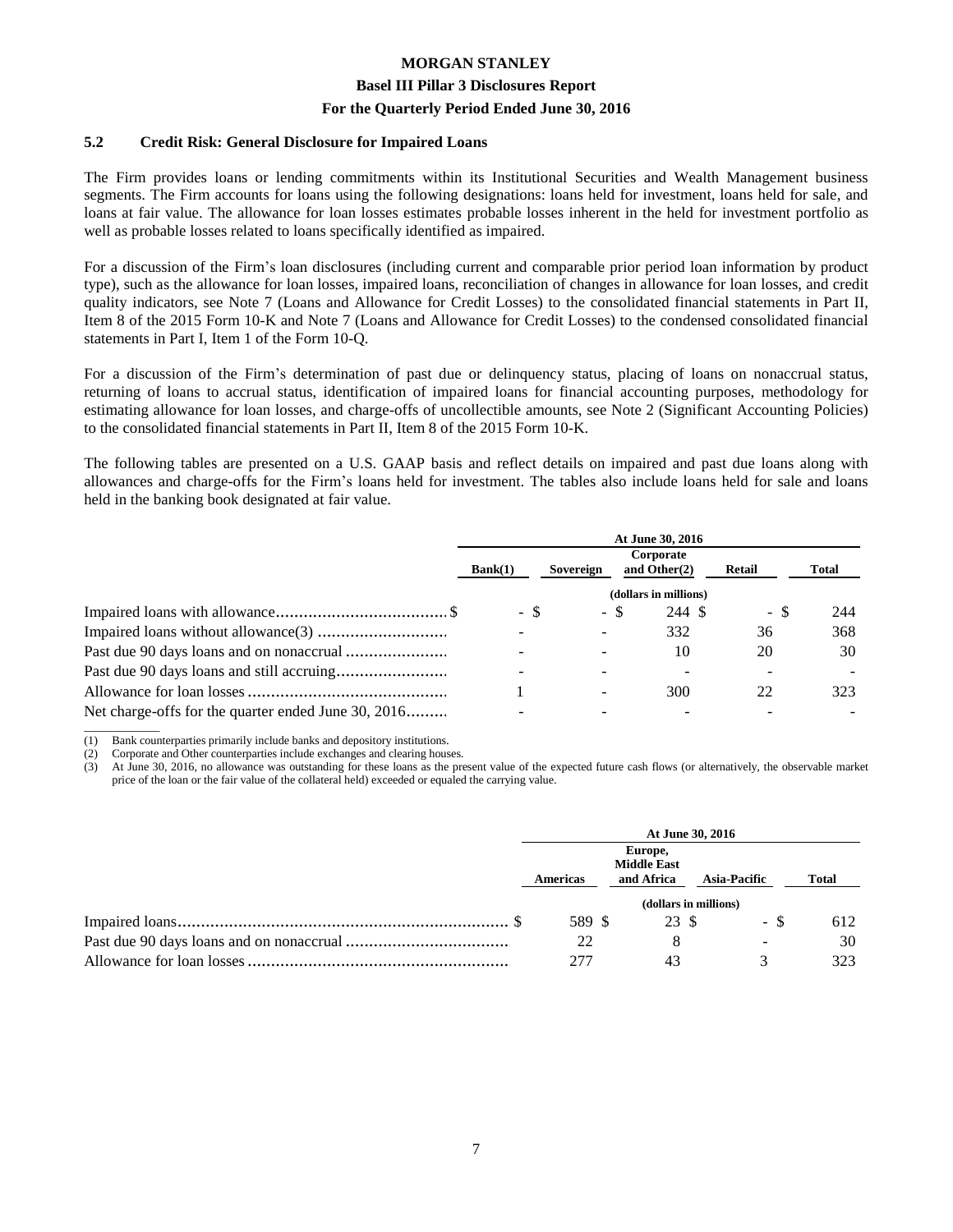#### **Basel III Pillar 3 Disclosures Report**

#### **For the Quarterly Period Ended June 30, 2016**

#### *Loans Past Due and on nonaccrual by Counterparty or Industry Type*

| At June 30, 2016      |                     |                     |              |  |  |  |
|-----------------------|---------------------|---------------------|--------------|--|--|--|
| $90 - 120$<br>Days    | $120 - 180$<br>Days | 180 Days<br>or more | <b>Total</b> |  |  |  |
| (dollars in millions) |                     |                     |              |  |  |  |
| - \$                  |                     | - 3                 |              |  |  |  |
|                       |                     |                     |              |  |  |  |
|                       |                     | 10                  | 10           |  |  |  |
|                       |                     |                     | 20           |  |  |  |
| - 3                   |                     | 27                  | 30           |  |  |  |
|                       |                     |                     | - 3          |  |  |  |

#### **5.3 Portfolios Subject to Internal Ratings-Based Risk-Based Capital Formulas**

The Firm utilizes its internal ratings system in the calculation of RWAs for the purpose of determining U.S. Basel III regulatory capital requirements for wholesale and retail exposures, as well as other internal risk management processes such as determining credit limits.

#### Internal Ratings System Design

As a core part of its responsibility for the independent management of credit risk, the Credit Risk Management Department maintains a control framework to evaluate the risk of obligors and the structure of credit facilities (for loans, derivatives, securities financing transactions, etc.), both at inception and periodically thereafter. For both wholesale and retail exposures, the Firm has internal ratings methodologies that assign a Probability of Default ("PD") and a Loss Given Default ("LGD"). These risk parameters, along with Exposure at Default ("EAD"), are used to compute credit risk RWAs under the Advanced Approach. Internal credit ratings serve as the Credit Risk Management Department's assessment of credit risk, and the basis for a comprehensive credit limits framework used to control credit risk. The Firm uses quantitative models and judgment to estimate the various risk parameters related to each obligor and/or credit facility. Internal ratings procedures, methodologies, and models are all independently and formally governed, and models and methodologies are reviewed by a separate model risk management oversight function.

The PD represents a through the cycle likelihood of default of an obligor. The LGD is an estimate of the expected economic loss incurred by the Firm during an economic downturn in the event of default by an obligor, or an estimate of the long-run default-weighted average economic loss incurred by the Firm in the event of default by an obligor, whichever is larger, expressed as a percentage of EAD. EAD is the estimated amount due at the time of default, expected during economic downturn conditions. EAD for certain products may be reduced by certain credit risk mitigants. Contingent liabilities, such as undrawn commitments and standby letters of credit, are considered in determining EAD.

#### Internal Ratings System Process

The performance of the overall internal ratings system is monitored on a quarterly basis. This involves a review of key performance measures that include rating overrides, accuracy ratio and comparison of internal ratings versus applicable agency ratings. The review is performed by an independent group, and the results and conclusions are reported to corresponding credit risk governance committees. The overall effectiveness of the internal ratings system is assessed annually and the evaluation results go through a rigorous challenge process by various governance committees before they are presented to the Firm's Board of Directors.

#### Wholesale Exposures

Wholesale exposures are credit risk exposures to institutions and individual investors that may arise from a variety of business activities, including, but not limited to, entering into swap or other derivative contracts under which counterparties have obligations to make payments to the Firm; extending credit to clients through various lending commitments; providing short-term or long-term funding that is secured by physical or financial collateral whose value may at times be insufficient to fully cover the loan repayment amount; and posting margin and/or collateral and/or deposits to clearing houses, clearing agencies, exchanges, banks, securities companies and other financial counterparties.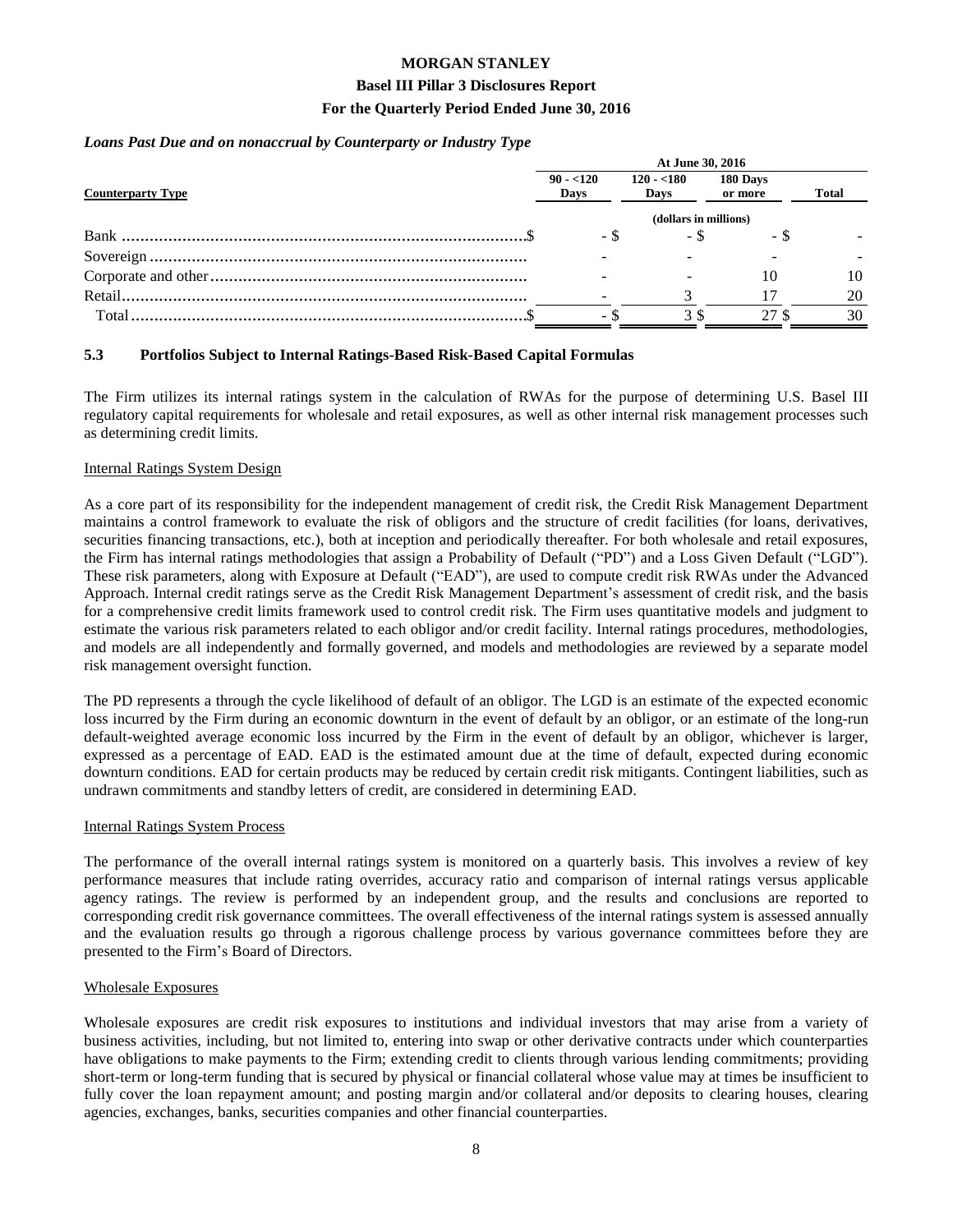#### **Basel III Pillar 3 Disclosures Report**

#### **For the Quarterly Period Ended June 30, 2016**

The Credit Risk Management Department evaluates wholesale obligors (including but not limited to: companies, individuals, sovereign entities or other government entities) and assigns them internal credit ratings using a "through the cycle" methodology that reflects credit quality expectation over a medium-term horizon.

The Credit Risk Management Department rates wholesale counterparties based on an analysis of the obligor and industry- or sector-specific qualitative and quantitative factors. The ratings process typically includes an analysis of the obligor's financial statements, evaluation of its market position, strategy, management, legal and environmental issues; and consideration of industry dynamics affecting its performance. The Credit Risk Management Department also considers securities prices and other financial markets to assess financial flexibility of the obligor. The Credit Risk Management Department collects relevant information to rate an obligor. If the available information for an obligor is limited, a conservative rating is assigned to reflect uncertainty arising from the limited information.

#### Retail Exposures

Retail exposures generally include exposures to individuals and exposures to small businesses that are managed as part of a pool of exposures with similar risk characteristics, and not on an individual exposure basis. The Firm incurs retail exposure credit risk within its Wealth Management residential mortgage business by making single-family residential mortgage loans in the form of conforming, nonconforming, or home equity lines of credit ("HELOC"). In addition, the Firm grants loans to certain Wealth Management employees primarily in conjunction with a program to retain and recruit such employees. The primary source of the Firm's retail exposure is concentrated in two of three U.S. Basel III retail exposure categories: Residential Mortgages and Other Retail Exposures. The third U.S. Basel III retail category, Qualifying Revolving Exposures, is not currently relevant to the Firm as it has no assets related to this category.

Retail exposures consist of many small loans, thereby making it generally inefficient to assign ratings to each individual loan. Individual loans, therefore, are segmented and aggregated into pools. The Credit Risk Management Department develops the methodology to assign PD, LGD, and EAD estimates to these pools of exposures with similar risk characteristics, using factors that may include the Fair Isaac Corporation ("FICO") scores of the borrowers.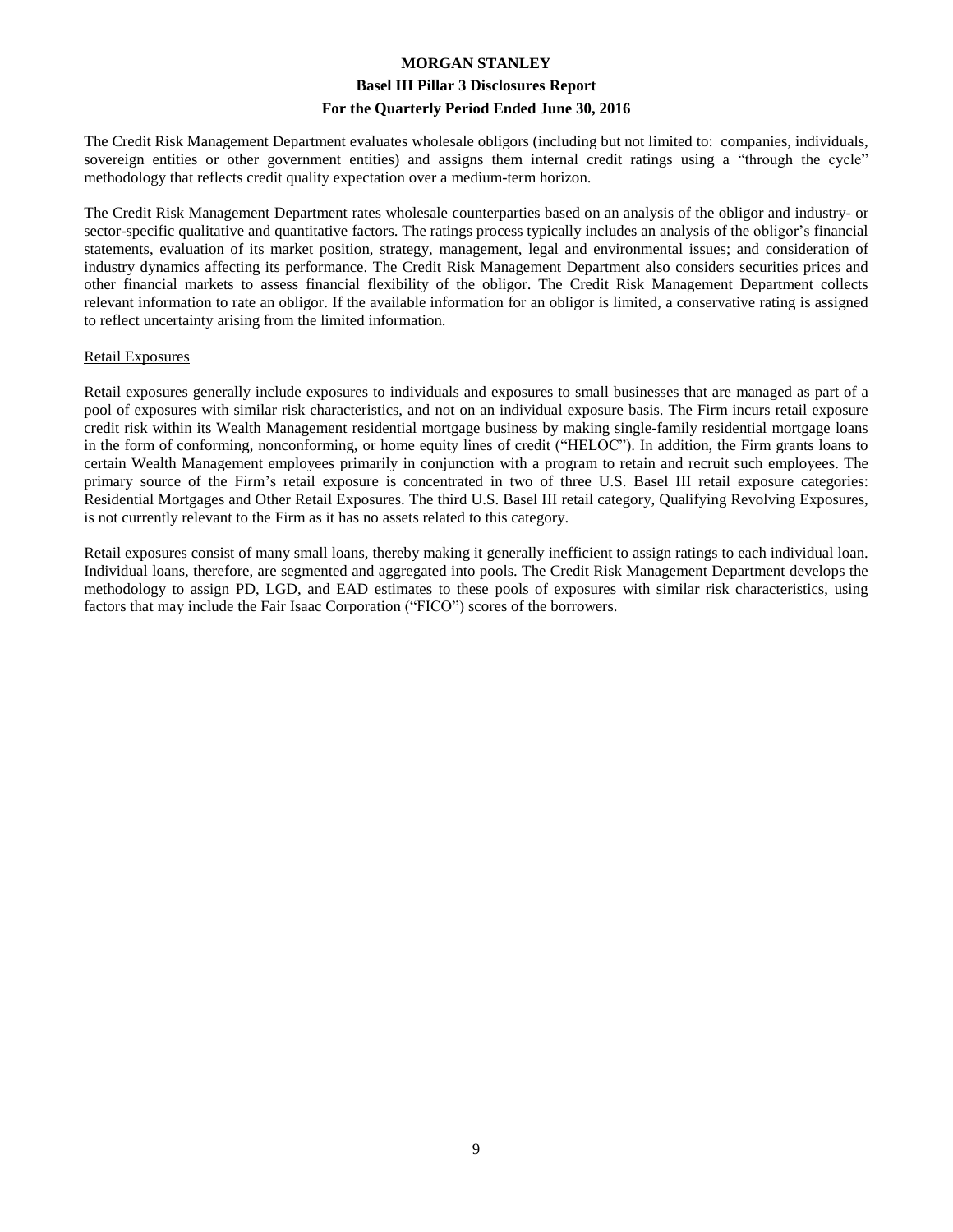#### **Internal Ratings System Exposures**

The following table provides a summary of the distribution of Internal Ratings Based Advanced Approach risk parameters that the Firm uses to calculate credit risk RWAs for wholesale and retail exposures. The table also provides average risk weighted values across obligor types and rating grades. The Firm currently does not have any high volatility commercial real estate or qualifying revolving exposures.

|                                 |                              |                                      |                          | At June 30, 2016             |     |                       |                                   |                                |
|---------------------------------|------------------------------|--------------------------------------|--------------------------|------------------------------|-----|-----------------------|-----------------------------------|--------------------------------|
| Subcategory                     | PD Band (%)                  | <b>Average PD</b><br>$(\frac{6}{1})$ | Average<br>LGD $%(1)(2)$ | <b>Undrawn</b><br>Commitment |     | EAD(2)                | Average<br>Counterparty<br>EAD(3) | Average risk<br>weight $(\% )$ |
|                                 |                              |                                      |                          |                              |     | (dollars in millions) |                                   |                                |
| Wholesale                       |                              |                                      |                          |                              |     |                       |                                   |                                |
| Exposures $0.00 \leq PD < 0.35$ |                              | 0.07%                                | 39.04%\$                 | 77,662                       | \$  | 291,036               | \$<br>9,732                       | 19.82%                         |
|                                 | $0.35 \leq P D \leq 1.35$    | 0.77%                                | 40.94%                   | 12,307                       |     | 20,916                | 117                               | 73.03%                         |
|                                 | $1.35 \leq PD < 10.00$       | 5.07%                                | 34.59%                   | 8,509                        |     | 12,616                | 90                                | 121.82%                        |
|                                 | $10.00 \leq P D \leq 100.00$ | 26.85%                               | 32.42%                   | 540                          |     | 2,476                 | 204                               | 185.20%                        |
|                                 | 100 (Default)                | 100.00%                              | N/A                      | 168                          |     | 1,776                 | 93                                | 106.00%                        |
|                                 |                              |                                      | .\$                      | 99,186                       | \$. | 328,820               | \$<br>10,236                      |                                |
| Residential                     |                              |                                      |                          |                              |     |                       |                                   |                                |
| Mortgages $0.00 \leq PD < 0.15$ |                              | 0.05%                                | 17.64%\$                 | 319                          | \$  | 19,791                | \$<br>1                           | 2.67%                          |
|                                 | $0.15 \leq P D < 0.35$       | 0.32%                                | 15.83%                   | 4                            |     | 2,112                 | 3                                 | 9.37%                          |
|                                 | $0.35 \leq PD < 1.35$        | 1.33%                                | 12.41%                   |                              |     | 1,018                 | 5                                 | 19.75%                         |
|                                 | $1.35 \leq PD < 10.00$       | 1.96%                                | 12.98%                   |                              |     | 212                   | 1                                 | 26.22%                         |
|                                 | $10.00 \leq P D \leq 100.00$ | 25.76%                               | 16.43%                   |                              |     | 27                    | 1                                 | 100.79%                        |
|                                 | $100$ (Default)              | 100.00%                              | N/A                      |                              |     | 31                    | $\mathbf{2}$                      | 106.00%                        |
|                                 |                              |                                      |                          | 323                          | \$. | 23,191                | \$<br>13                          |                                |
| <b>Other Retail</b>             |                              |                                      |                          |                              |     |                       |                                   |                                |
| Exposures $0.00 \leq PD < 1.50$ |                              | 0.00%                                | $0.00\%$ \$              |                              | \$  |                       | \$                                | 0.00%                          |
|                                 | $1.50 \leq PD < 3.00$        | 2.21%                                | 100.00%                  |                              |     | 45                    | 13                                | 72.44%                         |
|                                 | $3.00 \leq PD < 5.00$        | 3.28%                                | 47.54%                   |                              |     | 2,006                 | 3                                 | 71.13%                         |
|                                 | $5.00 \leq PD \leq 8.00$     | 6.10%                                | 44.62%                   |                              |     | 2,707                 |                                   | 71.06%                         |
|                                 | $8.00 \leq PD < 100.00$      | 9.63%                                | 13.41%                   |                              |     | 25                    |                                   | 23.58%                         |
|                                 | 100 (Default)                | 100.00%                              | N/A                      |                              |     | 268                   | 1                                 | 106.00%                        |
|                                 |                              |                                      |                          |                              | \$. | 5,051                 | \$<br>17                          |                                |
|                                 |                              |                                      |                          | 99,509                       | \$  | 357,062               | \$<br>10,266                      |                                |

N/A-Not Applicable

(1) Amounts reflect the effect of eligible guarantees and eligible credit derivatives.

Under U.S. Basel III, credit risk mitigation in the form of collateral may be applied by reducing EAD or adjusting the LGD. The Firm may apply one or the other  $(2)$ approach depending on product type.

Amounts represent the weighted average EAD per counterparty within the respective PD band, weighted by its pro rata EAD contribution.  $(3)$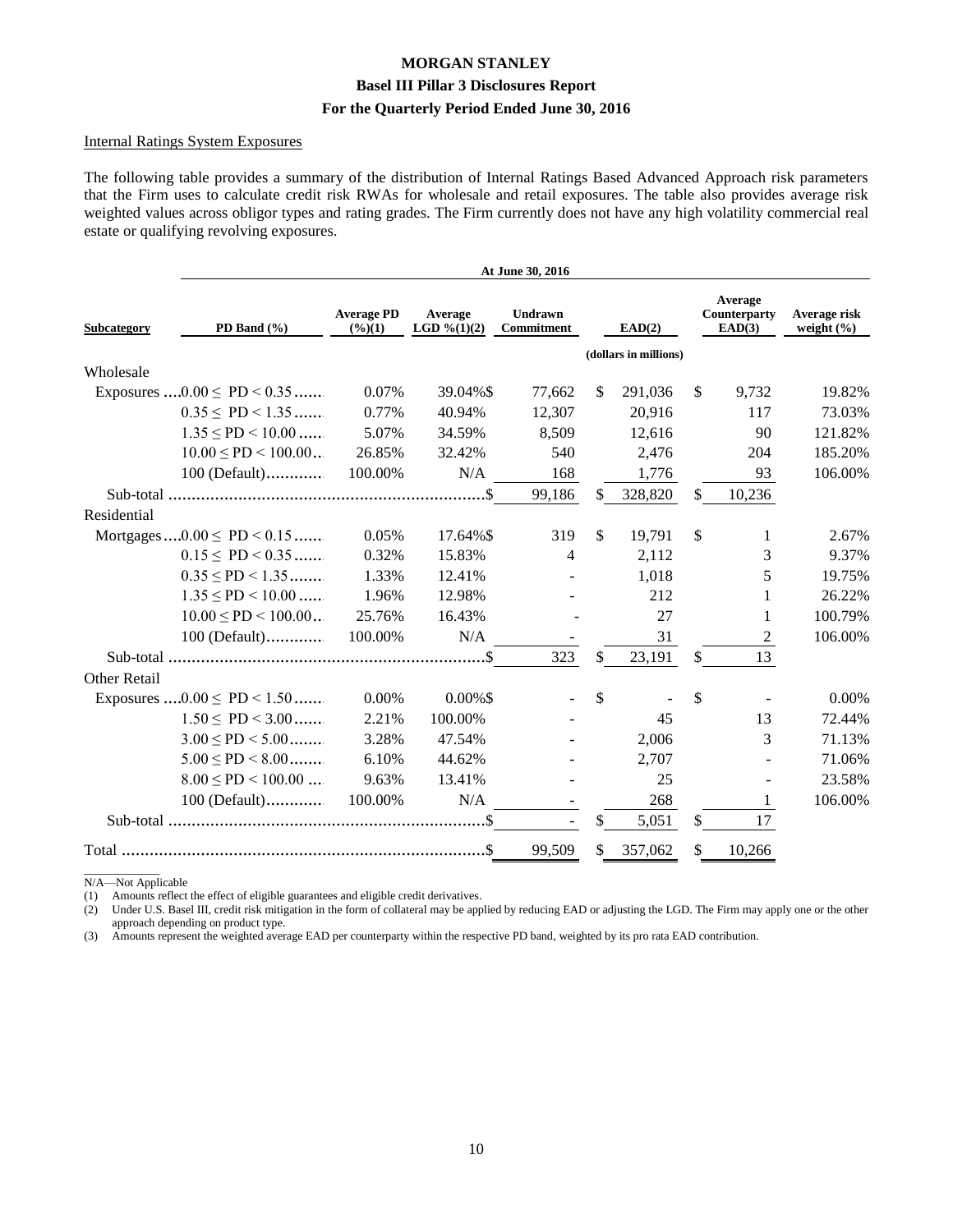#### **Basel III Pillar 3 Disclosures Report**

#### **For the Quarterly Period Ended June 30, 2016**

#### **5.4 General Disclosure for Wholesale Counterparty Credit Risk of Derivative Contracts, Repo-Style Transactions, and Eligible Margin Lending**

#### Counterparty Credit Risk Overview

Counterparty credit exposure arises from the risk that parties are unable to meet their payment obligations under derivative contracts, repo-style transactions, and eligible margin loans. Repo-style transactions include securities sold under agreements to repurchase ("repurchase agreements") and securities lending transactions. Derivative contracts and securities underlying repo-style transactions have a risk of increased potential future counterparty exposure from changes in movements in market prices and other risk factors. Potential future exposure is mitigated by the use of netting and collateral agreements. The Firm uses internal models to compute expected exposure that includes the mitigating effects of netting and collateral in valuing over-the-counter ("OTC") and exchange-traded derivative contracts and repo-style transactions. For eligible margin lending, the Firm uses either internal models or the collateral haircut approach ("CHA") as prescribed in the U.S. Basel III rules. The use of netting, collateral, internal models methodology ("IMM"), and CVAs are discussed further below, in addition to other counterparty credit risk management practices.

#### *Derivative Contracts*

The Firm actively manages its credit exposure through the application of collateral arrangements and readily available market instruments such as credit derivatives. The use of collateral in managing derivative risk is standard in the market place, and is governed by appropriate documentation such as the Credit Support Annex to the International Swaps and Derivatives Association, Inc. ("ISDA") documentation. In line with these standards, the Firm generally accepts only cash, government bonds, corporate debt, and main index equities as collateral. The Firm has policies and procedures for reviewing the legal enforceability of credit support documents in accordance with applicable rules.

#### *Repo-Style Transactions*

The Firm enters into securities purchased under agreements to resell ("reverse repurchase agreements"), repurchase agreements, securities borrowed and securities loaned transactions to, among other things, acquire securities to cover short positions and settle other securities obligations, to accommodate customers' needs and to finance the Firm's inventory positions. The Firm manages credit exposure arising from such transactions by, in appropriate circumstances, entering into master netting agreements and collateral agreements with counterparties that provide the Firm, in the event of a counterparty default (such as bankruptcy or a counterparty's failure to pay or perform), with the right to net a counterparty's rights and obligations under such agreement, and liquidate and set off collateral held by the Firm against the net amount owed by the counterparty. Under these agreements and transactions, the Firm either receives or provides collateral, including U.S. government and agency securities, other sovereign government obligations, corporate and other debt, and corporate equities.

#### *Eligible Margin Lending*

The Firm also engages in customer margin lending and securities-based lending to its Institutional Securities and Wealth Management clients that allow clients to borrow against the value of qualifying securities. This lending activity is included within Customer and other receivables or Loans in the consolidated balance sheets. The Firm monitors required margin levels and established credit terms daily and, pursuant to such guidelines, requires customers to deposit additional collateral or reduce positions, when necessary.

#### **Netting**

The Firm recognizes netting in its estimation of EAD where it has a master netting agreement in place and other relevant requirements are met. The ISDA Master Agreement is an industry-standard master netting agreement that is typically used to document derivative transactions. The Firm generally uses the ISDA Master Agreement and similar master netting agreements to document derivative and repo-style transactions. For a discussion of the Firm's master netting agreements, see Note 4 (Derivative Instruments and Hedging Activities) and Note 6 (Collateralized Transactions) to the consolidated financial statements in Part I, Item 1 of the Form 10-Q.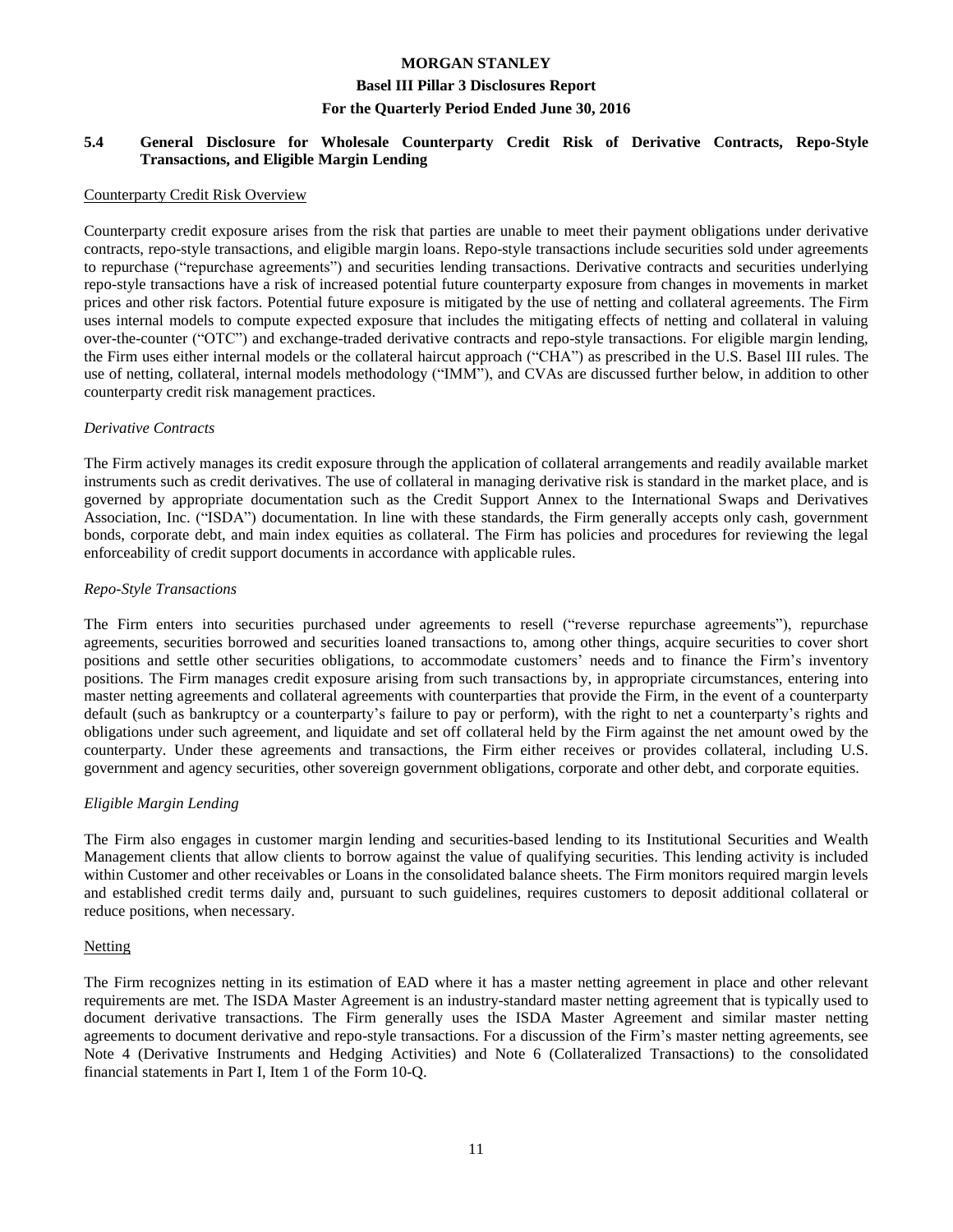#### **Collateral**

The Firm may require collateral depending on the credit profile of the Firm's counterparties. There is an established infrastructure to manage, maintain, and value collateral on a daily basis. Collateral held is managed in accordance with the Firm's guidelines and the relevant underlying agreements.

For a discussion of the Firm's use of collateral as a credit risk mitigant, including with respect to derivatives, repo-style transactions and eligible margin loans, see Note 4 (Derivative Instruments and Hedging Activities) and Note 6 (Collateralized Transactions) to the consolidated financial statements in Part I, Item 1 of the Form 10-Q. For further information on the Firm's valuation approaches, including those for collateral, see Note 2 (Significant Accounting Policies) and Note 3 (Fair Values) to the consolidated financial statements in Part II, Item 8 of the 2015 Form 10-K.

#### General Disclosure for Counterparty Credit Risk

The following table presents the exposures for derivative and other contracts and securities financing transactions, consisting of repo-style transactions and eligible margin lending, presented on a U.S. GAAP basis.

|                                           | At<br>June 30, 2016   |
|-------------------------------------------|-----------------------|
|                                           | (dollars in millions) |
| <b>Derivative and Other Contracts:</b>    |                       |
|                                           | 614,594               |
|                                           | (515,989)             |
|                                           | 98,605                |
|                                           | (12,011)              |
|                                           | (60, 470)             |
|                                           | 26,124                |
| <b>Securities Financing Transactions:</b> |                       |
| <b>Repo-Style Transactions:</b>           |                       |
|                                           | 301.249               |
|                                           | 12.351                |
| <b>Eligible Margin Lending:</b>           |                       |
|                                           | 50,280                |
|                                           |                       |

(1) At June 30, 2016, the fair value of the collateral held exceeded the carrying value of margin loans.

The following table is presented on a U.S. GAAP basis and reflects the notional amount of outstanding credit derivatives at June 30, 2016, used to hedge the Firm's own portfolio and those undertaken in connection with client intermediation activities.

|                        | At June 30, 2016       |  |           |                       |                                  |  |         |  |  |
|------------------------|------------------------|--|-----------|-----------------------|----------------------------------|--|---------|--|--|
|                        | <b>Hedge Portfolio</b> |  |           |                       | <b>Intermediation Activities</b> |  |         |  |  |
| Credit derivative type | <b>Purchased</b>       |  | Sold      |                       | <b>Purchased</b>                 |  | Sold    |  |  |
|                        |                        |  |           | (dollars in millions) |                                  |  |         |  |  |
|                        | 40.974 \$              |  | 17.597 \$ |                       | 551,476 \$                       |  | 538,663 |  |  |
|                        |                        |  |           |                       | 928                              |  | 3,804   |  |  |
|                        | 7,050                  |  | 3,000     |                       | 6,361                            |  | 8,030   |  |  |
|                        | 48.024 \$              |  | 20,597    |                       | 558,765 \$                       |  | 550,497 |  |  |

For a further discussion of the Firm's credit derivatives, see "Quantitative and Qualitative Disclosures about Market Risk— Risk Management—Credit Risk—Credit Exposure–Derivatives—Credit Derivatives" in Part I, Item 3 and Note 4 (Derivative Instruments and Hedging Activities) to the consolidated financial statements in Part I, Item 1 of the Form 10-Q.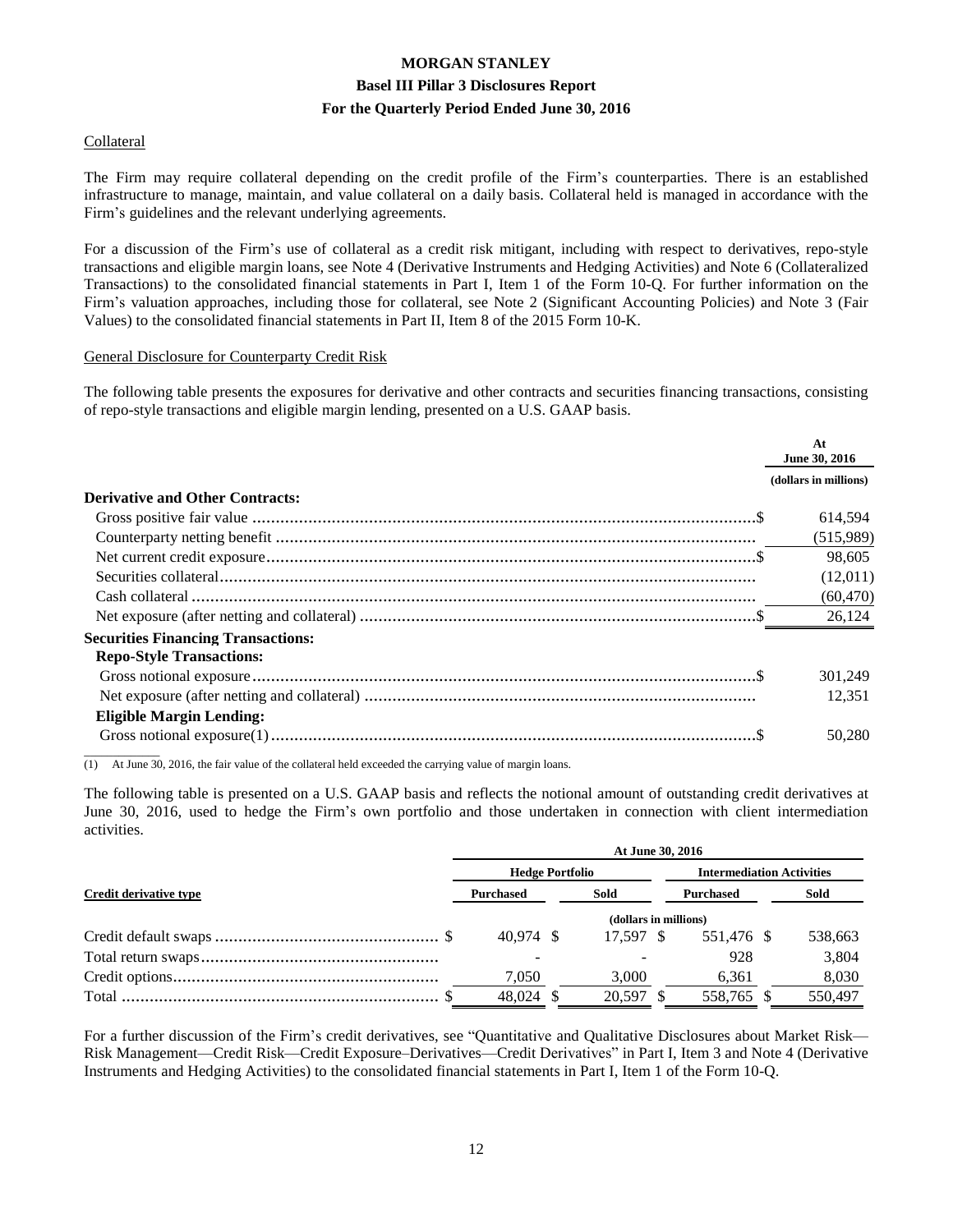#### Internal Models Methodology

The Firm has been approved by its primary regulators to use the IMM to estimate counterparty exposure at future time horizons. Under the IMM approach, the Firm uses simulation models to estimate the distribution of counterparty exposures at specified future time horizons. The simulation models project potential values of various risk factors that affect the Firm's counterparty portfolio (*e.g.*, interest rates, equity prices, commodity prices, and credit spreads) under a large number of simulation paths, and then determine possible changes in counterparty exposure for each path by re-pricing transactions with that counterparty under the projected risk factor values. A counterparty's expected positive exposure profile is determined from the resulting modeled exposure distribution to estimate EAD in calculating credit risk RWAs for regulatory capital ratio purposes. For a small population of exposures not modeled under this simulation method, the Firm calculates EAD for regulatory capital purposes using a more conservative but less risk-sensitive method. The internal models incorporate the effects of legally enforceable netting and collateral agreements in estimating counterparty exposure.

#### Collateral Haircut Approach Methodology

For certain eligible margin loans, EAD is adjusted to reflect the risk mitigating effect of financial collateral in line with the CHA as prescribed in the U.S. Basel III rules. CVA and other counterparty credit risk management practices are discussed further below.

The table below presents the EAD used for the Firm's determination of regulatory capital for derivative and other contracts and securities financing transactions, excluding default fund contributions.

|                                           | At June 30, 2016                   |            |                          |                  |              |            |  |  |
|-------------------------------------------|------------------------------------|------------|--------------------------|------------------|--------------|------------|--|--|
|                                           | <b>Internal Models Methodology</b> |            | <b>CHA</b> Methodology   |                  | <b>Total</b> |            |  |  |
|                                           | EAD                                | <b>RWA</b> | EAD                      | <b>RWA</b>       | EAD          | <b>RWA</b> |  |  |
|                                           |                                    |            | (dollars in millions)    |                  |              |            |  |  |
| Derivative and other contracts $(1)$ . \$ | 75,704 \$                          | 27,158 \$  | -S<br>$\sim$             | -S<br>$\sim$ $-$ | 75,704 \$    | 27,158     |  |  |
| Securities financing transactions         | 33,353                             | 7,300      | 1,554                    | 2,850            | 34,907       | 10,150     |  |  |
|                                           | 1,969                              | 42         | $\overline{\phantom{a}}$ |                  | 1,969        | 42         |  |  |
|                                           | 111,026                            | 34,500     | l.554                    | 2,850            | 112,580      | 37,350     |  |  |
|                                           |                                    |            |                          |                  |              |            |  |  |

(1) Amount includes client exposures related to cleared transactions.

#### Other Counterparty Credit Risk Management Practices

#### *Credit Valuation Adjustment*

CVA refers to the fair value adjustment to reflect counterparty credit risk in the valuation of bilateral (*i.e.,* non-cleared) OTC derivative contracts. U.S. Basel III requires the Firm to calculate RWAs for CVA.

The Firm establishes a CVA for bilateral OTC derivative transactions based on expected credit losses given the probability and severity of a counterparty default. The adjustment is determined by evaluating the credit exposure to the counterparty and by taking into account the market value of a counterparty's credit risk as implied by credit spreads, and the effect of allowances for any credit risk mitigants such as legally enforceable netting and collateral agreements.

CVA is recognized in profit and loss on a daily basis and effectively represents an adjustment to reflect the credit component of the fair value of the derivatives receivable. Given that the previously recognized CVA reduces the potential loss faced in the event of a counterparty default, exposure metrics are reduced for CVA.

#### *Credit Limits Framework*

The Firm employs an internal comprehensive and global Credit Limits Framework as one of the primary tools used to evaluate and manage credit risk levels across the Firm. The Credit Limits Framework includes single-name limits and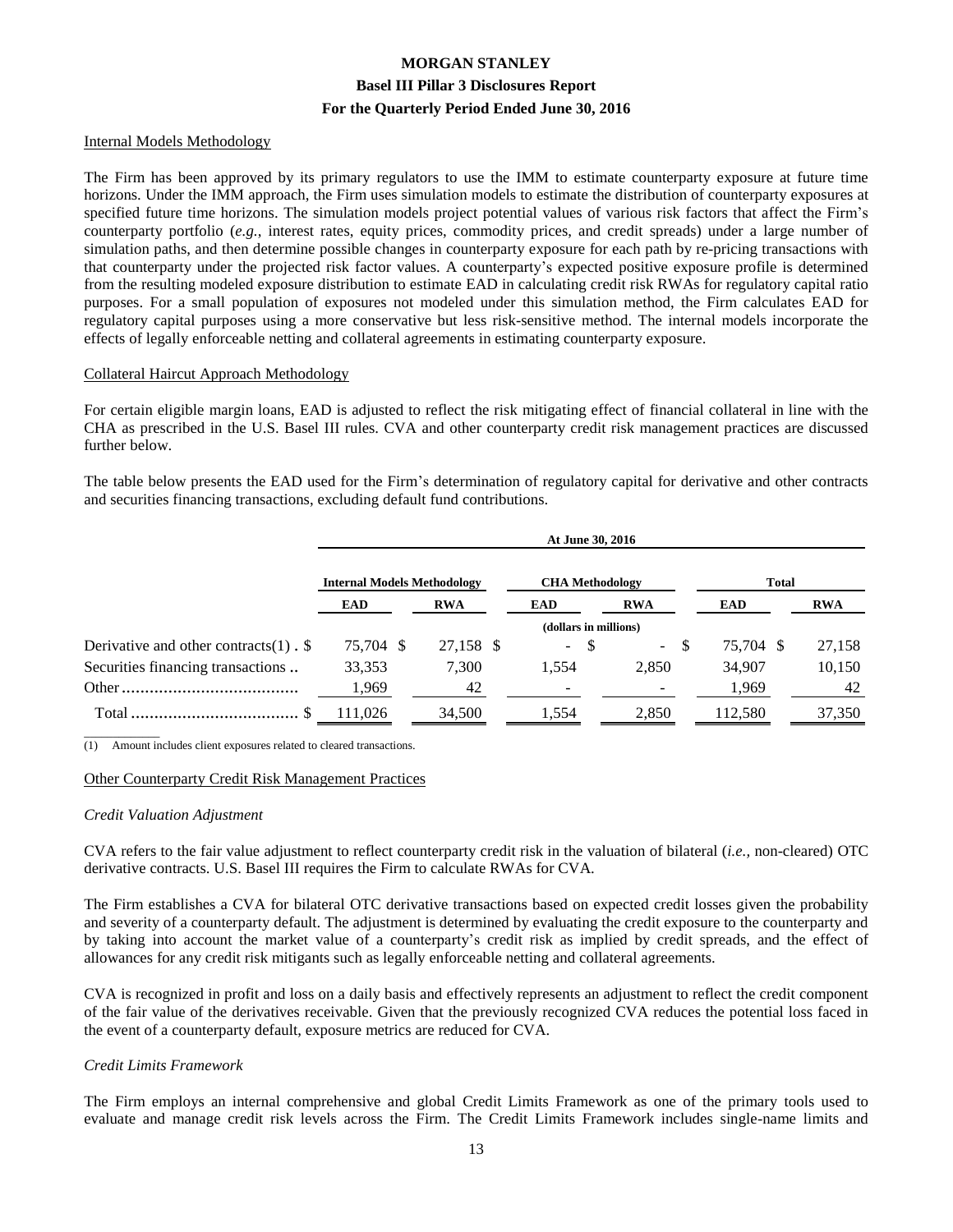#### **Basel III Pillar 3 Disclosures Report**

#### **For the Quarterly Period Ended June 30, 2016**

portfolio concentration limits by country, industry, and product type. The limits within the Credit Limits Framework are calibrated to the Firm's risk tolerance and reflect factors that include the Firm's capital levels and the risk attributes of the exposures managed by the limits. Credit exposure is actively monitored against the relevant credit limits, and excesses are escalated in accordance with established governance thresholds. In addition, credit limits are evaluated and reaffirmed at least annually or more frequently as necessary.

#### *Additional Collateral Requirements Due to Credit Rating Downgrade*

For a discussion of the additional collateral or termination payments that may be called in the event of a future credit rating downgrade of the Firm, see "MD&A—Liquidity and Capital Resources—Credit Ratings" in Part I, Item 2 of the Form 10-Q.

#### *Wrong-Way Risk*

The Firm incorporates the effect of specific wrong-way risk in its calculation of the counterparty exposure. Specific wrongway risk arises when a transaction is structured in such a way that the exposure to the counterparty is positively correlated with the PD of the counterparty; for example, a counterparty writing put options on its own stock or a counterparty collateralized by its own or related party stock. The Firm considers specific wrong-way risk when approving transactions. The Firm also monitors general wrong-way risk, which arises when the counterparty PD is correlated with general market or macroeconomic factors. The credit assessment process identifies these correlations and manages the risk accordingly.

#### **5.5 Credit Risk Mitigation**

#### **Overview**

In addition to the use of netting and collateral for mitigating counterparty credit risk discussed above, the Firm may seek to mitigate credit risk from its lending and derivatives transactions in multiple ways, including through the use of guarantees and hedges. At the transaction level, the Firm seeks to mitigate risk through management of key risk elements such as size, tenor, financial covenants, seniority and collateral. The Firm actively hedges its lending and derivatives exposure through various financial instruments that may include single-name, portfolio, and structured credit derivatives. Additionally, the Firm may sell, assign, or syndicate funded loans and lending commitments to other financial institutions in the primary and secondary loan market.

In connection with its derivative and other contracts and securities financing transaction activities, the Firm generally enters into master netting agreements and collateral arrangements with counterparties. These agreements provide the Firm with the ability to demand collateral, as well as to liquidate collateral and offset receivables and payables covered under the same master netting agreement in the event of a counterparty default. For further information on the impact of netting on the Firm's credit exposures, see "Collateral" in Section 5.4 herein and "Quantitative and Qualitative Disclosures about Market Risk—Risk Management—Credit Risk" in Part II, Item 7A of the 2015 Form 10-K.

#### Loan Collateral Recognition and Management

Collateralizing loans significantly reduces the credit risk to the Firm. As part of the credit evaluation process, the Credit Risk Management Department assesses the ability of obligors to grant collateral. The Credit Risk Management Department may consider the receipt of collateral as a factor when approving loans, as applicable.

Loans secured by customer margin accounts, a source of credit exposure, are collateralized in accordance with internal and regulatory guidelines. The Firm monitors required margin levels and established credit limits daily; and pursuant to such guidelines, requires customers to deposit additional collateral or reduce positions, when necessary. Factors considered in the review of margin loans are the amount of the loan, the intended purpose, the degree of leverage being employed in the account, and overall evaluation of the portfolio to ensure proper diversification or, in the case of concentrated positions, appropriate liquidity of the underlying collateral or potential hedging strategies to reduce risk. Additionally, transactions relating to restricted positions require a review of any legal impediments to liquidation of the underlying collateral. Underlying collateral for margin loans is reviewed with respect to the liquidity of the proposed collateral positions, valuation of securities, historic trading range, volatility analysis and an evaluation of industry concentrations.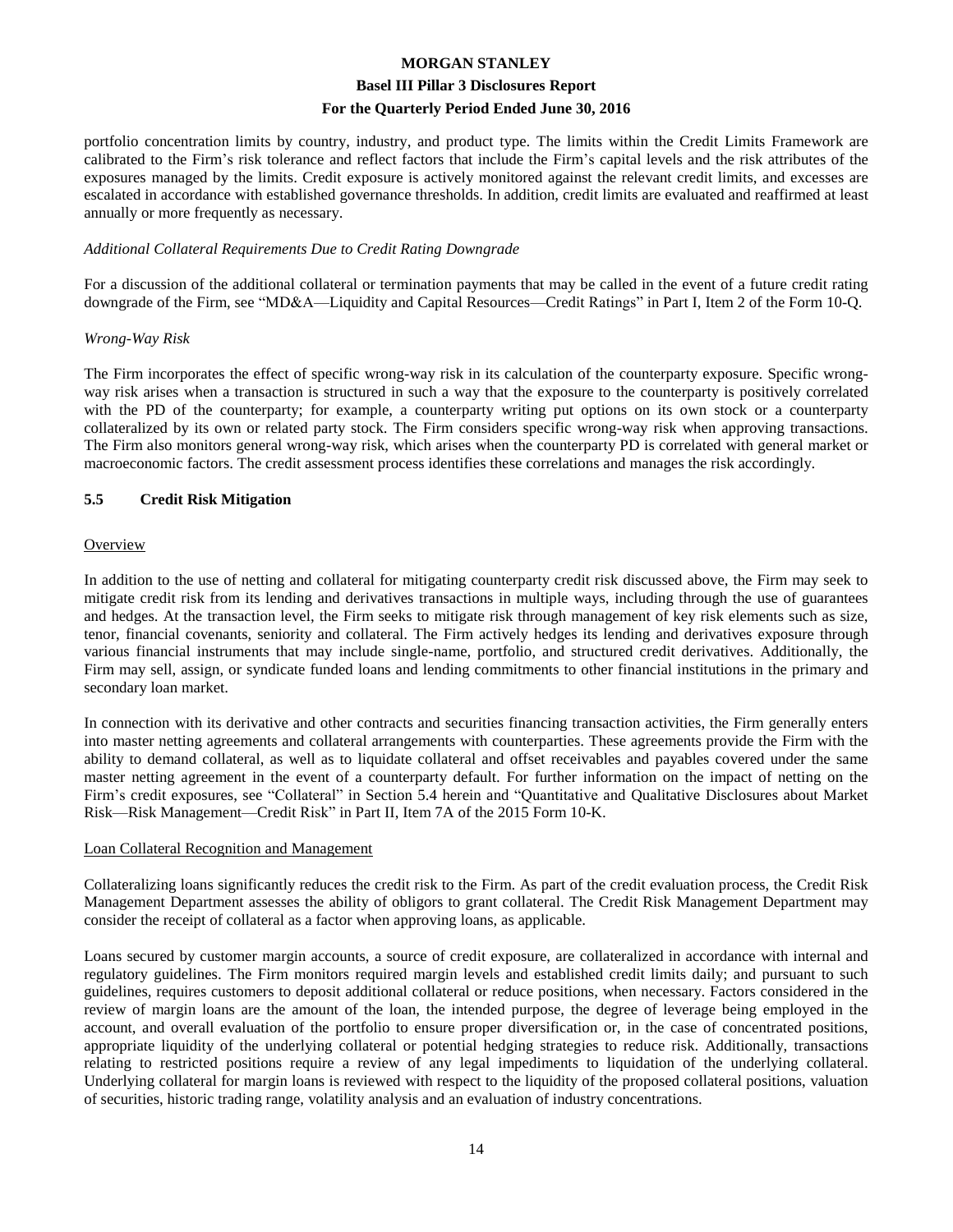#### **Basel III Pillar 3 Disclosures Report**

#### **For the Quarterly Period Ended June 30, 2016**

With respect to first and second mortgage loans, including HELOC loans, a loan evaluation process is adopted within a framework of the credit underwriting policies and collateral valuation. Loan-to-collateral value ratios are determined based on independent third-party property appraisal/valuations, and the security lien position is established through title/ownership reports.

#### Guarantees and Credit Derivatives

The Firm may accept or request guarantees from related or third parties to mitigate credit risk for wholesale obligors. Such arrangements represent obligations for the guarantor to make payments to the Firm if the counterparty fails to fulfill its obligation under a borrowing arrangement or other contractual obligation. The Firm typically accepts guarantees from corporate entities and financial institutions within its Institutional Securities business segment, and individuals and their small- and medium-sized domestic businesses within its Wealth Management business segment. The Firm may also hedge certain exposures using credit derivatives. The Firm enters into credit derivatives, principally through credit default swaps, under which it receives or provides protection against the risk of default on a set of debt obligations issued by a specified reference entity or entities. A majority of the Firm's hedge counterparties are banks, broker-dealers, insurance, and other financial institutions.

The Firm recognizes certain credit derivatives and third-party guarantees for the reduction of capital requirements under the Advanced Approach. At June 30, 2016, the aggregate EAD amount of the Firm's wholesale exposure hedged by such credit derivatives or third-party guarantees, excluding CVA hedges, was \$6,394 million.

#### **6 Equities Not Subject to Market Risk Capital Rule**

#### **Overview**

The Firm from time to time makes equity investments that may include business facilitation or other investing activities. Such investments are typically strategic investments undertaken by the Firm to facilitate core business activities. The Firm may also make equity investments and capital commitments to public and private companies, funds, and other entities. Additionally, the Firm sponsors and manages investment vehicles and separate accounts for clients seeking exposure to private equity, infrastructure, mezzanine lending, and real estate-related and other alternative investments. The Firm may also invest in and provide capital to such investment vehicles.

#### Valuation for equity investments not subject to market risk capital rule

The Firm's equity investments include investments in private equity funds, real estate funds, and hedge funds (which include investments made in connection with certain employee deferred compensation plans), as well as direct investments in equity securities, which are recorded at fair value.

The Firm applies the Alternative Modified Look-Through Approach for equity exposures to investment funds. Under this approach, the adjusted carrying value of an equity exposure to an investment fund is assigned on a pro rata basis to different risk weight categories based on the information in the fund's prospectus or related documents. For all other equity exposures, the Firm applies the Simple Risk-Weight Approach ("SRWA"). Under SRWA, the RWA for each equity exposure is calculated by multiplying the adjusted carrying value of the equity exposure by the applicable regulatory prescribed risk weight.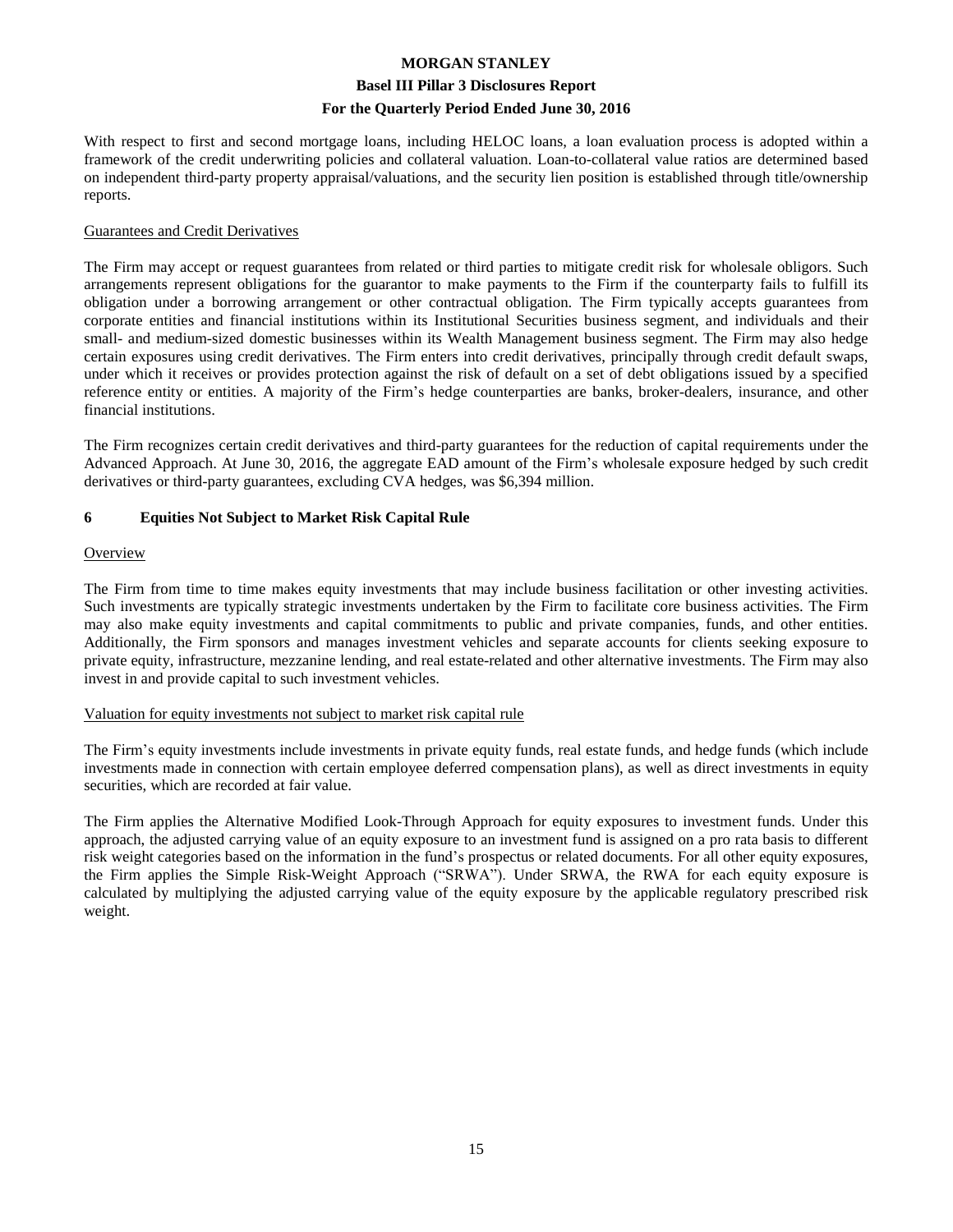#### **Basel III Pillar 3 Disclosures Report**

#### **For the Quarterly Period Ended June 30, 2016**

The following table consists of U.S. GAAP amounts disclosed in the Firm's balance sheet of investments and the types and nature of investments, capital requirements by appropriate equity groupings, realized gains/(losses) from sales and liquidations in the reporting period, and total unrealized gains/(losses) on available for sale ("AFS") equity securities reflected in Accumulated other comprehensive income (loss) ("AOCI"), net of tax, including unrecognized gains/(losses) related to investments carried at cost and unrealized gains/(losses) included in Tier 1 and/or Tier 2 capital.

|                                                                     | At June 30, 2016                           |                         |    |         |  |  |  |  |  |
|---------------------------------------------------------------------|--------------------------------------------|-------------------------|----|---------|--|--|--|--|--|
| <b>Type of Equity Investments</b>                                   | <b>Total</b><br><b>On-balance Sheet(1)</b> | <b>Risk</b><br>Weight % |    | RWAs(2) |  |  |  |  |  |
|                                                                     | (dollars in millions)                      |                         |    |         |  |  |  |  |  |
| Simple Risk-Weight Approach:                                        |                                            |                         |    |         |  |  |  |  |  |
|                                                                     | 360                                        | 0%                      | \$ |         |  |  |  |  |  |
|                                                                     | 45                                         | 20%                     |    | 9       |  |  |  |  |  |
|                                                                     | 1,793                                      | 100%                    |    | 1,961   |  |  |  |  |  |
|                                                                     | 4,421                                      | 100%                    |    | 5,245   |  |  |  |  |  |
| Significant investments in unconsolidated financial institutions(3) | 4,298                                      | 100%                    |    | 4,501   |  |  |  |  |  |
|                                                                     |                                            | 300%                    |    |         |  |  |  |  |  |
|                                                                     |                                            | 400%                    |    |         |  |  |  |  |  |
|                                                                     | 382                                        | 600%                    |    | 3,241   |  |  |  |  |  |
|                                                                     | 11,299                                     | N/A                     | \$ | 14,957  |  |  |  |  |  |
| Equity exposures to investment funds:                               |                                            |                         |    |         |  |  |  |  |  |
|                                                                     | 1,076                                      | N/A                     |    | 2,321   |  |  |  |  |  |
| Total Equities Not Subject to Market Risk Capital Rule \$           | 12,375                                     | N/A                     | \$ | 17,278  |  |  |  |  |  |
|                                                                     |                                            |                         |    | 84      |  |  |  |  |  |
|                                                                     |                                            |                         |    | (3)     |  |  |  |  |  |
|                                                                     |                                            |                         |    | 18      |  |  |  |  |  |
|                                                                     |                                            |                         |    | (3)     |  |  |  |  |  |

\_\_\_\_\_\_\_\_\_\_\_\_ N/A—Not Applicable

In accordance with U.S. Basel III, RWAs reflect a 1.06 multiplier and include both on- and off-balance sheet equity exposures.

Under the Advanced Approach, significant investments in unconsolidated financial institutions in the form of common stock, which are not deducted from Common Equity Tier 1, are assigned a 250% risk weight. Between 2014 and 2017, under the transitional rules, a 100% risk weight is applied. In 2018, the 250% risk weight comes into effect on a fully phased-in basis.

(4) For the quarter ended June 30, 2016.

#### **7 Securitization Exposures**

A securitization exposure is defined (in line with the U.S. Basel III definition) as a transaction in which:

- All or a portion of the credit risk of the underlying exposures is transferred to third parties, and has been separated into two or more tranches reflecting different levels of seniority;
- The performance of the securitization depends upon the performance of the underlying exposures;
- All or substantially all of the underlying exposures are financial exposures; and
- The underlying exposures are not owned by an operating company or certain other issuers.

Securitization exposures include on- or off-balance sheet exposures (including credit enhancements) that arise from a traditional securitization or synthetic securitization (including a re-securitization transaction); or an exposure that directly or indirectly references a securitization exposure (*e.g.*, a credit derivative). A re-securitization is a securitization which has more than one underlying exposure and in which one or more of the underlying exposures is itself a securitization exposure.

<sup>(1)</sup> The total on-balance sheet amount reflects \$9,975 million and \$2,400 million of non-publicly traded and publicly traded investments, respectively, at June 30, 2016. The on-balance sheet amounts reflect approximate fair value of these exposures and are presented on a U.S. GAAP basis, which include investments in the Firm's own capital instruments and investments in the capital instruments of unconsolidated financial institutions that are subject to capital deductions under U.S. Basel III. At June 30, 2016, the amount of Equities Not Subject to Market Risk Capital Rule that was deducted from Total capital was \$53 million, which also includes certain deductions applicable under the Volcker Rule. For a discussion of the Firm's deductions under the Volcker Rule, see "Business—Supervision and Regulation—Financial Holding Firm—Activities Restrictions under the Volcker Rule" in Part I, Item 1 of the 2015 Form 10-K. For further information on the Firm's valuation techniques related to investments, see Note 2 (Significant Accounting Policies) to the consolidated financial statements in Part II, Item 8 of the 2015 Form 10-K.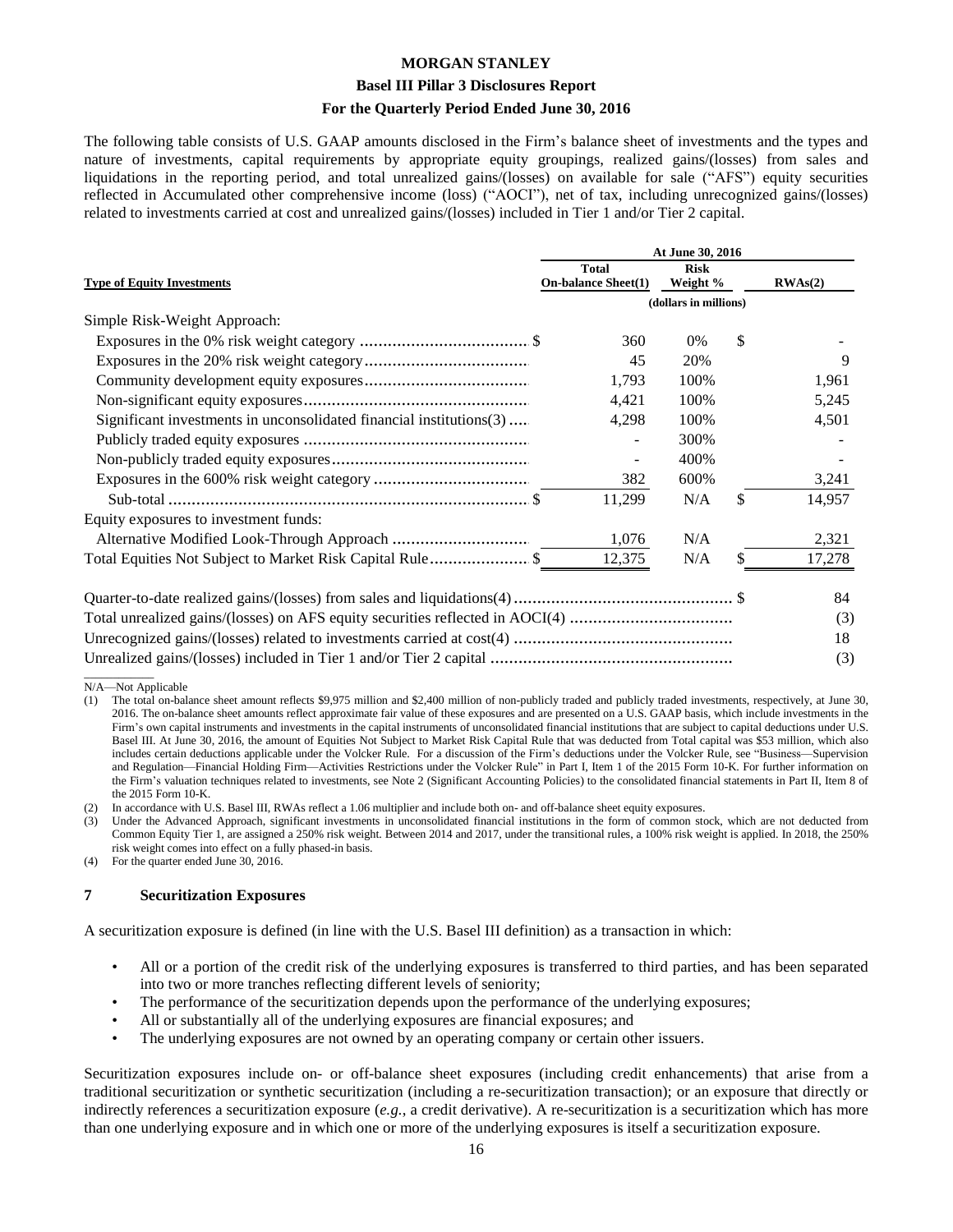On-balance sheet exposures include securitization notes purchased and loans made to securitization trusts. Off-balance sheet exposures include liquidity commitments and derivatives (including tranched credit derivatives and derivatives for which the reference obligation is a securitization).

Securitization exposures are classified as either traditional or synthetic. In a traditional securitization, risk is transferred other than through the use of credit derivatives or guarantees. Typically, the originator establishes a special purpose entity ("SPE") and sells assets (either originated or purchased) off its balance sheet into the SPE, which issues securities to investors. In a synthetic securitization, credit risk is transferred to an investor through the use of credit derivatives or guarantees.

The Firm does not manage or advise entities that invest in securitizations sponsored by the Firm.

Except for (i) the AFS securities portfolios, for which the Firm purchases mostly highly rated tranches of commercial mortgage and other securitizations not sponsored by the Firm, and (ii) warehouse loans and liquidity commitments to client sponsored SPEs, the Firm engages in securitizations primarily as a trading activity.

The Firm retains securities issued in some of the securitization transactions it sponsors, and it purchases securities issued in securitization transactions sponsored by others as part of its trading inventory. These interests are included in the consolidated balance sheets at fair value with mark-to-market changes reported in net income.

For further information on securitization transactions in which the Firm holds any exposure in either the banking book or the trading book, see Note 13 (Variable Interest Entities and Securitization Activities) to the consolidated financial statements in Part II, Item 8 of the 2015 Form 10-K and Note 12 (Variable Interest Entities and Securitization Activities) to the consolidated financial statements in Part I, Item 1 of the Form 10-Q.

#### **7.1 Accounting and Valuation**

For a discussion of the Firm's accounting and valuation techniques related to securitization, see Note 2 (Significant Accounting Policies), Note 3 (Fair Values) and Note 13 (Variable Interest Entities and Securitization Activities) to the consolidated financial statements in Part II, Item 8 of the 2015 Form 10-K and Note 12 (Variable Interest Entities and Securitization Activities) to the consolidated financial statements in Part I, Item 1 of the Form 10-Q.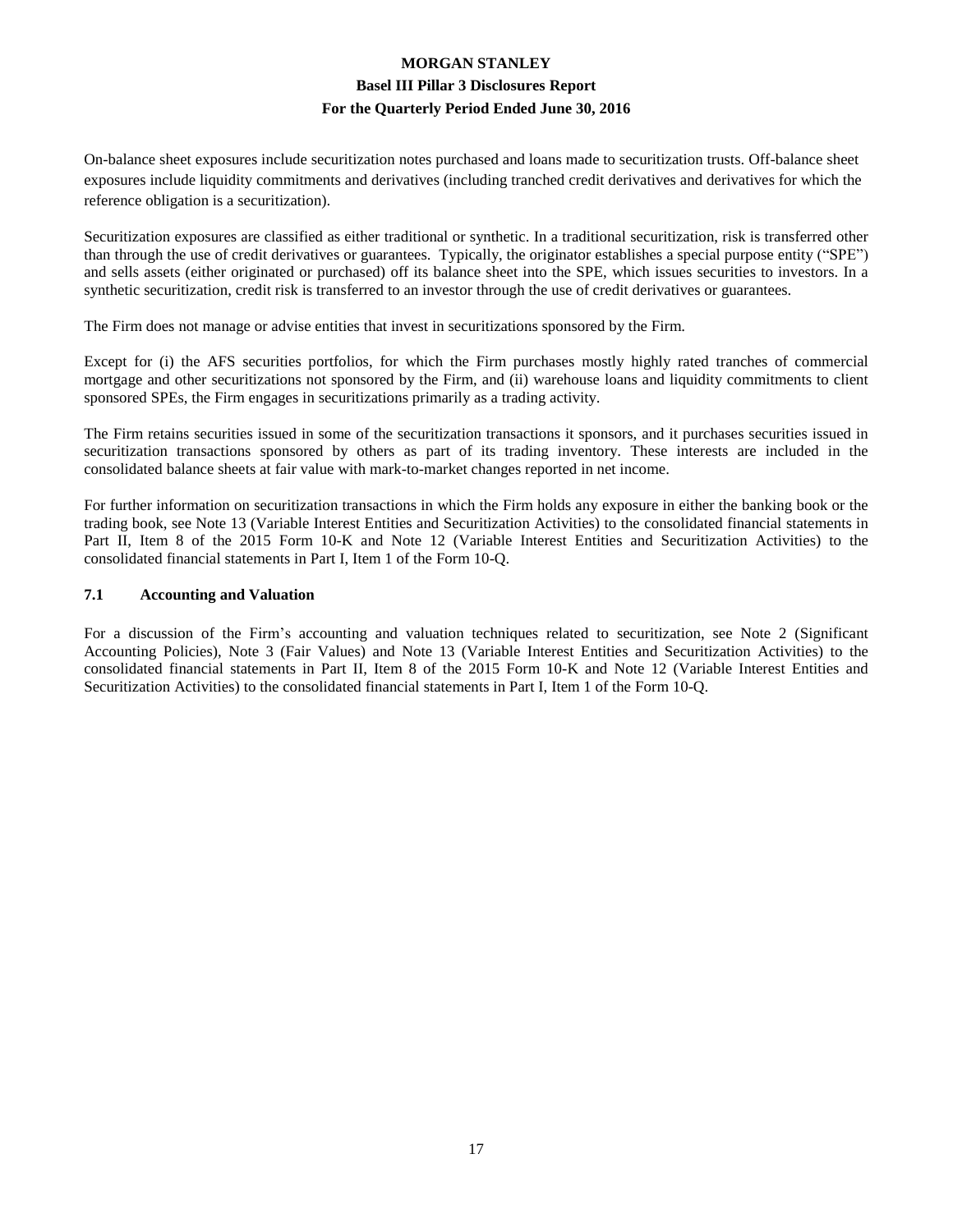#### **Basel III Pillar 3 Disclosures Report**

#### **For the Quarterly Period Ended June 30, 2016**

#### **7.2 Securitization and Resecuritization Exposures in the Banking Book**

The following table presents the total outstanding exposures securitized by the Firm as a sponsor for which the Firm has retained credit or counterparty exposures in the banking book at June 30, 2016. This excludes securities held in the Firm's trading book and this table is primarily comprised of transactions in which the Firm transferred assets and entered into a derivative transaction with the securitization SPE. For residential mortgage and commercial mortgage transactions, these derivatives are interest rate and/or currency swaps. Traditional securitization exposures reflect unpaid principal balances of the underlying collateral, and synthetic securitization exposures reflect notional amounts.

| At June 30, 2016                   |                                                                                                      |                                            |  |  |  |  |
|------------------------------------|------------------------------------------------------------------------------------------------------|--------------------------------------------|--|--|--|--|
|                                    |                                                                                                      |                                            |  |  |  |  |
| <b>Amounts Sold by</b><br>the Firm | <b>Amounts Sold by</b><br><b>Third Parties in</b><br><b>Transactions</b><br>Sponsored by<br>the Firm | Synthetic                                  |  |  |  |  |
|                                    | (dollars in millions)                                                                                |                                            |  |  |  |  |
| 5,895 \$                           |                                                                                                      |                                            |  |  |  |  |
| 607                                |                                                                                                      |                                            |  |  |  |  |
|                                    |                                                                                                      |                                            |  |  |  |  |
|                                    |                                                                                                      |                                            |  |  |  |  |
| $6,502$ \$                         |                                                                                                      |                                            |  |  |  |  |
|                                    |                                                                                                      | <b>Traditional</b><br>4.271 \$<br>4,271 \$ |  |  |  |  |

The following table is presented on a U.S. GAAP basis and reflects a summary of the Firm's securitization activity during 2016, regardless of whether the Firm retained credit or counterparty exposure, including the amount of exposures securitized (by exposure type), and the corresponding recognized gain or loss on sale. This table includes assets transferred by unaffiliated co-depositors into these transactions.

|                      | Six Months Ended June 30, 2016          |                                        |                                                                                                      |  |  |  |
|----------------------|-----------------------------------------|----------------------------------------|------------------------------------------------------------------------------------------------------|--|--|--|
| <b>Exposure type</b> | <b>Amounts Sold by</b><br>the $Firm(1)$ | Recognized<br>Gain / (Loss)<br>on Sale | <b>Amounts Sold by</b><br><b>Third Parties in</b><br><b>Transactions</b><br>Sponsored by<br>the Firm |  |  |  |
|                      |                                         | (dollars in millions)                  |                                                                                                      |  |  |  |
|                      | $1.376$ \$                              | (2)\$                                  | 3.084                                                                                                |  |  |  |
|                      |                                         |                                        |                                                                                                      |  |  |  |
|                      |                                         |                                        |                                                                                                      |  |  |  |
|                      |                                         |                                        |                                                                                                      |  |  |  |
|                      | 1,376 \$                                | (2)\$                                  | 3,084                                                                                                |  |  |  |
|                      |                                         |                                        |                                                                                                      |  |  |  |

\_\_\_\_\_\_\_\_\_\_\_\_\_ (1) Amounts represent notional value of assets which the Firm contributed to the securitization.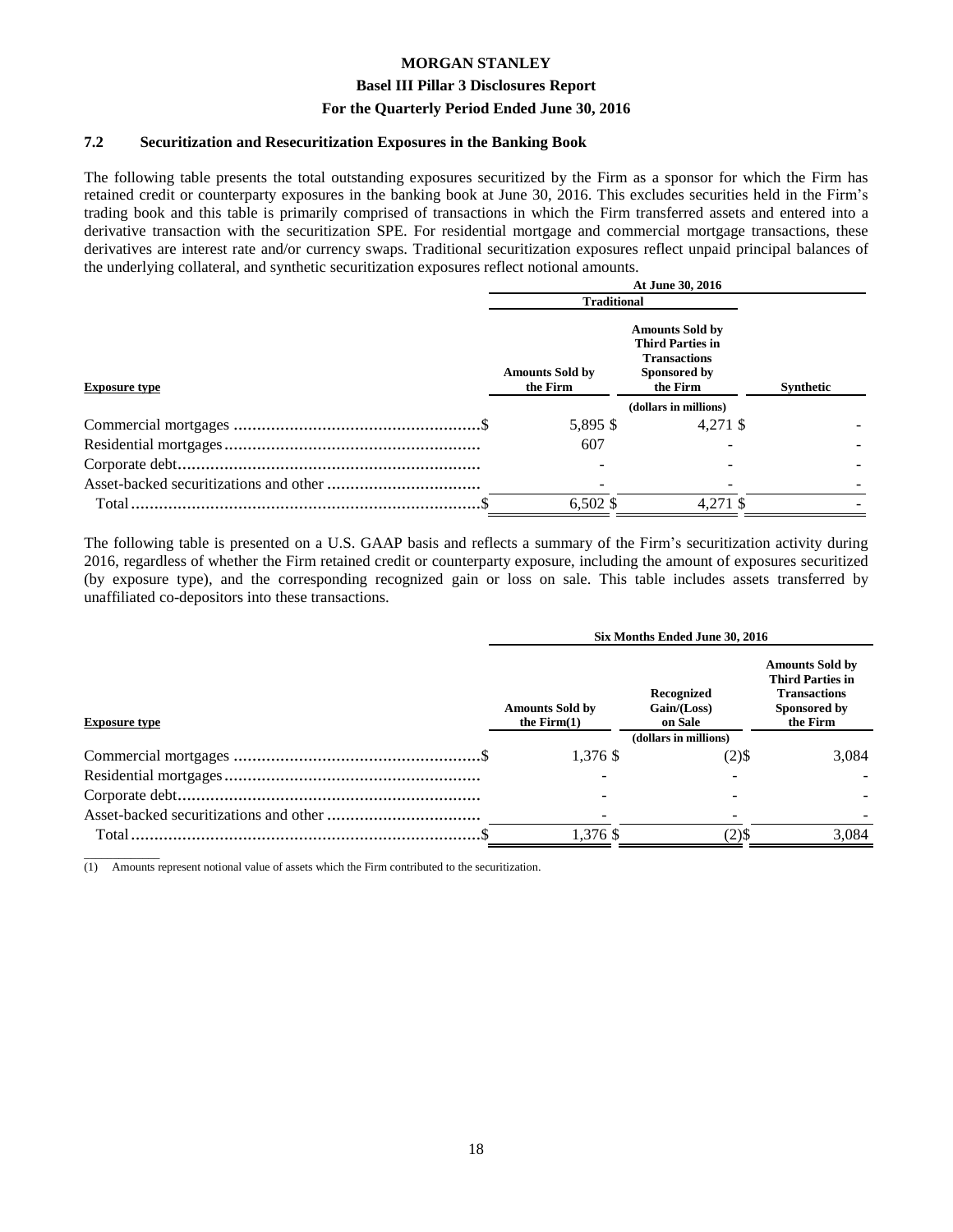#### **Basel III Pillar 3 Disclosures Report**

#### **For the Quarterly Period Ended June 30, 2016**

The following table is presented on a U.S. GAAP basis and reflects a summary of the Firm's securitization activity during 2016, for those transactions in which the Firm has not retained an interest, including the amount of exposures securitized (by exposure type), and the corresponding recognized gain or loss on sale. This table includes assets transferred by unaffiliated co-depositors into these transactions.

|                      |                                         | Six Months Ended June 30, 2016       |                                                                                                      |  |  |  |
|----------------------|-----------------------------------------|--------------------------------------|------------------------------------------------------------------------------------------------------|--|--|--|
| <b>Exposure type</b> | <b>Amounts Sold by</b><br>the $Firm(1)$ | Recognized<br>Gain/(Loss)<br>on Sale | <b>Amounts Sold by</b><br><b>Third Parties in</b><br><b>Transactions</b><br>Sponsored by<br>the Firm |  |  |  |
|                      |                                         | (dollars in millions)                |                                                                                                      |  |  |  |
|                      | 531 \$                                  | (2)\$                                | 1.489                                                                                                |  |  |  |
|                      |                                         |                                      |                                                                                                      |  |  |  |
|                      |                                         |                                      |                                                                                                      |  |  |  |
|                      |                                         |                                      |                                                                                                      |  |  |  |
|                      | 531 \$                                  | $(2)$ \$                             | 1,489                                                                                                |  |  |  |
|                      |                                         |                                      |                                                                                                      |  |  |  |

\_\_\_\_\_\_\_\_\_\_\_\_\_  $\overline{(1)}$  Amounts represent notional value of assets which the Firm contributed to the securitization.

The following tables primarily include securities held in the Firm's AFS securities portfolios, warehouse loans and liquidity commitments made to securitization entities and transactions in which the Firm entered into derivative transactions with a securitization issuer. The tables do not include securities held in the Firm's trading book. For information on securities held in the Firm's trading book, see "Securitization and Resecuritization Exposures in the Trading Book" in Section 7.3 herein.

The Firm did not retain any senior or subordinate tranches, nor recognized related credit losses in the banking book. During the quarter ended June 30, 2016, the Firm did not have material impaired/past due exposures or losses on securitized assets.

In addition, the Firm may enter into derivative contracts, such as interest rate swaps with securitization SPEs. These derivative transactions generally represent senior obligations of the SPEs, senior to the most senior beneficial interest outstanding in the securitized exposures, and are included in the Firm's consolidated balance sheets primarily at fair value.

The following table is presented on a U.S. GAAP basis and reflects the outstanding exposures intended to be securitized:

| <b>Exposure type</b> | At June 30, 2016      |
|----------------------|-----------------------|
|                      | (dollars in millions) |
|                      | $18^{\circ}$          |
|                      |                       |
|                      |                       |
|                      |                       |
| Total.               | 181                   |
|                      |                       |

The following table presents the aggregate EAD amount of the Firm's outstanding on- and off-balance sheet securitization positions by exposure type:

|                      | At June 30, 2016        |                          |        |  |  |  |  |
|----------------------|-------------------------|--------------------------|--------|--|--|--|--|
| <b>Exposure type</b> | <b>On-balance sheet</b> | <b>Off-balance sheet</b> | Total  |  |  |  |  |
|                      | (dollars in millions)   |                          |        |  |  |  |  |
|                      | 4.739 \$                | $1.024$ \$               | 5,763  |  |  |  |  |
|                      | 228                     |                          | 240    |  |  |  |  |
|                      | 748                     | 372                      | 1.120  |  |  |  |  |
|                      | 9.379                   | 3.858                    | 13,237 |  |  |  |  |
|                      | 15,094 \$               | 5.266 \$                 | 20,360 |  |  |  |  |

\_\_\_\_\_\_\_\_\_\_\_\_\_ (1) Amounts primarily reflect student loans, auto receivables, servicer advance receivables, municipal bonds and credit card receivables.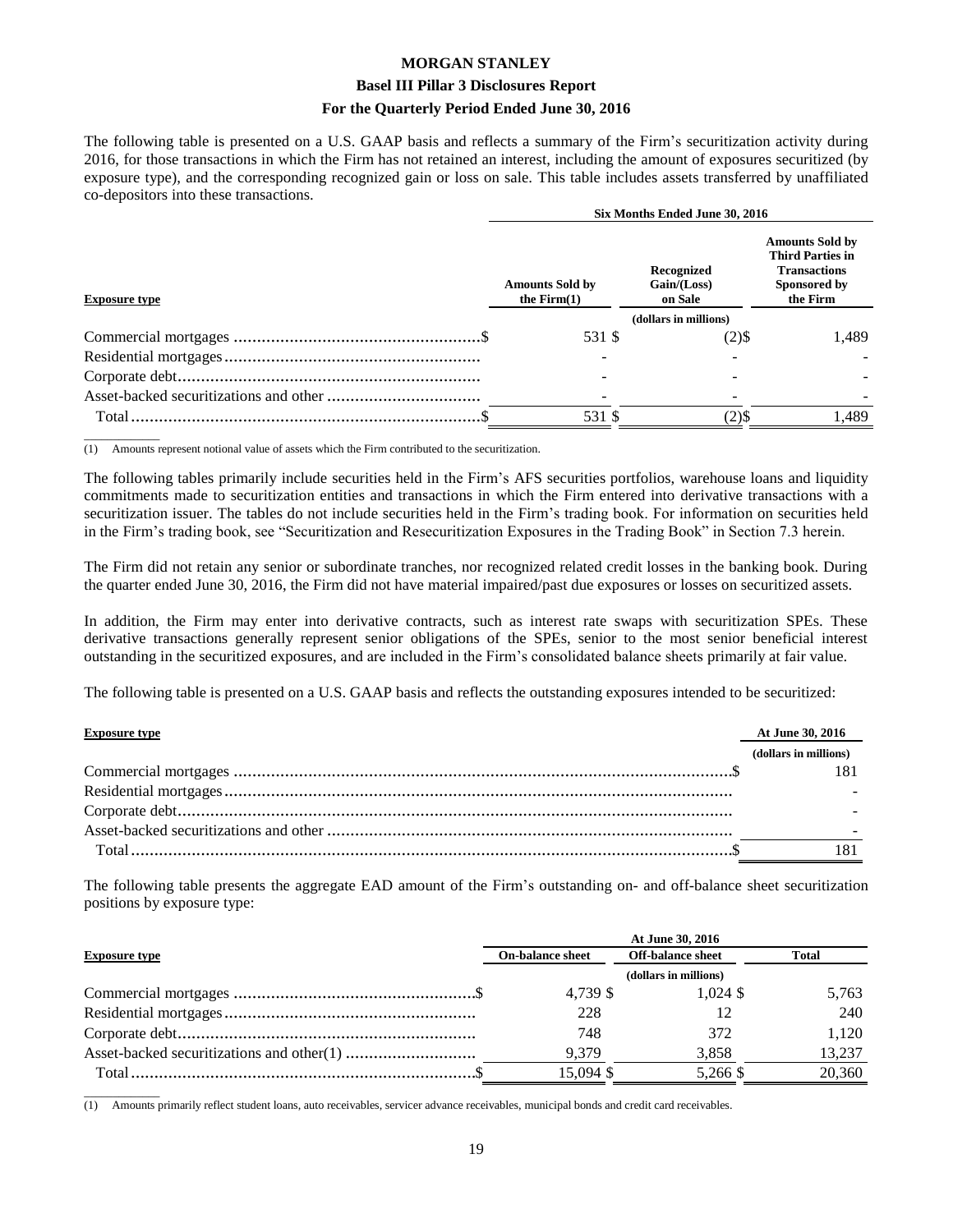#### **Basel III Pillar 3 Disclosures Report**

#### **For the Quarterly Period Ended June 30, 2016**

The following tables present the aggregate EAD amount of securitization exposures retained or purchased and the associated RWAs for these exposures, categorized between securitization and re-securitization exposures. In addition, these exposures are further categorized into risk weight bands and by risk-based capital approaches. The Firm employs the Supervisory Formula Approach and the Simplified Supervisory Formula Approach to calculate counterparty credit capital for securitization exposures in the Firm's banking book. The Supervisory Formula Approach uses internal models to calculate the risk weights for securitization exposures. The Simplified Supervisory Formula Approach is a simplified version of the Supervisory Formula Approach under which the risk weights for securitization exposures are determined using supervisory risk weights and other inputs. In those cases where the Firm does not apply either of the Supervisory Formula Approach or the Simplified Supervisory Formula Approach, then the securitization exposures will be assigned to the 1,250% risk weight category.

|                          | At June 30, 2016                    |             |                                                   |             |                             |             |  |  |
|--------------------------|-------------------------------------|-------------|---------------------------------------------------|-------------|-----------------------------|-------------|--|--|
|                          |                                     |             | <b>Securitizations</b>                            |             |                             |             |  |  |
|                          | <b>Supervisory Formula Approach</b> |             | <b>Simplified Supervisory</b><br>Formula Approach |             | 1,250% Risk Weight Category |             |  |  |
| <b>Risk Weight</b>       | <b>EAD</b>                          | <b>RWAs</b> | <b>EAD</b>                                        | <b>RWAs</b> | EAD                         | <b>RWAs</b> |  |  |
|                          |                                     |             | (dollars in millions)                             |             |                             |             |  |  |
| 0\% to $\leq$ =20\% \$   | $9,501$ \$                          | $2,014$ \$  | 5,369 \$                                          | $1,138$ \$  | - \$                        |             |  |  |
| $>20\%$ to $\leq 100\%$  | 1,321                               | 531         | 484                                               | 391         |                             |             |  |  |
| $>100\%$ to $\leq 500\%$ | 41                                  | 47          | 956                                               | 3.080       |                             |             |  |  |
| $>500\%$ to $<1250\%$    |                                     |             |                                                   |             |                             |             |  |  |
| $1,250\%$                |                                     |             |                                                   |             | 16                          | 217         |  |  |
| Total                    | 10,863 \$                           | 2,592 \$    | $6,809$ \$                                        | $4,609$ \$  | 16 <sup>3</sup>             | 217         |  |  |
|                          |                                     |             |                                                   |             |                             |             |  |  |

|                          |  | At June 30, 2016                    |                          |                                                                                |                 |                             |             |  |  |
|--------------------------|--|-------------------------------------|--------------------------|--------------------------------------------------------------------------------|-----------------|-----------------------------|-------------|--|--|
|                          |  | <b>Supervisory Formula Approach</b> |                          | <b>Re-securitizations</b><br><b>Simplified Supervisory</b><br>Formula Approach |                 | 1,250% Risk Weight Category |             |  |  |
| <b>Risk Weight</b>       |  | EAD                                 | <b>RWAs</b>              | <b>EAD</b>                                                                     | <b>RWAs</b>     | EAD                         | <b>RWAs</b> |  |  |
|                          |  |                                     |                          | (dollars in millions)                                                          |                 |                             |             |  |  |
|                          |  | 2,650 \$                            | 562 \$                   | - \$                                                                           | - \$            | - \$                        |             |  |  |
| $>20\%$ to $\leq 100\%$  |  |                                     | $\overline{a}$           |                                                                                |                 |                             |             |  |  |
| $>100\%$ to $\leq 500\%$ |  |                                     |                          | 22                                                                             | 51              |                             |             |  |  |
| $>500\%$ to $<1250\%$    |  |                                     | $\overline{\phantom{a}}$ |                                                                                | $\qquad \qquad$ |                             |             |  |  |
|                          |  |                                     |                          |                                                                                |                 |                             |             |  |  |
|                          |  | 2,650 \$                            | 562 \$                   | 22 \$                                                                          | 51 \$           | - ა                         |             |  |  |

At June 30, 2016, the amount of exposures that was deducted from Tier 1 common capital, representing the after-tax gain on sale resulting from securitization was \$20 million.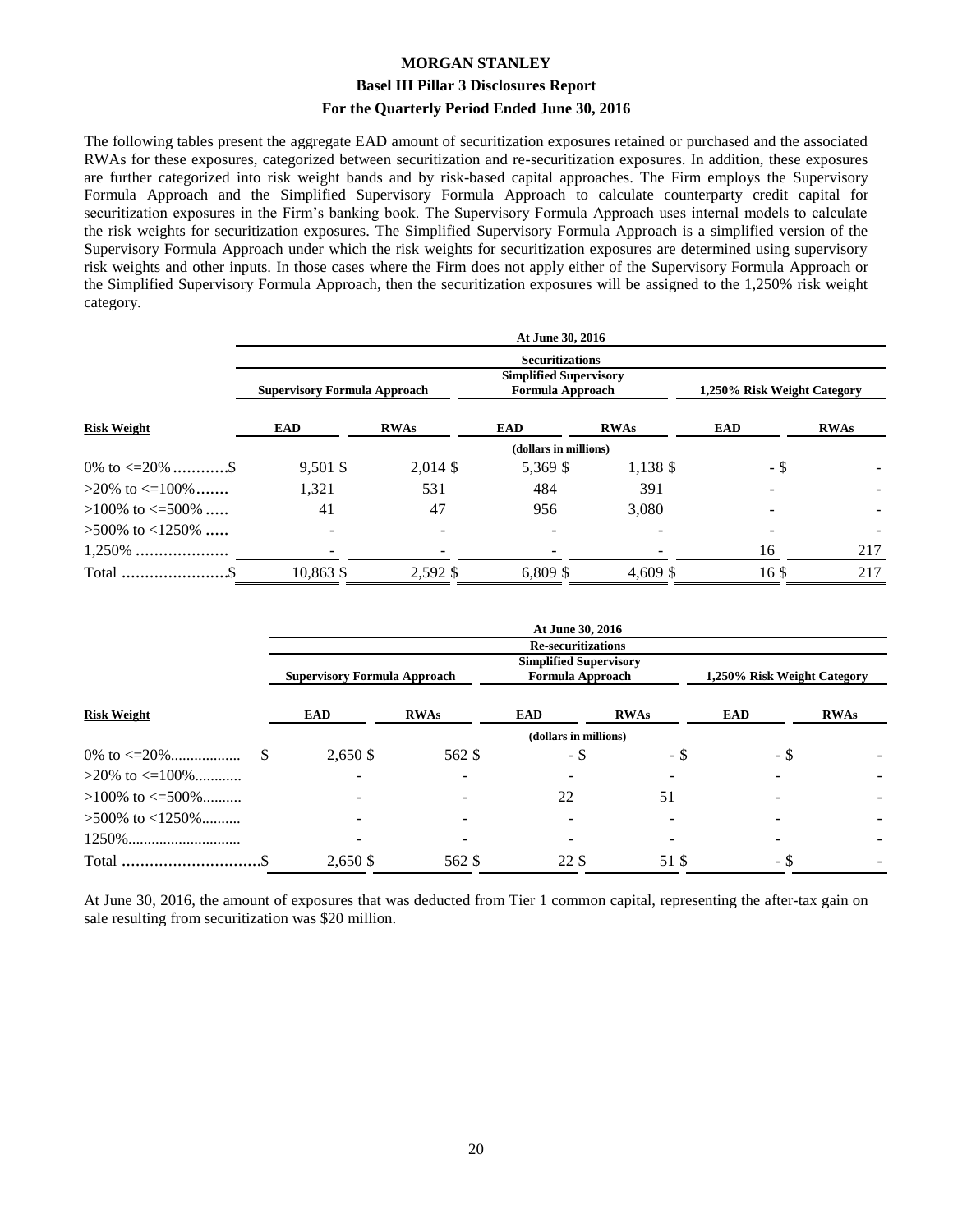#### **Basel III Pillar 3 Disclosures Report**

#### **For the Quarterly Period Ended June 30, 2016**

The following table presents the aggregate EAD amount of re-securitization exposures retained or purchased, categorized according to exposures to which credit risk mitigation is applied and those not applied.

|                              | <b>At June 30, 2016</b> |  |
|------------------------------|-------------------------|--|
|                              | (dollars in millions)   |  |
| Re-securitization exposures: |                         |  |
|                              |                         |  |
|                              | 2,672                   |  |
|                              | 2,672                   |  |
|                              |                         |  |
|                              | 2,672                   |  |
|                              | 2,672                   |  |
|                              |                         |  |

The credit risk of the Firm's securitizations and re-securitizations is controlled by actively monitoring and managing the associated credit exposures. The Firm evaluates collateral quality, credit subordination levels and structural characteristics of securitization transactions at inception and on an ongoing basis, and manages exposures against internal concentration limits.

#### **7.3 Securitization and Resecuritization Exposures in the Trading Book**

The Firm also engages in securitization activities related to commercial and residential mortgage loans, corporate bonds and loans, municipal bonds and other types of financial instruments. The Firm records such activities in the trading book.

The following table presents the Net Market Value of the Firm's aggregate on- and off-balance sheet securitization positions by exposure type, inclusive of hedges, in the trading book:

|                  | At June 30, 2016           |
|------------------|----------------------------|
| <b>Exposures</b> | <b>Net Market Value(1)</b> |
|                  | (dollars in millions)      |
|                  | 1.088                      |
|                  | 815                        |
|                  | 1.933                      |
|                  | 190                        |
| Total.           | 4.026                      |
|                  |                            |

 $\overline{\phantom{a}}$ (1) Net Market Value represents the fair value for cash instruments and the replacement value for derivative instruments.

Amount includes correlation trading positions that are not eligible for Comprehensive Risk Measure ("CRM") surcharge. For more information on CRM, see Section 9.1 "Comprehensive Risk Measure" included herein.

The Firm closely monitors the price, basis and liquidity risk in the covered securitization and resecuritization positions that are held in the trading book. Each position falls into at least one or more trading limits that have been set to limit the aggregate, concentration and basis risk in the portfolio to acceptable levels. Holdings are monitored against these limits on a daily basis.

The inherent market risk of these positions are captured in various risk measurement models including Regulatory VaR, Regulatory stressed VaR and stress loss scenarios which are calculated and reviewed on a daily basis. Further, the Firm regularly performs additional analysis to comprehend various risks in its securitization and resecuritization portfolio, and changes in these risks. Analysis is performed in accordance with U.S. Basel III to understand structural features of the portfolio and the performance of underlying collateral.

The Firm calculates the standard specific risk regulatory capital for securitization and resecuritization positions under the Simplified Supervisory Formula Approach. Under this approach, a risk weight assigned to each position is calculated based on a prescribed regulatory methodology. The resulting capital charge represents the higher of the total net long or net short capital charge calculated after applicable netting.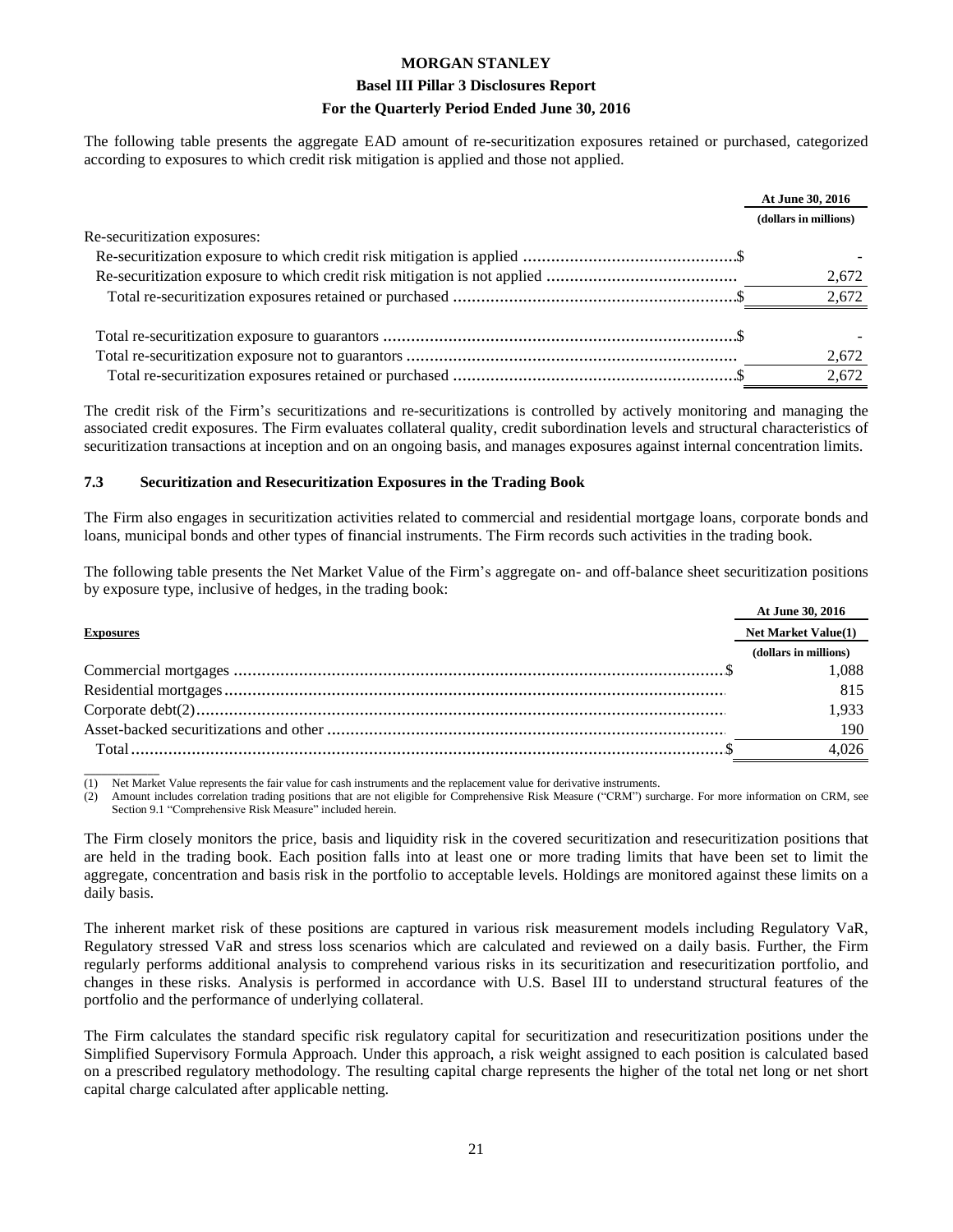#### **Basel III Pillar 3 Disclosures Report**

#### **For the Quarterly Period Ended June 30, 2016**

In addition, the Firm uses a variety of hedging strategies to mitigate credit spread and default risk for the securitization and resecuritization positions. Hedging decisions are based on market conditions, and are evaluated within the Firm's risk governance structure.

#### **8 Interest Rate Risk Sensitivity Analysis**

The Firm believes that the net interest income sensitivity analysis is an appropriate representation of the Firm's U.S. Bank Subsidiaries' interest rate risk for non-trading activities. For information on the interest rate risk sensitivity analysis, see "Quantitative and Qualitative Disclosures about Market Risk—Risk Management—Market Risk—Non-trading Risks— Interest Rate Risk Sensitivity" in Part I, Item 3 of the Form 10-Q.

#### **9 Market Risk**

Market risk refers to the risk that a change in the level of one or more market prices, rates, indices, implied volatilities (the price volatility of the underlying instrument imputed from option prices), correlations or other market factors, such as market liquidity, will result in losses for a position or portfolio. Generally, the Firm incurs market risk as a result of trading, investing and client facilitation activities, principally within its Institutional Securities business segment where the substantial majority of the Firm's market risk capital is required. In addition, the Firm incurs trading-related market risk within its Wealth Management business segment. The Firm's Investment Management business segment incurs principally Non-trading market risk primarily from investments in real estate funds and investments in private equity vehicles.

The following table presents the Firm's measure for market risk and market risk RWAs in accordance with the Advanced Approach, categorized by component type. RWAs for market risk are computed using either regulator-approved internal models or standardized methods that involve applying risk-weighting factors prescribed by regulators. Pursuant to U.S. Basel III, multiplying the measure for market risk by 12.5 results in market risk RWAs.

|                                                            | At June 30, 2016                         |         |  |  |  |
|------------------------------------------------------------|------------------------------------------|---------|--|--|--|
| Components of measure for market risk and market risk RWAs | <b>Measure for</b><br><b>Market Risk</b> | RWAs(1) |  |  |  |
|                                                            | (dollars in millions)                    |         |  |  |  |
|                                                            | 526 \$                                   | 6.576   |  |  |  |
|                                                            | 1.226                                    | 15.329  |  |  |  |
|                                                            | 303                                      | 3.784   |  |  |  |
|                                                            | 560                                      | 7.007   |  |  |  |
| Specific risk:                                             |                                          |         |  |  |  |
|                                                            | 1.262                                    | 15.779  |  |  |  |
|                                                            | 889                                      | 11,113  |  |  |  |
|                                                            | 4.766 \$                                 | 59,588  |  |  |  |
|                                                            |                                          |         |  |  |  |

\_\_\_\_\_\_\_\_\_\_\_\_\_ (1) For information on the Firm's market risk RWAs roll-forward from December 31, 2015 to June 30, 2016, see "MD&A—Liquidity and Capital Resources— Regulatory Requirements—Regulatory Capital Requirements" in Part I, Item 2 of the Form 10-Q.

(2) Per regulatory requirements, the daily average of the previous 60 business days from the period-end date is utilized in the regulatory capital calculation.

(3) Per regulatory requirements, the weekly average of the previous 12 weeks from the period-end date is utilized in the regulatory capital calculation.

(4) Amounts include an 8% CRM surcharge computed under the standardized approach for positions eligible for CRM. As of the most recent reporting date, the CRM surcharge related to RWAs was \$4,856 million. For more information on CRM, see Section 9.1 "Comprehensive Risk Measure" included herein.

For information on market risk related to securitizations, see Section 7.3 "Securitization and Resecuritization Exposures in the Trading Book" included herein.

<sup>(5)</sup> Non-securitization specific risk charges calculated using regulatory-prescribed risk-weighting factors for certain debt and equity positions. The prescribed riskweighting factors are generally based on, among other things, the Organization for Economic Cooperation and Development's country risk classifications for the relevant home country (in the case of public sector and depository institution debt positions), the remaining contractual maturity and internal assessments of creditworthiness. Additionally, amounts include a De Minimis RWA for positions not captured in the VaR model.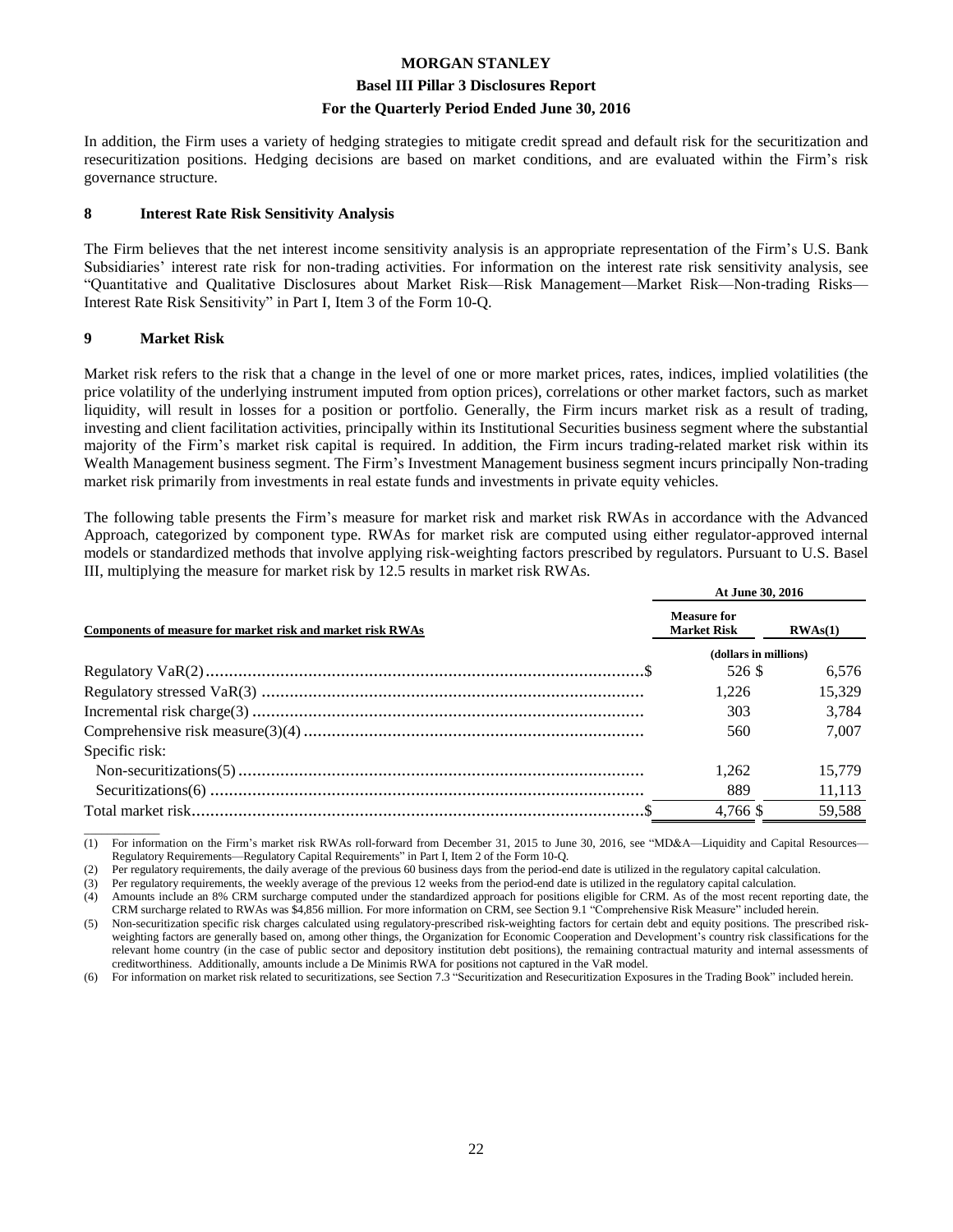#### **9.1 Model Methodology, Assumptions and Exposure Measures**

#### Regulatory VaR

The Firm estimates VaR using an internal model based on volatility-adjusted historical simulation for general market risk factors and Monte Carlo simulation for name-specific risk in corporate shares, bonds, loans and related derivatives. The model constructs a distribution of hypothetical daily changes in the value of trading portfolios based on the following: historical observation of daily changes in key market indices or other market risk factors; and information on the sensitivity of the portfolio values to these market risk factor changes. The Firm's VaR model uses four years of historical data with a volatility adjustment to reflect current market conditions.

The Firm utilizes the same VaR model for risk management purposes as well as regulatory capital calculations. The portfolio of positions used for the Firm's VaR for risk management purposes ("Management VaR") differs from that used for regulatory capital requirements ("Regulatory VaR"), as it contains certain positions that are excluded from Regulatory VaR. Examples include counterparty CVAs and loans that are carried at fair value and associated hedges.

For regulatory capital purposes, Regulatory VaR is computed at a 99% level of confidence over a 10-day time horizon. The Firm's Management VaR is computed at a 95% level of confidence over a one-day time horizon, which is a useful indicator of possible trading losses resulting from adverse daily market moves. For more information about the Firm's Management VaR model, related statistics and limit monitoring process, see "Quantitative and Qualitative Disclosures about Market Risk—Risk Management—Market Risk" in Part II, Item 7A of the 2015 Form 10-K and Part I, Item 3 of the Form 10-Q.

The following table presents the period-end, daily average, and high and low Regulatory VaR by risk category for a 10-day holding period for the quarter ended June 30, 2016. Additionally, the daily average Regulatory VaR for a one-day holding period is shown for comparison. The metrics below are calculated over the calendar quarter and therefore may not coincide with the period applied in the regulatory capital calculations.

|                                         | 99% Regulatory VaR<br><b>Ouarter Ended June 30, 2016</b> |                            |             |     |  |  |  |  |  |
|-----------------------------------------|----------------------------------------------------------|----------------------------|-------------|-----|--|--|--|--|--|
| <b>One-Day</b><br><b>Holding Period</b> | <b>10-Day Holding Period</b>                             |                            |             |     |  |  |  |  |  |
| <b>Daily</b><br>Average(1)              | <b>Period End</b>                                        | <b>Daily</b><br>Average(1) | <b>High</b> | Low |  |  |  |  |  |
|                                         |                                                          | (dollars in millions)      |             |     |  |  |  |  |  |
| <sup>\$</sup><br>34                     | 108 \$                                                   | 108 \$                     | 148 \$      | 88  |  |  |  |  |  |
| 33                                      | 100                                                      | 103                        | 120         | 92  |  |  |  |  |  |
| 25                                      | 107                                                      | 80                         | 236         | 60  |  |  |  |  |  |
| 16                                      | 59                                                       | 50                         | 69          | 40  |  |  |  |  |  |
| 12                                      | 34                                                       | 37                         | 43          | 30  |  |  |  |  |  |
| (65)                                    | (246)                                                    | (203)                      | N/A         | N/A |  |  |  |  |  |
| 55<br>S                                 | $162 \text{ }$ \$                                        | 175 \$                     | 290 \$      | 153 |  |  |  |  |  |

\_\_\_\_\_\_\_\_\_\_\_\_\_ N/A–Not Applicable

(1) The daily average shown is calculated over the entire quarter. Per regulatory requirements, the daily average of the previous 60 business days from the periodend date is utilized in the regulatory capital calculation.

(2) Diversification benefit equals the difference between the total Regulatory VaR and the sum of the component VaRs. This benefit arises because the simulated one-day losses for each of the components occur on different days; similar diversification benefits also are taken into account within each component.

(3) The high and low VaR values for the total Regulatory VaR and each of the component VaRs might have occurred on different days during the quarter, and therefore the diversification benefit is not an applicable measure.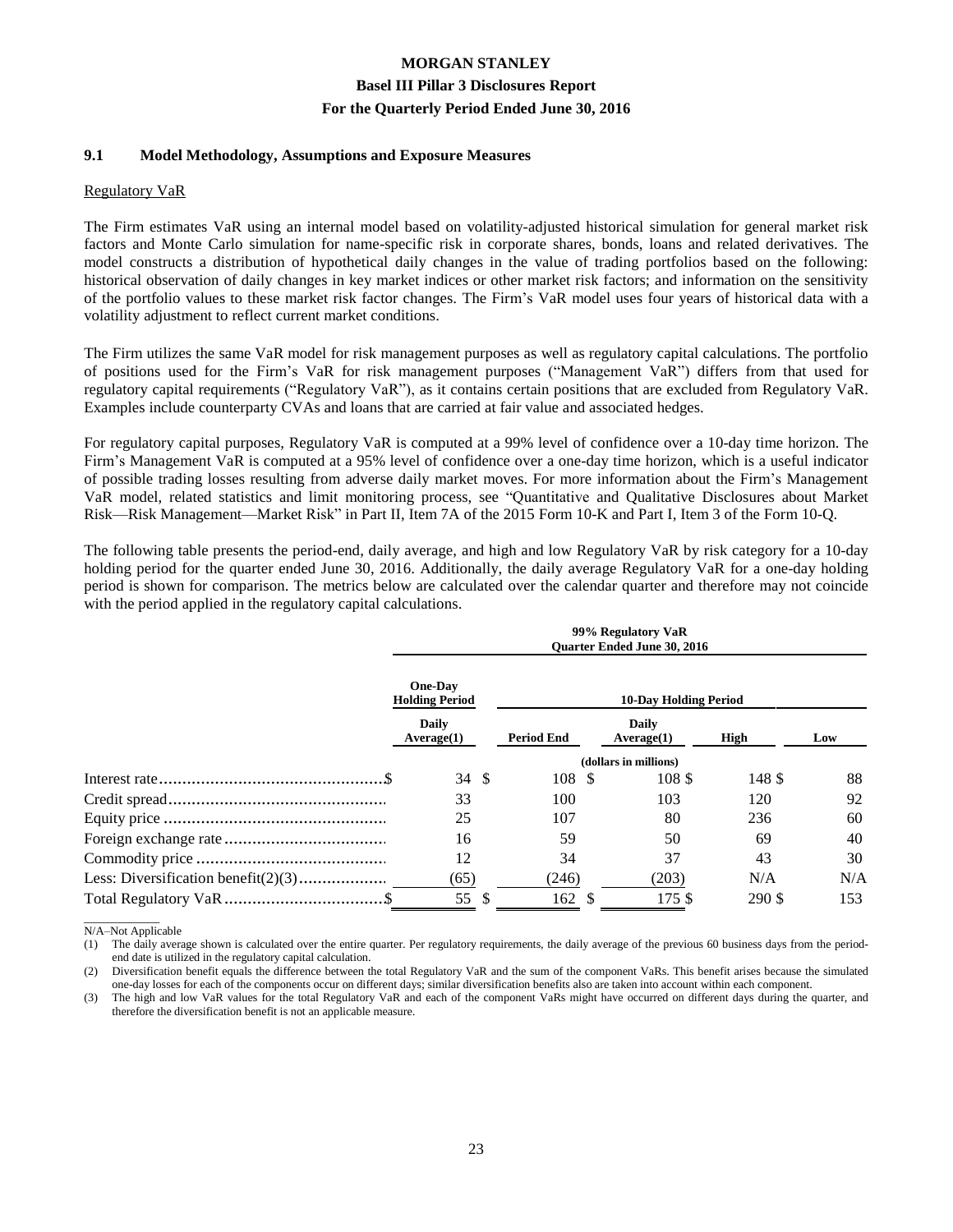#### Regulatory Stressed VaR

Regulatory stressed VaR is calculated using the same methodology and portfolio composition as Regulatory VaR. However, Regulatory stressed VaR is based on a continuous one-year historical period of significant market stress, appropriate to the Firm's portfolio. The Firm's selection of the one-year stressed window is evaluated on an ongoing basis.

The following table presents the period-end, weekly average, and high and low Regulatory stressed VaR for a 10-day holding period for the quarter ended June 30, 2016. Additionally, the weekly average Regulatory stressed VaR for a one-day holding period is shown for comparison. The metrics below are calculated over the calendar quarter and therefore may not coincide with the period applied in the regulatory capital calculations.

|                                  | 99% Regulatory Stressed VaR<br><b>Ouarter Ended June 30, 2016</b> |                   |  |                              |        |     |  |  |
|----------------------------------|-------------------------------------------------------------------|-------------------|--|------------------------------|--------|-----|--|--|
| One-Day<br><b>Holding Period</b> |                                                                   |                   |  | <b>10-Day Holding Period</b> |        |     |  |  |
| Weekly<br>Average(1)             |                                                                   | <b>Period End</b> |  | Weekly<br>Average(1)         | High   | Low |  |  |
|                                  |                                                                   |                   |  | (dollars in millions)        |        |     |  |  |
| 127 \$                           |                                                                   | 485 \$            |  | 402 \$                       | 535 \$ | 311 |  |  |

The weekly average shown is calculated over the entire quarter. Per regulatory requirements, the weekly average of the previous 12 weeks from the period-end date is utilized in the regulatory capital calculation.

#### Incremental Risk Charge

The Incremental Risk Charge ("IRC") is an estimate of default and migration risk of unsecuritized credit products in the trading book. The IRC also captures recovery risk, and assumes that average recoveries are lower when default rates are higher. A Monte Carlo simulation-based model is used to calculate the IRC at a 99.9% level of confidence over a one-year time horizon. A constant level of risk assumption is imposed which ensures that all positions in the IRC portfolio are evaluated over the full one-year time horizon.

The IRC model differentiates the underlying traded instruments by liquidity horizons, with the minimum liquidity horizon set to 3 months. Lower rated issuers receive longer liquidity horizons of between 6 and 12 months. In addition to the ratingsbased liquidity horizon, the Firm also applies liquidity horizon penalties to positions that are deemed concentrated.

The following table presents the period-end, weekly average, and high and low IRC for the quarter ended June 30, 2016. The metrics below are calculated over the calendar quarter and therefore may not coincide with the period applied in the regulatory capital calculations.

| Weekly<br><b>Period End</b> |     |            | <b>Ouarter Ended June 30, 2016</b> |                                |  |
|-----------------------------|-----|------------|------------------------------------|--------------------------------|--|
|                             |     | Average(1) | High                               | Low                            |  |
|                             | 286 | 303        | 372                                | າາ<br>$\overline{\phantom{a}}$ |  |

\_\_\_\_\_\_\_\_\_\_\_\_\_ (1) The weekly average shown is calculated over the entire quarter. Per regulatory requirements, the weekly average of the previous 12 weeks from the period-end date is utilized in the regulatory capital calculation.

#### Comprehensive Risk Measure

Comprehensive Risk Measure ("CRM") is an estimate of risk in the correlation trading portfolio, taking into account credit spread, correlation, basis, recovery and default risks. A Monte Carlo simulation-based model is used to calculate the CRM at a 99.9% level of confidence over a one-year time horizon, applying the constant level of risk assumption.

All positions in the CRM portfolio are given a liquidity horizon of 6 months.

Positions eligible for CRM are also subject to an 8% capital surcharge, which is reflected in "Comprehensive risk measure" in the "Components of measure for market risk and market risk RWAs" table in Section 9 herein.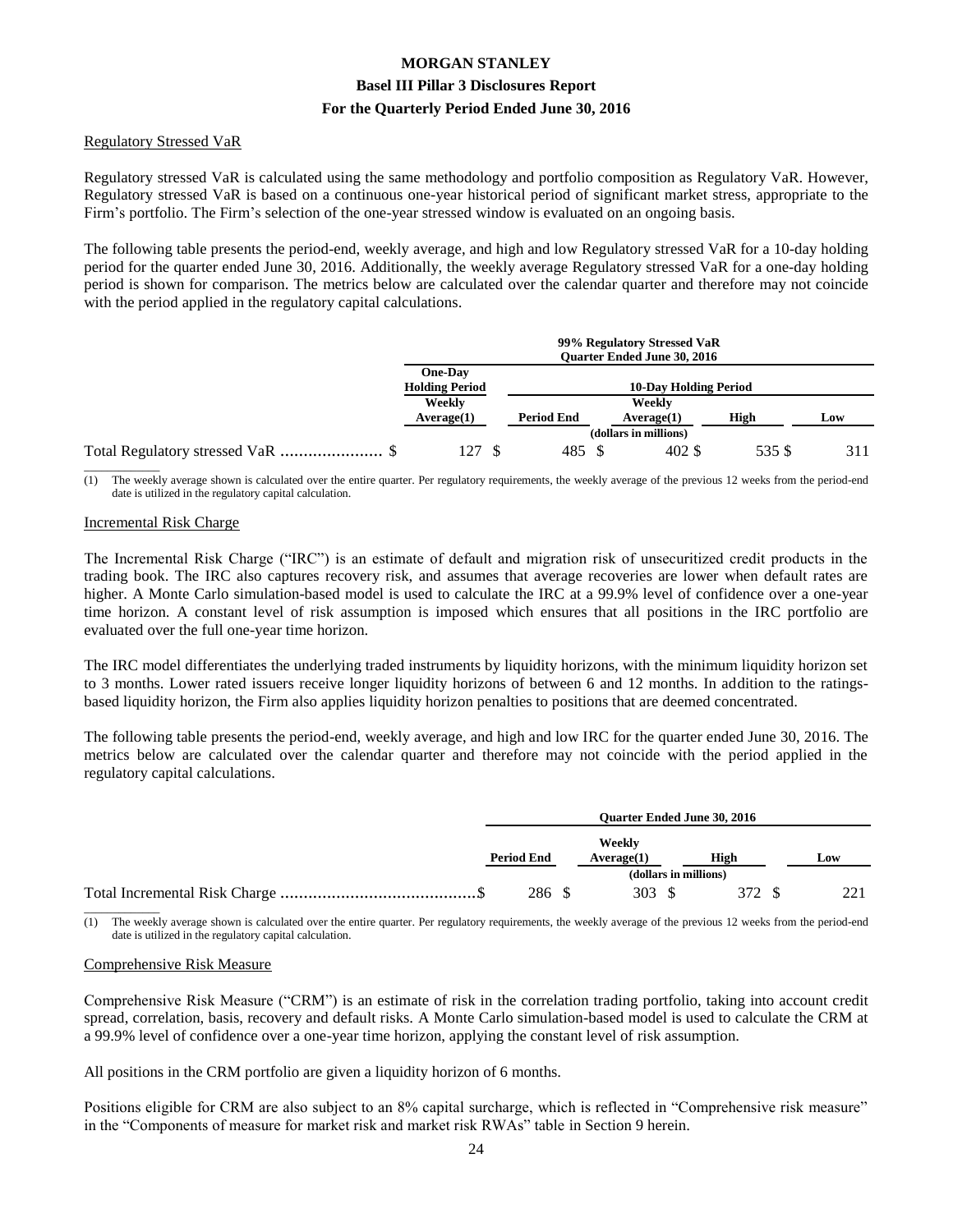#### *Correlation Trading Positions*

A correlation trading position is a securitization position for which all or substantially all of the value of the underlying exposure is based on the credit quality of a single company for which a two-way market exists, or on commonly traded indices based on such exposures for which a two-way market exists on the indices. Hedges of correlation trading positions are also considered correlation trading positions. For the quarter ended June 30, 2016, the Firm's aggregate CRM eligible correlation trading positions had a Net Market Value<sup>3</sup> of  $$2,250$  million, which is comprised of net long market values of \$790 million and net short market values of \$1,460 million. The net long and net short market values are inclusive of netting permitted under U.S. Basel III.

The following table presents the period-end, weekly average, and high and low CRM for the quarter ended June 30, 2016. The metrics below are calculated over the calendar quarter and therefore may not coincide with the period applied in the regulatory capital calculations.

|        | Weekly            |            | Low(2)                                                                            |
|--------|-------------------|------------|-----------------------------------------------------------------------------------|
|        |                   |            |                                                                                   |
| 150 S  | 174 S             | 238 \$     | 120                                                                               |
| 343    | 389               | 403        | 343                                                                               |
| 493 \$ | 563 \$            | 632 \$     | 493                                                                               |
|        | <b>Period End</b> | Average(1) | <b>Ouarter Ended June 30, 2016</b><br>$\mathbf{High}(2)$<br>(dollars in millions) |

\_\_\_\_\_\_\_\_\_\_\_\_\_ The weekly average shown is calculated over the entire quarter. Per regulatory requirements, the weekly average of the previous 12 weeks from the period-end date is utilized in the regulatory capital calculation.

(2) The high and low measures for the modeled and surcharge measures are evaluated independently. As a result, the high and low measures can occur on different reporting dates and may not be additive to the total charge.

#### **9.2 Model Limitations**

 $\overline{a}$ 

The Firm uses VaR and Stressed VaR as components in a range of risk management tools. Among their benefits, VaR models permit estimation of a portfolio's aggregate market risk exposure, incorporating a range of varied market risks and portfolio assets. However, VaR has various limitations, which include, but are not limited to: use of historical changes in market risk factors, which may not be accurate predictors of future market conditions, and may not fully incorporate the risk of extreme market events that are outsized relative to observed historical market behavior or reflect the historical distribution of results beyond the 99% confidence interval; and reporting of losses over a defined time horizon, which does not reflect the risk of positions that cannot be liquidated or hedged over that defined horizon.

The Firm also uses IRC and CRM models to measure default and migration risk of credit spread and correlation trading positions in the trading book. Among their benefits, these models permit estimation of a portfolio's aggregate exposure to default and migration risk, incorporating a range of market risk factors in a period of financial stress. However, the IRC and CRM models have various limitations, which include, but are not limited to: use of historical default rates, credit spread movements, correlation and recovery rates, which may not be accurate predictors of future credit environments, and may not fully incorporate the risk of extreme credit events that are outsized relative to observed historical behavior or reflect the historical distribution of results beyond the 99.9% confidence interval.

Regulatory VaR, Regulatory stressed VaR, IRC and CRM numbers are not readily comparable across firms because of differences in the firms' portfolios, modeling assumptions and methodologies. In IRC and CRM, those differences may be particularly pronounced because of the long risk horizon measured by these models as well as the difficulty in performing backtesting. These differences can result in materially different numbers across firms for similar portfolios. As a result, the model-based numbers tend to be more useful when interpreted as indicators of trends in a firm's risk profile rather than as an absolute measure of risk to be compared across firms.

<sup>&</sup>lt;sup>3</sup> Net Market Value represents the fair value for cash instruments and the replacement value for derivative instruments.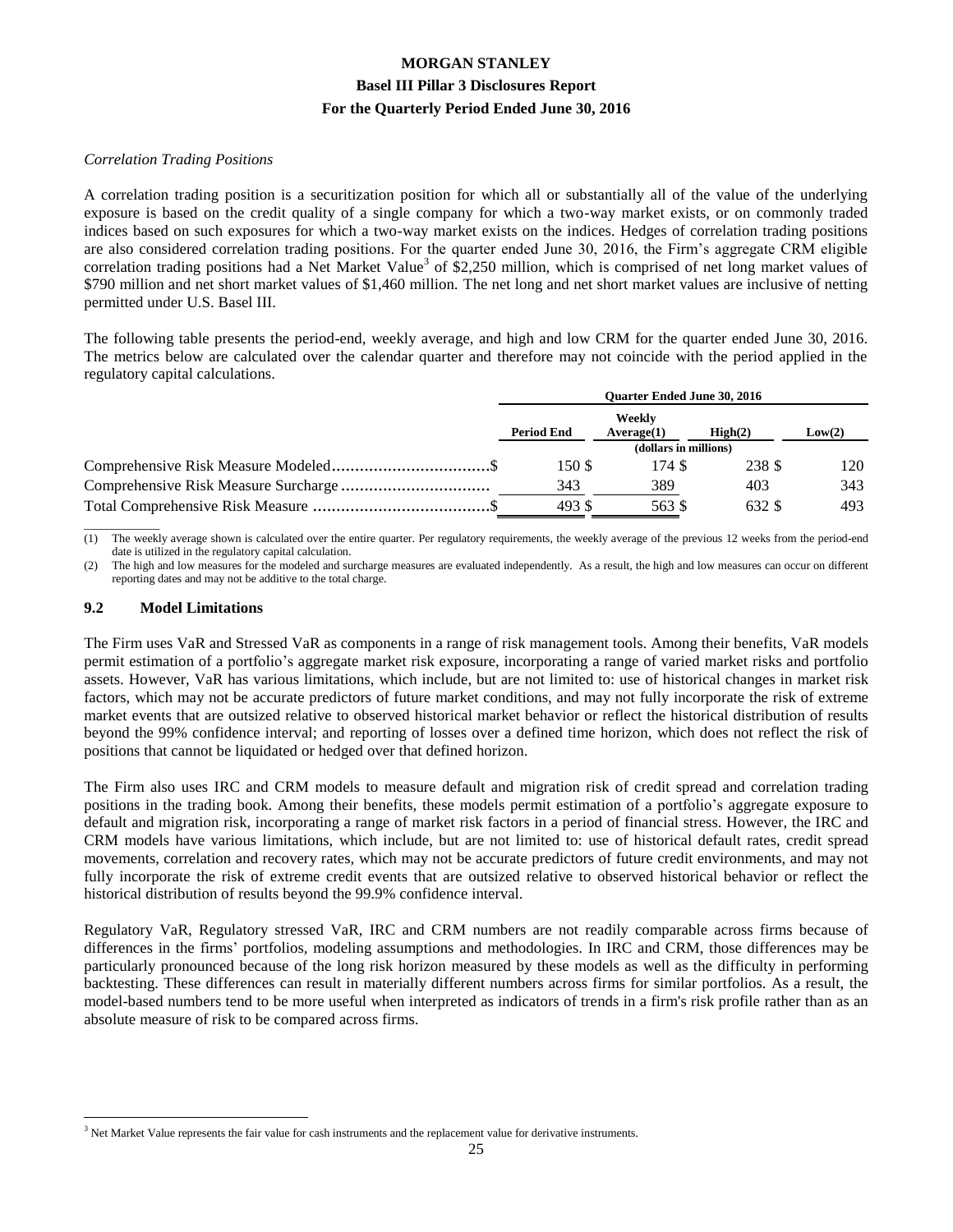#### **9.3 Model Validation**

The Firm validates its Regulatory VaR model, Regulatory stressed VaR model, IRC model and CRM model on an ongoing basis. The Firm's model validation process is independent of the internal models' development, implementation and operation. The validation process includes, among other things, an evaluation of the conceptual soundness of the internal models.

The Firm's Regulatory VaR model, Regulatory stressed VaR model, IRC model and CRM model have all been approved for use by the Firm's regulators.

#### **9.4 Regulatory VaR Backtesting**

One method of evaluating the reasonableness of the Firm's VaR model as a measure of the Firm's potential volatility of net revenue is to compare the VaR with the hypothetical buy-and-hold trading revenue. Assuming no intra-day trading, for a 99%/one-day VaR, the expected number of times that trading losses should exceed VaR during the year is two to three times, and, in general, if trading losses were to exceed VaR more than ten times in a year, the adequacy of the VaR model would be questioned. For days where losses exceed the VaR statistic, the Firm examines the drivers of trading losses to evaluate the VaR model's accuracy relative to realized trading results.

The Firm regularly conducts a comparison of its VaR-based estimates with buy-and-hold gains or losses experienced ("backtesting"). The buy-and-hold gains or losses are defined in the U.S. Basel III as profits or losses on covered positions, as defined in Section 9.5 below, excluding fees, commissions, reserves, net interest income and intraday trading. The buy-andhold gains or losses utilized for Regulatory VaR backtesting differs from the daily net trading revenue as disclosed in "Quantitative and Qualitative Disclosures about Market Risk—Risk Management—Market Risk" in Part I, Item 3 of the Form 10-Q. The Firm had no Regulatory VaR backtesting exceptions during the quarter ended June 30, 2016.

#### **9.5 Covered Positions**

During the quarter ended June 30, 2016, the Firm had exposures to a wide range of interest rates, credit spread, equity prices, foreign exchange rates and commodity prices—and the associated implied volatilities and spreads—related to the global markets in which it conducts its trading activities. For more information about such exposures, see "Quantitative and Qualitative Disclosures about Market Risk—Risk Management—Market Risk—Sales and Trading and Related Activities" in Part II, Item 7A of the 2015 Form 10-K.

Under U.S. Basel III, covered positions include trading assets or liabilities held by the Firm for the purpose of short-term resale or with the intent of benefiting from actual or expected price movements related to its market-making activities, as well as, foreign exchange and commodity exposure of certain banking book assets. CVA is not a covered position under U.S. Basel III and as a result, hedges to the non-covered CVA are themselves not eligible to be covered positions. However, any foreign exchange or commodity exposure of CVA hedges are covered positions.

The Firm manages its covered positions by employing a variety of risk mitigation strategies. These strategies include diversification of risk exposures and hedging. Hedging activities consist of the purchase or sale of positions in related securities and financial instruments, including a variety of derivative products (*e.g.*, futures, forwards, swaps and options). Hedging activities may not always provide effective mitigation against trading losses due to differences in the terms, specific characteristics or other basis risks that may exist between the hedge instrument and the risk exposure that is being hedged. The Firm manages the market risk associated with its trading activities on a Firm-wide basis, on a world-wide trading division level and on an individual product basis. The Firm manages and monitors its market risk exposures in such a way as to maintain a portfolio that the Firm believes is well-diversified in the aggregate with respect to market risk factors and that reflects the Firm's aggregate risk tolerance as established by the Firm's senior management.

#### Valuation Policies, Procedures, and Methodologies for Covered Positions

For more information on the Firm's valuation policies, procedures, and methodologies for covered positions (trading assets and trading liabilities), see Note 2 (Significant Accounting Policies) and Note 3 (Fair Values) to the consolidated financial statements in Part II, Item 8 of the 2015 Form 10-K.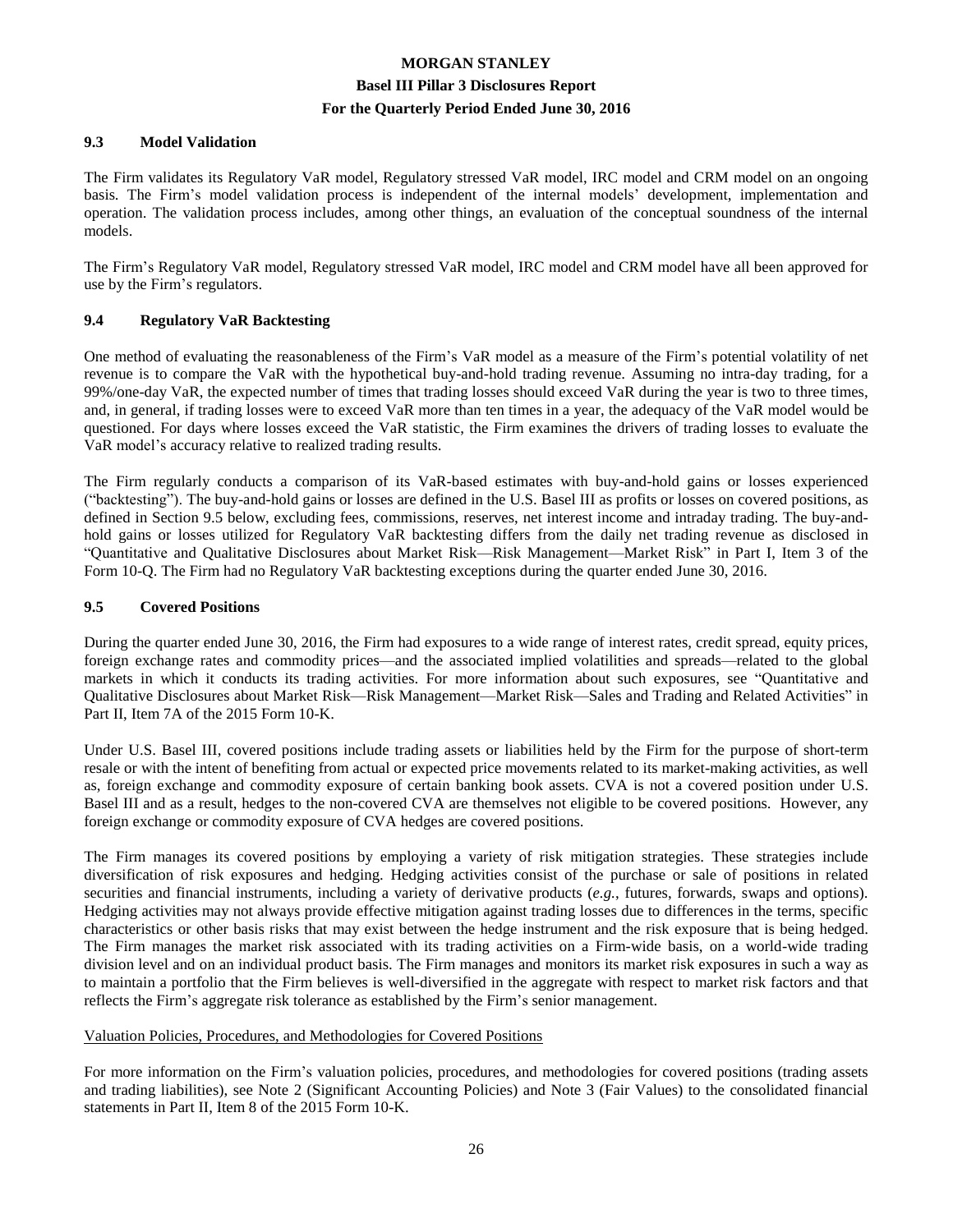#### **Basel III Pillar 3 Disclosures Report**

#### **For the Quarterly Period Ended June 30, 2016**

#### **9.6 Stress Testing of Covered Positions**

The Firm stress tests the market risk of its covered positions at a frequency appropriate to each portfolio and in no case less frequently than quarterly. The stress tests take into account concentration risk, illiquidity under stressed market conditions and other risks arising from the Firm's trading activities.

In addition, the Firm utilizes a proprietary economic stress testing methodology that comprehensively measures the Firm's market and credit risk. The methodology simulates many stress scenarios based on more than 25 years of historical data and attempts to capture the different liquidities of various types of general and specific risks. Event and default risks for relevant credit portfolios are also captured.

Furthermore, as part of the Federal Reserve's annual Comprehensive Capital Analysis and Review, commonly referred to as "CCAR," the Firm is required to perform annual capital stress testing under scenarios prescribed by the Federal Reserve. The stress testing results are submitted to the Federal Reserve and a summary of the results under the severely adverse economic scenario is publicly disclosed. For more information on the Firm's capital plans and stress tests, see "MD&A—Liquidity and Capital Resources—Regulatory Requirements" in Part II, Item 7 of the 2015 Form 10-K and Part I, Item 2 of the Form 10-Q.

#### **10 Operational Risk**

As defined by U.S. Basel III, operational risk is the risk of loss resulting from inadequate or failed internal processes, people, and systems or from external events (including legal risk but excluding strategic and reputational risk). The Firm may incur operational risk across the full scope of its business activities, including revenue-generating activities (*e.g.*, sales and trading) and support and control groups (*e.g.*, information technology and trade processing). On March 4, 2016, the Basel Committee on Banking Supervision updated its proposal for calculating operational risk regulatory capital. Under the proposal, which would eliminate the use of an internal model-based approach, required levels of operational risk regulatory capital would generally be determined under a standardized approach based primarily on a financial statement-based measure of operational risk exposure and adjustments based on the particular institution's historic operational loss record. The Firm is evaluating the potential impact of the proposal, which is subject to public comment and further rulemaking procedures. For a further discussion of the Firm's operational risk, see "Quantitative and Qualitative Disclosures about Market Risk—Risk Management—Operational Risk" in Part II, Item 7A of the 2015 Form 10-K and in Part I, Item 3 of the Form 10-Q.

As an advanced approach banking organization, the Firm is required to compute operational risk RWAs using an advanced measurement approach. The Firm has established an operational risk framework to identify, measure, monitor, and control risk across the Firm. Effective operational risk management is essential to reducing the impact of operational risk incidents and mitigating legal risks. The framework is continually evolving to account for changes in the Firm and to respond to the changing regulatory and business environment. The Firm has implemented operational risk data and assessment systems to monitor and analyze internal and external operational risk events, to assess business environment and internal control factors, and to perform scenario analysis. The collected data elements are incorporated in the operational risk capital model. The model encompasses both quantitative and qualitative elements. Internal loss data and scenario analysis results are direct inputs to the capital models, while external operational risk incidents and business environment and internal control factors are evaluated as part of the scenario analysis process. The Firm maintains governance, review, and validation processes of its advanced measurement approach framework.

The Firm uses the Loss Distribution Approach to model operational risk exposures. In this approach, loss frequency and severity distributions are separately modeled using the Firm's internal loss data experience and combined to produce an Aggregate Loss Distribution at various confidence levels over a one-year period. Regulatory Operational Risk capital is calculated at the 99.9% confidence level. The model also includes Scenario Analysis estimates to complement the Internal Loss Data model. Scenario Analysis is a forward-looking systematic process to obtain plausible high severity and low frequency estimates of operational risk losses based on expert opinion. This modeling process is performed separately on each of the units of measure. The results are aggregated across all units of measure, taking into account diversification, to determine operational risk regulatory capital.

In addition, the Firm employs a variety of risk processes and mitigants to manage its operational risk exposures. These include a strong governance framework, a comprehensive risk management program and insurance. The Firm continually undertakes measures to improve infrastructure and mitigate operational risk. The goal of the Firm's operational risk management framework is to identify and assess significant operational risks, and to ensure that appropriate mitigation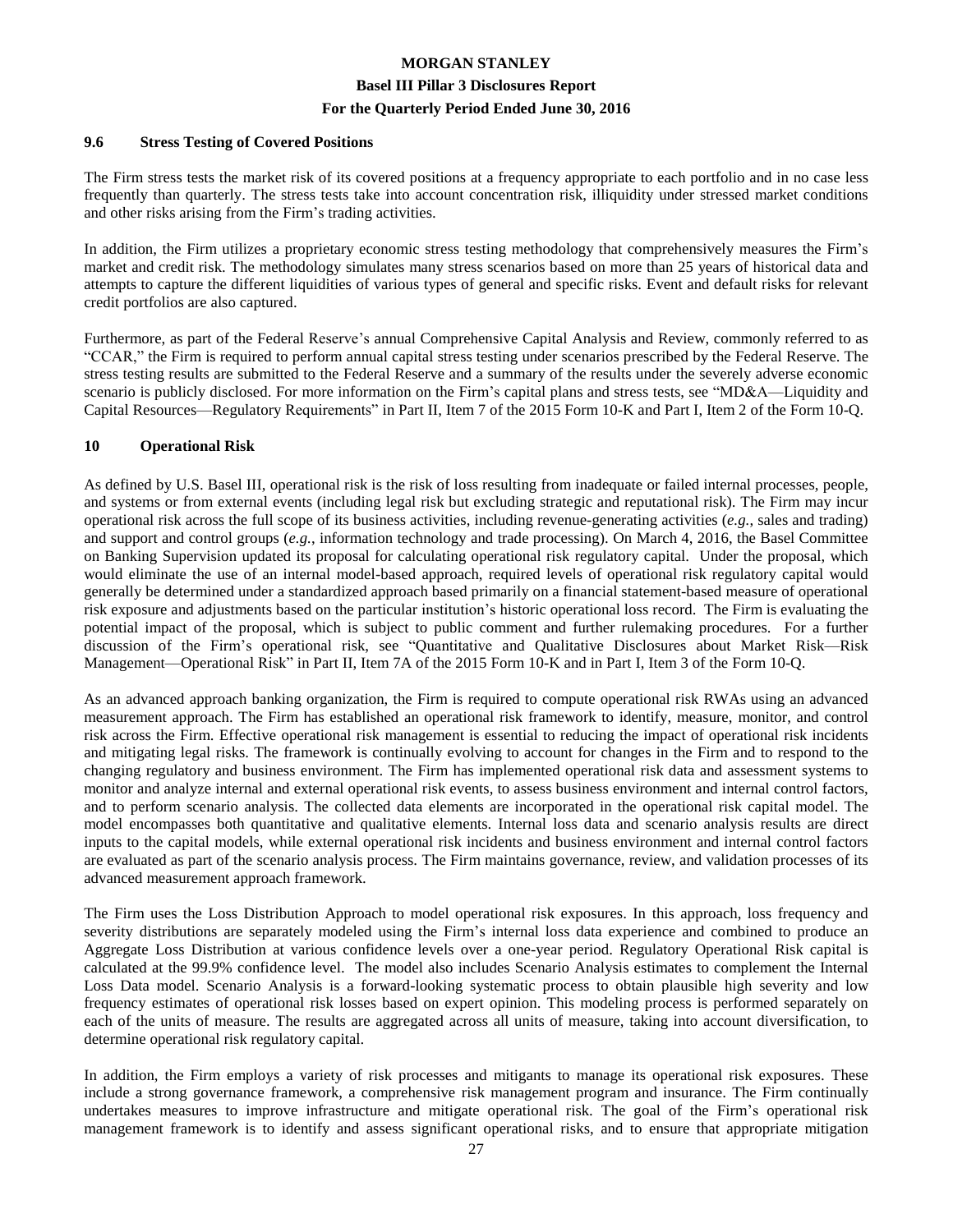#### **Basel III Pillar 3 Disclosures Report**

#### **For the Quarterly Period Ended June 30, 2016**

actions are undertaken. Operational risks and associated risk exposures are assessed relative to the risk tolerance established by the Firm's Board of Directors and are prioritized accordingly. The breadth and range of operational risk are such that the types of mitigating activities are wide-ranging. Examples of activities include the enhancing defenses against cyberattacks, use of legal agreements and contracts to transfer and/or limit operational risk exposures; due diligence; implementation of enhanced policies and procedures; exception management processing controls; and segregation of duties.

See "Capital Adequacy" in Section 4 herein for the Firm's operational risk RWAs at June 30, 2016.

#### **11 Supplementary Leverage Ratio**

The Firm and its U.S. Bank Subsidiaries are required to publicly disclose their U.S. Basel III Supplementary Leverage Ratios ("SLR"), which will become effective as a capital standard on January 1, 2018. In addition to the SLR, the Firm is also subject to a Tier 1 leverage ratio capital standard that is currently in effect.

The Tier 1 leverage ratio and SLR are capital measures that are both computed under U.S. Basel III transitional rules, with the primary difference between the two being that the SLR denominator includes off-balance sheet exposures. The SLR denominator is calculated for each reporting period based on the average daily balance of consolidated on-balance sheet assets under U.S. GAAP during the calendar quarter less certain amounts deducted from Tier 1 capital at quarter-end. The SLR denominator also includes the arithmetic mean of month-end balances during the calendar quarter of certain off-balance sheet exposures associated with derivatives (including derivatives that are centrally cleared for clients and sold credit protection), repo-style transactions and other off-balance sheet items. For more information on the supplementary leverage ratio, see "MD&A—Liquidity and Capital Resources—Regulatory Requirements—Supplementary Leverage Ratio" in Part I, Item 2 of the Form 10-Q.

*Summary comparison of accounting assets and pro forma supplementary leverage ratio:* The following table presents the consolidated total assets under U.S. GAAP and the pro forma supplementary leverage exposure.

|                                                                                                                                                                                                                                                                                       | At<br>June 30, 2016   |
|---------------------------------------------------------------------------------------------------------------------------------------------------------------------------------------------------------------------------------------------------------------------------------------|-----------------------|
|                                                                                                                                                                                                                                                                                       | (dollars in millions) |
|                                                                                                                                                                                                                                                                                       | 828,873               |
| Adjustment for investments in banking, financial, insurance or commercial entities that are<br>consolidated for accounting purposes but outside the scope of regulatory consolidation<br>Adjustment for fiduciary assets recognized on balance sheet but excluded from total leverage | 814.816               |
|                                                                                                                                                                                                                                                                                       |                       |
|                                                                                                                                                                                                                                                                                       | 190,520               |
|                                                                                                                                                                                                                                                                                       | 14,582                |
|                                                                                                                                                                                                                                                                                       | 57,494                |
|                                                                                                                                                                                                                                                                                       | (10, 305)             |
|                                                                                                                                                                                                                                                                                       | 1.067.107             |

<sup>(1)</sup> Total consolidated on-balance sheet assets under U.S. GAAP.

\_\_\_\_\_\_\_\_\_\_\_\_\_

<sup>(2)</sup> Computed as the average daily balance of consolidated total assets under U.S. GAAP during the calendar quarter.

<sup>(3)</sup> Computed as the arithmetic mean of the month-end balances over the calendar quarter.

<sup>(4)</sup> Reflects adjustments to Tier 1 capital, including disallowed goodwill, transitional intangible assets, certain deferred tax assets, certain investments in the capital instruments of unconsolidated financial institutions and other adjustments.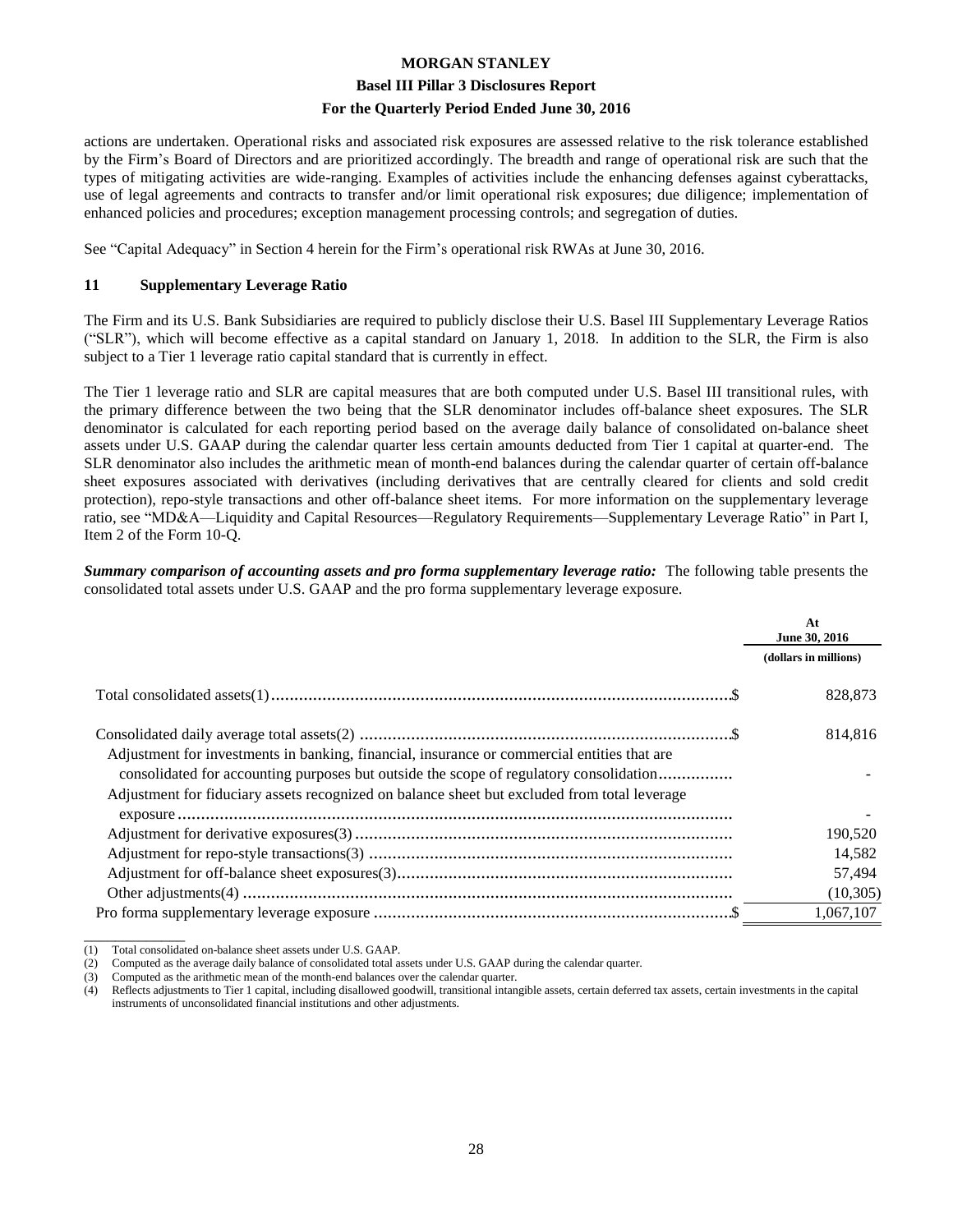#### **Basel III Pillar 3 Disclosures Report**

#### **For the Quarterly Period Ended June 30, 2016**

*Supplementary leverage ratio:* The following table presents the Firm's Tier 1 leverage ratio, as well as the detailed components of the SLR computation, under U.S. Basel III transitional rules.

|                                                                                                                                                                                                                                                                                                                                                                                                                                                                                                                                  | At<br>June 30, 2016            |
|----------------------------------------------------------------------------------------------------------------------------------------------------------------------------------------------------------------------------------------------------------------------------------------------------------------------------------------------------------------------------------------------------------------------------------------------------------------------------------------------------------------------------------|--------------------------------|
| On-balance-sheet exposures:                                                                                                                                                                                                                                                                                                                                                                                                                                                                                                      | (dollars in millions)          |
| On-balance sheet assets (excluding on-balance sheet assets for repo-style transactions and derivative                                                                                                                                                                                                                                                                                                                                                                                                                            |                                |
| exposures, but including cash collateral received in derivative transactions)(1) \$                                                                                                                                                                                                                                                                                                                                                                                                                                              | 540,199                        |
|                                                                                                                                                                                                                                                                                                                                                                                                                                                                                                                                  | (10,305)                       |
| Total on-balance sheet exposures (excluding on-balance sheet assets for repo style                                                                                                                                                                                                                                                                                                                                                                                                                                               |                                |
| transactions and derivatives exposures, but including cash collateral received in                                                                                                                                                                                                                                                                                                                                                                                                                                                |                                |
|                                                                                                                                                                                                                                                                                                                                                                                                                                                                                                                                  | 529,894                        |
|                                                                                                                                                                                                                                                                                                                                                                                                                                                                                                                                  |                                |
| Derivative disclosures:                                                                                                                                                                                                                                                                                                                                                                                                                                                                                                          |                                |
|                                                                                                                                                                                                                                                                                                                                                                                                                                                                                                                                  | 34,531                         |
|                                                                                                                                                                                                                                                                                                                                                                                                                                                                                                                                  | 155,509                        |
| Gross-up for cash collateral posted if deducted from the on-balance sheet assets, except for cash                                                                                                                                                                                                                                                                                                                                                                                                                                |                                |
|                                                                                                                                                                                                                                                                                                                                                                                                                                                                                                                                  |                                |
| Less: Deductions of receivable assets for cash variation margin posted in derivative                                                                                                                                                                                                                                                                                                                                                                                                                                             |                                |
|                                                                                                                                                                                                                                                                                                                                                                                                                                                                                                                                  |                                |
|                                                                                                                                                                                                                                                                                                                                                                                                                                                                                                                                  |                                |
|                                                                                                                                                                                                                                                                                                                                                                                                                                                                                                                                  | 663,820                        |
| Less: Effective notional principal amount offsets and PFE adjustments for sold credit                                                                                                                                                                                                                                                                                                                                                                                                                                            |                                |
|                                                                                                                                                                                                                                                                                                                                                                                                                                                                                                                                  | (628, 809)                     |
|                                                                                                                                                                                                                                                                                                                                                                                                                                                                                                                                  | 225,051                        |
| Repo-style transactions:<br>On-balance sheet assets for repo-style transactions, including the gross value of receivables for<br>reverse repurchase transactions and the value of securities that qualified for sales treatment, and<br>excluding the value of securities received in a security-for-security repo-style transaction where<br>Less: Reduction of the gross value of receivables in reverse repurchase transactions by cash<br>Exposure for repo-style transactions where a banking organization acts as an agent | 310,889<br>(70, 803)<br>14,582 |
|                                                                                                                                                                                                                                                                                                                                                                                                                                                                                                                                  | 254,668                        |
|                                                                                                                                                                                                                                                                                                                                                                                                                                                                                                                                  |                                |
| Other off-balance sheet exposures:                                                                                                                                                                                                                                                                                                                                                                                                                                                                                               |                                |
|                                                                                                                                                                                                                                                                                                                                                                                                                                                                                                                                  | 126,365                        |
|                                                                                                                                                                                                                                                                                                                                                                                                                                                                                                                                  | (68, 871)                      |
|                                                                                                                                                                                                                                                                                                                                                                                                                                                                                                                                  | 57,494                         |
|                                                                                                                                                                                                                                                                                                                                                                                                                                                                                                                                  | 1,067,107                      |
|                                                                                                                                                                                                                                                                                                                                                                                                                                                                                                                                  | 66,782                         |
|                                                                                                                                                                                                                                                                                                                                                                                                                                                                                                                                  | 6.3%                           |
|                                                                                                                                                                                                                                                                                                                                                                                                                                                                                                                                  | 8.3%                           |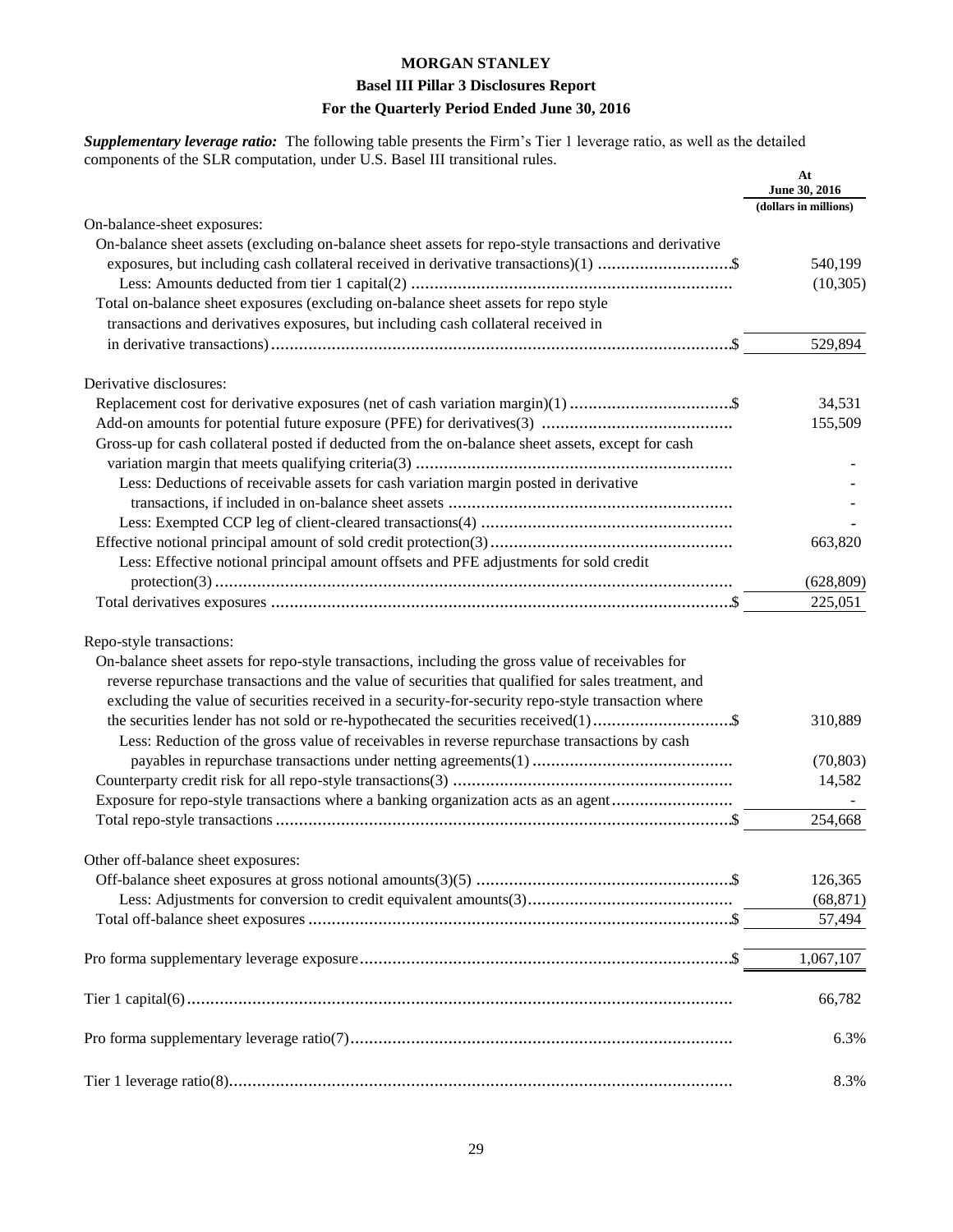#### **Basel III Pillar 3 Disclosures Report**

#### **For the Quarterly Period Ended June 30, 2016**

- (1) Computed as the average daily balance of consolidated total assets under U.S. GAAP during the calendar quarter.
- (2) Reflects adjustments to Tier 1 capital, including disallowed goodwill, transitional intangible assets, certain deferred tax assets, certain investments in the capital instrument of unconsolidated financial institutions and other adjustments.
- (3) Computed as the arithmetic mean of the month-end balances over the calendar quarter.

 $\overline{\phantom{a}}$ 

- (4) In accordance with U.S. GAAP, the Central Counterparty (CCP)-facing leg of client-cleared transactions is not included in on-balance sheet asset; therefore, an adjustment is not required under the SLR rules.
- (5) Off-balance sheet exposures primarily include lending commitments, forward starting reverse repurchase agreements, standby letters of credit and other unfunded commitments and guarantees.
- (6) Amount represents Tier 1 capital calculated under U.S. Basel III transitional rules.
- (7) The supplementary leverage ratio equals Tier 1 capital (calculated under U.S. Basel III transitional rules) divided by the pro forma supplementary leverage exposure.
- (8) The Tier 1 leverage ratio equals Tier 1 capital (calculated under U.S. Basel III transitional rules) divided by the average daily balance of consolidated on-balance sheet assets under U.S. GAAP during the calendar quarter, adjusted for disallowed goodwill, transitional intangible assets, certain deferred tax assets, certain investments in the capital instruments of unconsolidated financial institutions and other adjustments in accordance with U.S. Basel III rules.